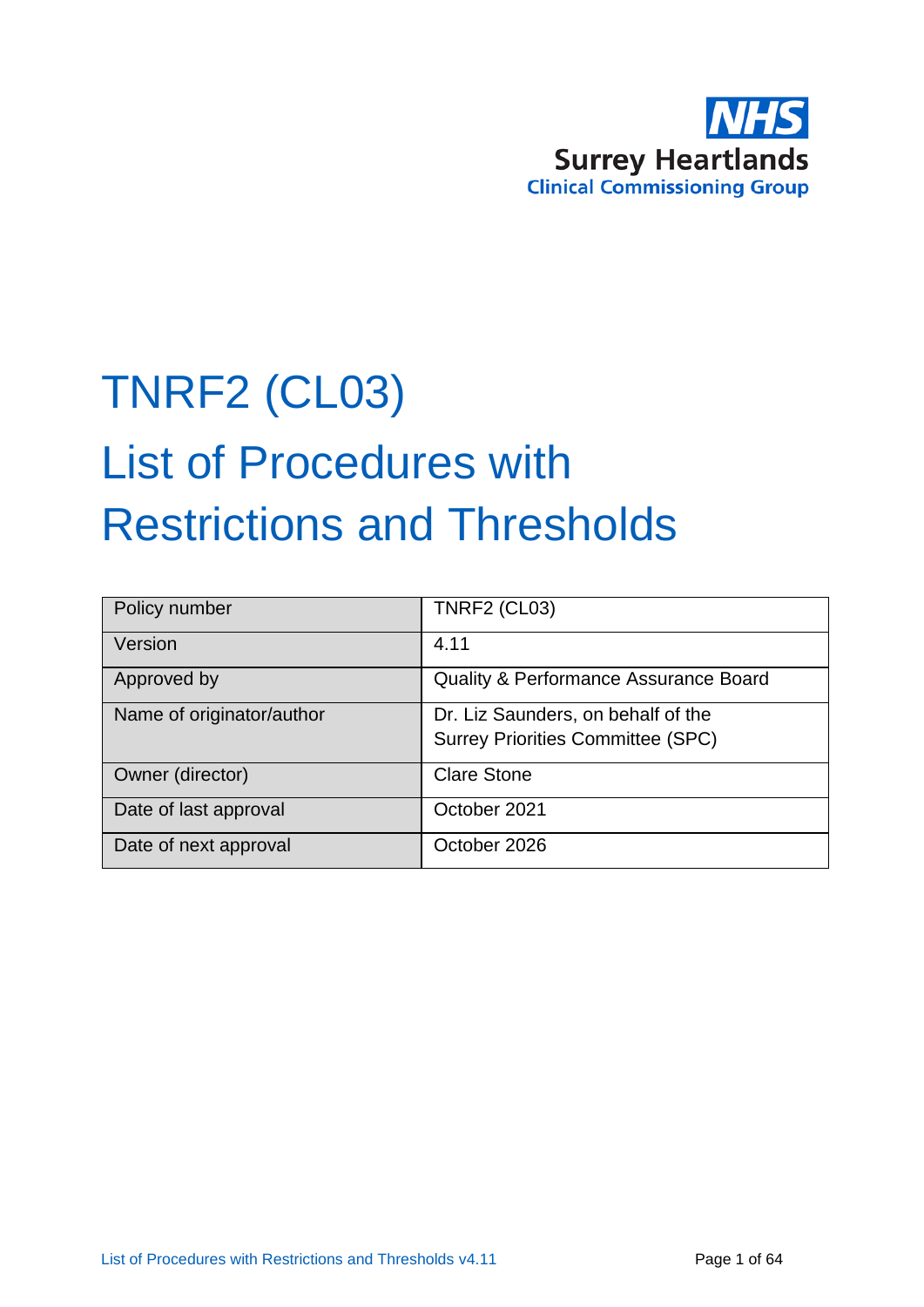## **Version control sheet**

| Version                        | Date             | Author                                                                                                                       | <b>Status</b>                                                                                   | Comments / changes since<br>last version                                       |
|--------------------------------|------------------|------------------------------------------------------------------------------------------------------------------------------|-------------------------------------------------------------------------------------------------|--------------------------------------------------------------------------------|
| 1                              |                  | March 2013 Amended from NHS Final<br>Surrey policy CLIN<br>13 (b) version 1<br>October 2012                                  |                                                                                                 | For approval by Executive<br><b>Committee and Governing</b><br>Body March 2013 |
| $\overline{2}$                 | <b>July 2013</b> | Amended from NHS Final<br><b>Surrey policy CLIN</b><br>13 (b) version 1<br>October 2012                                      |                                                                                                 | Final version approved by<br>Governing Body 19 July 2013                       |
| 3                              | February<br>2015 | Amended from NHS Final<br><b>Surrey policy CLIN</b>                                                                          |                                                                                                 | Changes agreed by Priorities<br>Committee:                                     |
|                                |                  | 13 (b) version 2 by<br>Dr. Liz Saunders.                                                                                     |                                                                                                 | TNRF2 003: Adenoidectomy,<br>criteria added                                    |
|                                |                  | <b>Approved by Surrey</b><br><b>Priorities</b><br>Committee                                                                  |                                                                                                 | TNRF2 005: Grommets,<br>thresholds clarified                                   |
|                                |                  |                                                                                                                              |                                                                                                 | TNRF2 006: Pinnaplasty age<br>limits increased                                 |
|                                |                  |                                                                                                                              |                                                                                                 | <b>TNRF2 009: D&amp;C, NICE</b><br>criteria added                              |
|                                |                  |                                                                                                                              |                                                                                                 | TNRF2 013: Labiaplasty<br>criteria added                                       |
|                                |                  |                                                                                                                              |                                                                                                 | Arthroscopy of hand and wrist<br>removed from policy                           |
|                                |                  |                                                                                                                              |                                                                                                 | Arthroscopy of elbow removed<br>from policy                                    |
|                                |                  |                                                                                                                              | TNRF2 016: Balloon<br>Kyphoplasty criteria clarified                                            |                                                                                |
| 3                              | February<br>2015 | Amended from NHS Final<br><b>Surrey policy CLIN</b><br>13 (b) version 2 by<br>Dr. Liz Saunders.<br><b>Approved by Surrey</b> |                                                                                                 | TNRF2 020: Hallux valgus,<br>new criteria added                                |
| <b>Priorities</b><br>Committee |                  |                                                                                                                              |                                                                                                 | TNRF2 023: Vertebroplasty,<br>criteria clarified                               |
|                                |                  |                                                                                                                              | TNRF2 038: Radiofrequency<br>denervation for facet joints,<br>criteria clarified Metal on metal |                                                                                |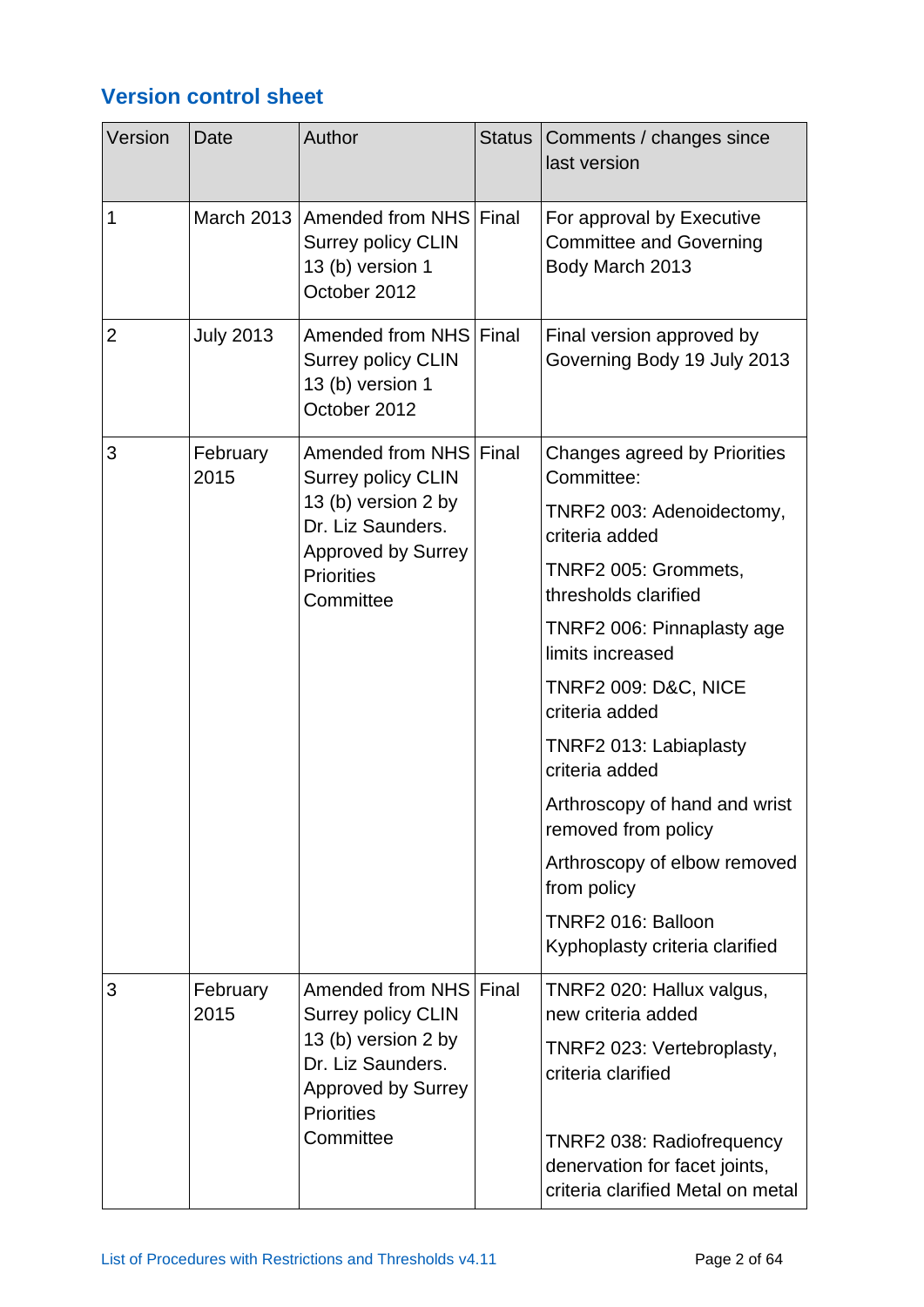|     |                 |                                                        |       | hip resurfacing removed and<br>transferred to TNRF policy                           |
|-----|-----------------|--------------------------------------------------------|-------|-------------------------------------------------------------------------------------|
|     |                 |                                                        |       | TNRF2 026: Blepharoplasty<br>moved from TNRF1 policy and<br>new criteria introduced |
|     |                 |                                                        |       | TNRF 030: Breast reduction<br>moved from TNRF1 policy.                              |
|     |                 |                                                        |       | TNRF2 031: Criteria for<br>removal and replacement of<br>breast implants added.     |
|     |                 |                                                        |       | Varicose veins new criteria<br>introduced.                                          |
|     |                 |                                                        |       | TNRF2 025: Chalazion criteria<br>clarified                                          |
|     |                 |                                                        |       | TNRF2 019: Ganglion criteria<br>clarified                                           |
|     |                 |                                                        |       | TNRF2 027/028/029; Hernia<br>repair criteria clarified                              |
|     |                 |                                                        |       | TNRF2 037: Circumcision<br>criteria clarified                                       |
| 3.1 | May 2015        | <b>Updates and</b><br>Reformatting                     | Final | TNRF2 040: Hyperhidrosis,<br>treatment of - criteria added                          |
|     |                 |                                                        |       | TNRF2 039: Male Breast<br><b>Reduction for Gynaecomastia</b><br>criteria added      |
|     |                 |                                                        |       | TNRF2 033: Open MRI<br>addition to criteria                                         |
| 3.2 | January<br>2016 | Updates as agreed<br>by Surrey Priorities<br>Committee | Final | Radiofrequency denervation<br>for facet joints moved to<br><b>TNRF1 policy</b>      |
|     |                 |                                                        |       | TNRF2 002: Viral Wart<br>procedures - criteria amended                              |
|     |                 |                                                        |       | TNRF2 010: Female genital<br>prolapse - criteria clarified                          |
|     |                 |                                                        |       | TNRF2 023A: Total Hip<br>Replacement - criteria added                               |
|     |                 |                                                        |       | TNRF2 023B: Total Knee<br>Replacement - criteria added                              |
|     |                 |                                                        |       |                                                                                     |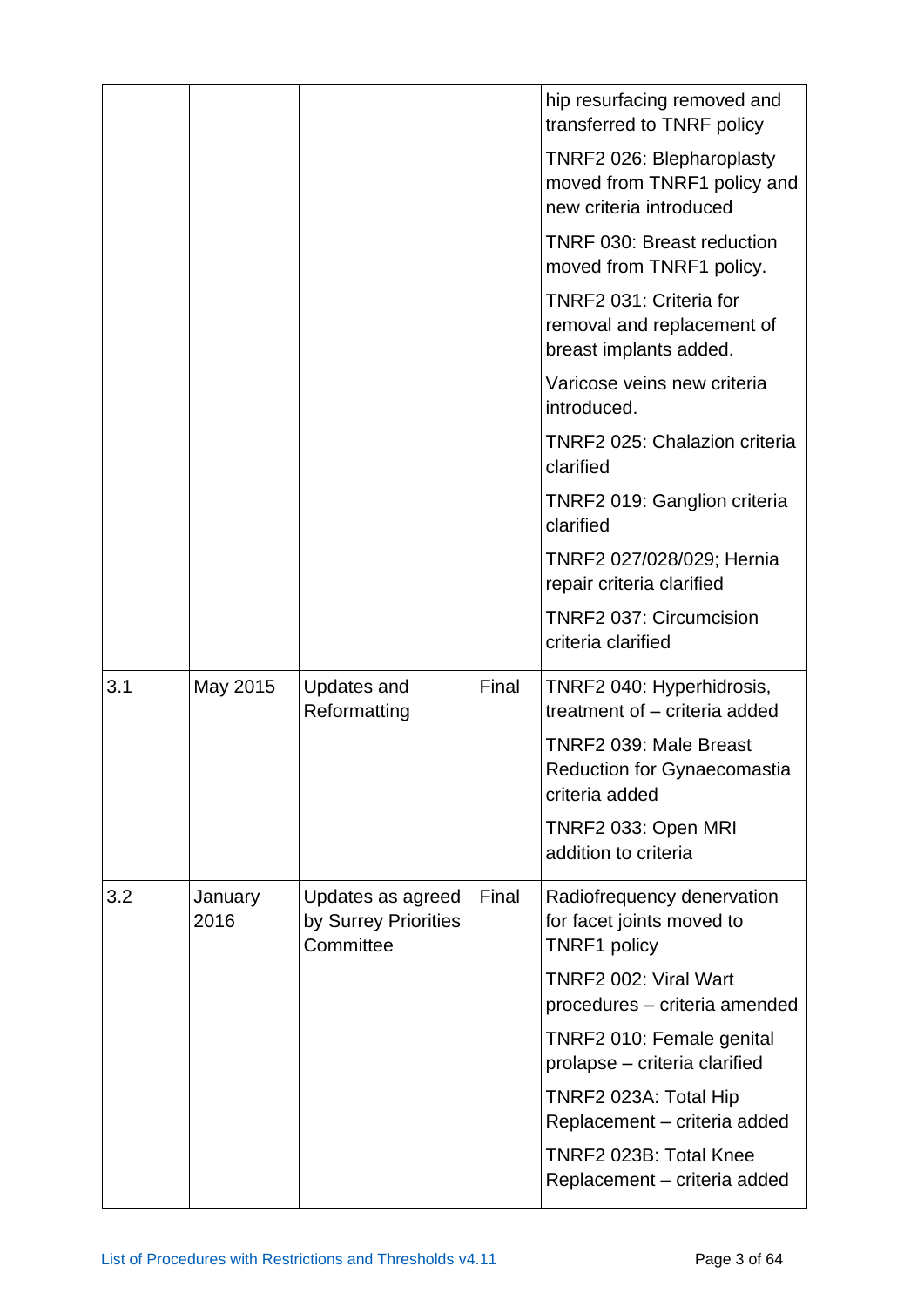|     |                  |                                                        |       | <b>TNRF2 023C: Hip</b><br>Impingement Syndrome -<br>criteria added<br>TNRF 2 034: Epidural<br>Injections for Sciatica - criteria<br>amended<br>Radiofrequency Spinal<br>Denervation moved to TNRF1<br>policy<br>TNRF2 026: Blepharoplasty<br>/Ptosis Criteria amended |
|-----|------------------|--------------------------------------------------------|-------|-----------------------------------------------------------------------------------------------------------------------------------------------------------------------------------------------------------------------------------------------------------------------|
| 3.3 | <b>July 2016</b> | Updates as agreed<br>by Surrey Priorities<br>Committee | Final | Inserted: Patients should be<br>encouraged to stop smoking<br>prior to surgery into each<br>criteria                                                                                                                                                                  |
|     |                  |                                                        |       | <b>TNRF2 030: Female Breast</b><br>Reduction - Non-smoker<br>removed from criteria                                                                                                                                                                                    |
|     |                  |                                                        |       | TNRF2 033B: Inserted<br>Ketogenic diet for the<br>treatment of neurological<br>conditions                                                                                                                                                                             |
|     |                  |                                                        |       | TNRF2 035: Facet Joint<br>Injections - criteria reworded                                                                                                                                                                                                              |
|     |                  |                                                        |       | TNRF2 025: Excision of<br>Chalazion - criteria reworded                                                                                                                                                                                                               |
| 3.4 | October<br>2016  | Updates as agreed<br>by Surrey Priorities<br>Committee | Final | TNRF2 034: Epidural<br>injections for Sciatica - criteria<br>reworded                                                                                                                                                                                                 |
|     |                  |                                                        |       | TNRF2 035: Facet Joint<br>Injections - criteria reworded                                                                                                                                                                                                              |
|     |                  |                                                        |       | TNRF2 042: Gallstones,<br>surgical treatment of - criteria<br>inserted                                                                                                                                                                                                |
| 3.5 | April 2017       | Updated as agreed<br>by Surrey Priorities<br>Committee | Final | TNRF2-004: - Bone Anchored<br>Hearing Aid removed from<br>policy, managed by NHS<br>England.                                                                                                                                                                          |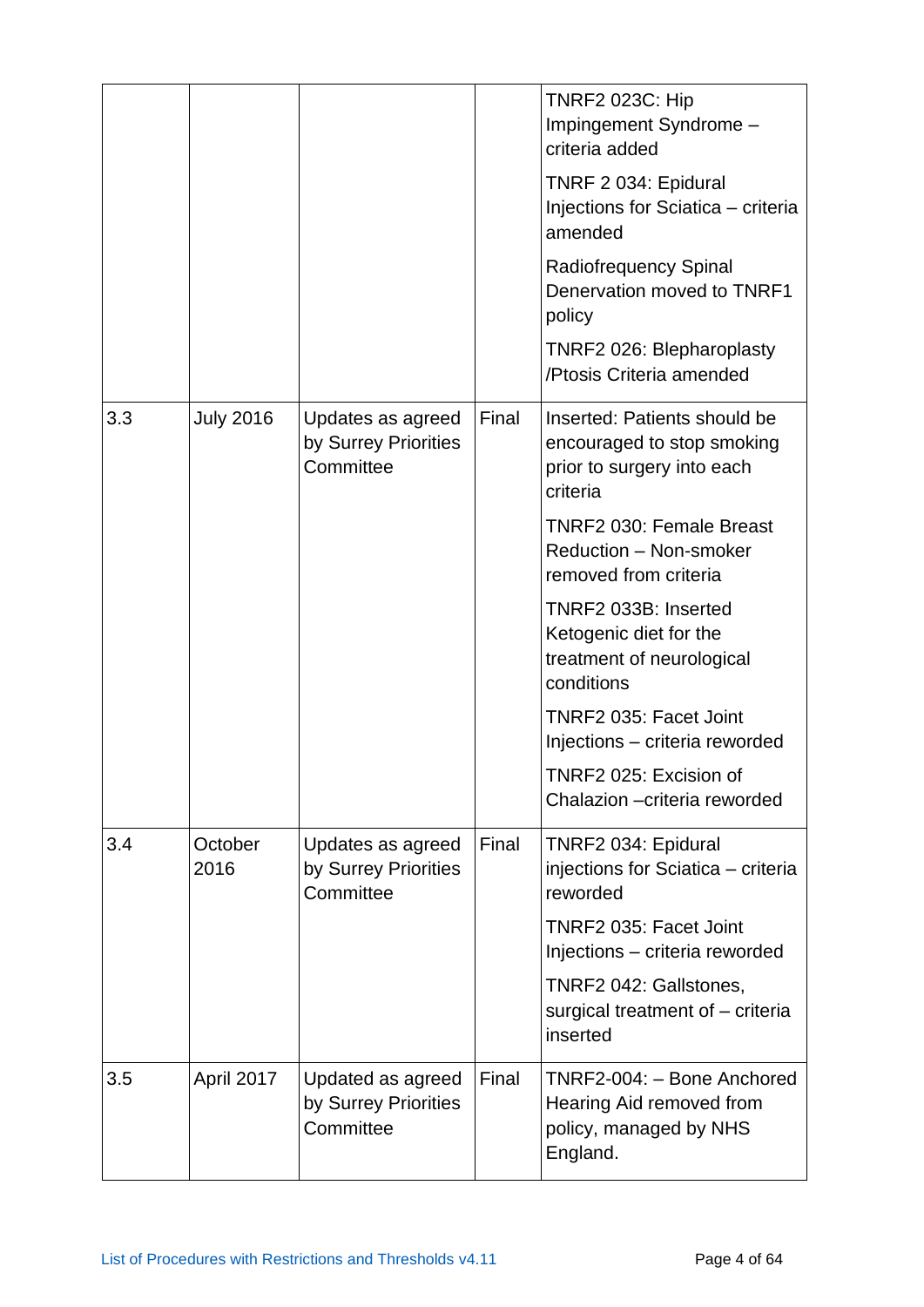|     |                   |                                                        |       | Continuous positive pressure<br>for the obstructive sleep<br>apnoea / hypoapnoea<br>syndrome - Removed from<br>policy.<br>TNRF2 022: Trigger Finger,<br>surgical techniques for the<br>treatment of - Criteria revised.<br>TNRF2 038: Varicose Veins -<br>criteria amended. |
|-----|-------------------|--------------------------------------------------------|-------|-----------------------------------------------------------------------------------------------------------------------------------------------------------------------------------------------------------------------------------------------------------------------------|
| 3.6 | May 2017          | Updated as agreed<br>by Surrey Priorities              | Final | Policy renamed                                                                                                                                                                                                                                                              |
|     |                   | Committee                                              |       | TNRF2 041: Bariatric Surgery<br>- criteria inserted                                                                                                                                                                                                                         |
|     |                   |                                                        |       | TNRF2 024: Cataract - criteria<br>revised                                                                                                                                                                                                                                   |
| 3.7 | September<br>2017 | Updated as agreed<br>by Surrey Priorities<br>Committee | Final | TNRF2 024: Cataract - criteria<br>amended                                                                                                                                                                                                                                   |
| 3.8 | December<br>2017  | Updated as agreed<br>by Surrey Priorities<br>Committee | Final | TNFR2 001: Amendments to<br>criteria, separate criteria for<br>Lipomas                                                                                                                                                                                                      |
|     |                   |                                                        |       | TNRF2 007: Rhinoplasty and<br>Septorhinoplasty criteria<br>separated; Septoplasty criteria<br>introduced                                                                                                                                                                    |
|     |                   |                                                        |       | TNRF2 008: Tonsillectomy<br>criteria amended                                                                                                                                                                                                                                |
|     |                   |                                                        |       | TNRF2 015: Carpal Tunnel<br>criteria amended                                                                                                                                                                                                                                |
|     |                   |                                                        |       | TNRF2 018: Dupuytrens<br>Contracture criteria amended                                                                                                                                                                                                                       |
|     |                   |                                                        |       | TNRF2 027: Inguinal Hernia -<br>'Or' added in between each<br>threshold                                                                                                                                                                                                     |
| 3.9 | February<br>2018  | Updated as agreed<br>by Surrey Priorities<br>Committee | Final | <b>TNRF2 024: Cataract Surgery</b><br>removed from this policy<br>TNRF2 014: Arthroscopy of<br>the knee criteria amended                                                                                                                                                    |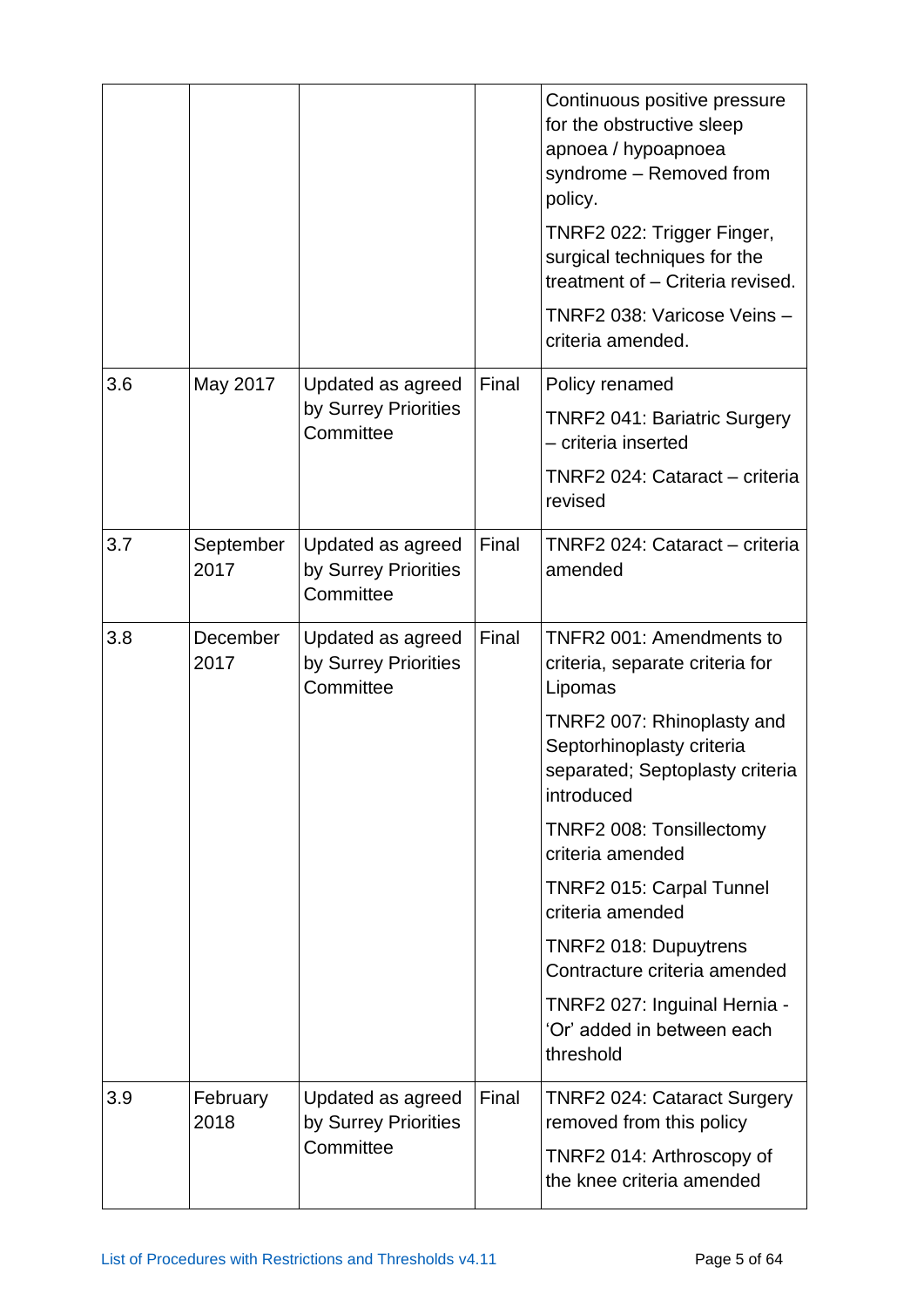| $\overline{4}$ | October<br>2018   | Updated as agreed<br>by Surrey Priorities<br>Committee                                                                                                                                         | <b>Draft</b> | <b>TNRF2 005: Grommets criteria</b><br>updated to include detail<br>relating to children with<br>recurrent acute otitis media<br>(rAOM)<br>'These criteria apply to adults<br>only' added to each procedure<br>below:<br>TNRF2 027: Inguinal Hernia<br><b>TNRF2 028: Umbilical Hernia</b><br><b>TNRF2 029: Incisional Hernia</b> |
|----------------|-------------------|------------------------------------------------------------------------------------------------------------------------------------------------------------------------------------------------|--------------|----------------------------------------------------------------------------------------------------------------------------------------------------------------------------------------------------------------------------------------------------------------------------------------------------------------------------------|
| 4.1            | December<br>2018  | Updated as agreed<br>by Surrey Priorities<br>Committee                                                                                                                                         | <b>Draft</b> | TNRF2 020: Hallux Valgus,<br>surgical treatment of - criteria<br>reworded<br>TNRF2 043: Haemorrhoids,<br>surgical treatment of - criteria<br>inserted                                                                                                                                                                            |
| 4.1            | December<br>2018  | Governing Body                                                                                                                                                                                 | Final        | <b>Approved by Governing Body</b>                                                                                                                                                                                                                                                                                                |
| 4.2            | <b>June 2019</b>  | Updated as agreed<br>by Surrey Priorities<br>Committee                                                                                                                                         | <b>Draft</b> | <b>TNRF2 014: Uterine Artery</b><br>Embolisation for fibroids in<br>woman - Criteria inserted                                                                                                                                                                                                                                    |
| 4.2            | <b>July 2019</b>  | <b>G&amp;W Local</b><br>Clinical<br>Commissioning<br>Committees.<br><b>NWS Clinical</b><br><b>Executive and</b><br><b>SD Governing</b><br>Body (following<br>review by<br>Clinical<br>Cabinet) | Final        | Approved                                                                                                                                                                                                                                                                                                                         |
| 4.3            | September<br>2019 | Updated as agreed<br>by Surrey Priorities<br>Committee                                                                                                                                         | <b>Draft</b> | TNRF2 034: Epidural<br>Injections for Sciatica removed<br>TNRF2 037: Facet joint<br>injections - Therapeutic<br>removed                                                                                                                                                                                                          |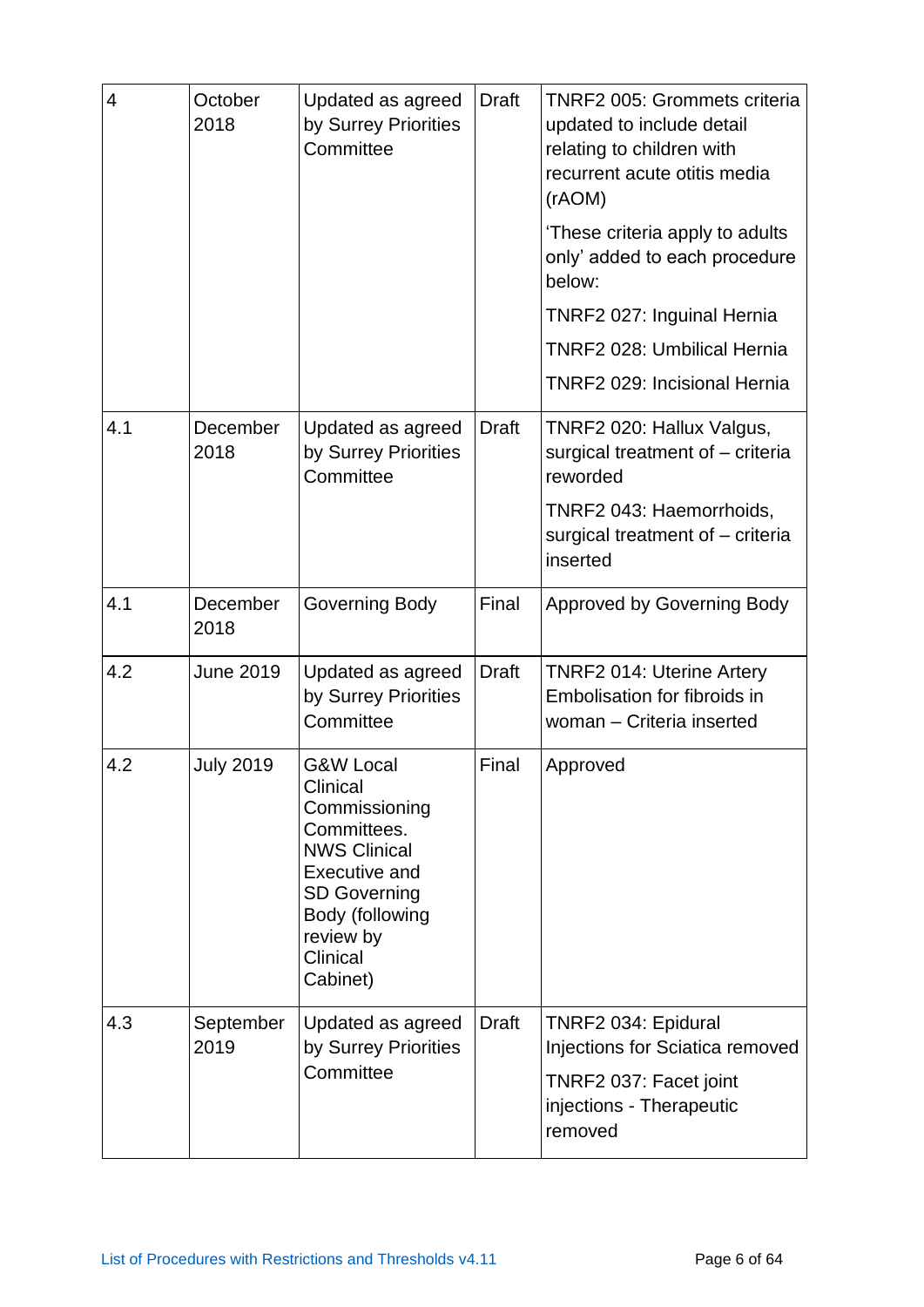|     |                  |                                                         |       | <b>TNRF2 035: Lumbar Facet</b><br>Joint injections inserted to<br>replace TNRF2 037<br>TNRF2 036: Spinal Epidural<br>injections inserted to replace<br><b>TNRF2 034</b> |
|-----|------------------|---------------------------------------------------------|-------|-------------------------------------------------------------------------------------------------------------------------------------------------------------------------|
|     |                  |                                                         |       | TNRF2 045: Radiofrequency<br>denervation inserted                                                                                                                       |
|     |                  |                                                         |       | TNRF2 044: Surgical removal<br>of Varicocele - Criteria<br>inserted                                                                                                     |
|     |                  |                                                         |       | Metal-on-metal hip resurfacing<br>removed                                                                                                                               |
|     |                  |                                                         |       | <b>Equality Analysis reviewed</b>                                                                                                                                       |
| 4.4 | December<br>2019 | Governing Body                                          | Final | <b>Approved by Governing Body</b>                                                                                                                                       |
| 4.5 | December<br>2019 | <b>Surrey Priorities</b><br>Committee                   | Draft | TNRF2 026: Changes to<br>blepharoplasty criteria                                                                                                                        |
|     |                  |                                                         |       | TNRF2 010: Changes to<br>criteria and intervention<br>changed from Female Genital<br>Prolapse to Pelvic Organ<br>Prolapse                                               |
|     |                  |                                                         |       | TNRF2 039: Male Breast<br><b>Reduction for Gynaecomastia</b><br>removed and inserted into<br>TNRF1                                                                      |
|     |                  |                                                         |       | <b>Equality Analysis reviewed</b>                                                                                                                                       |
| 4.6 | January<br>2020  | Approved by:<br>Governing Body<br><b>Chair's Action</b> | Final | Approved by Chair's Action                                                                                                                                              |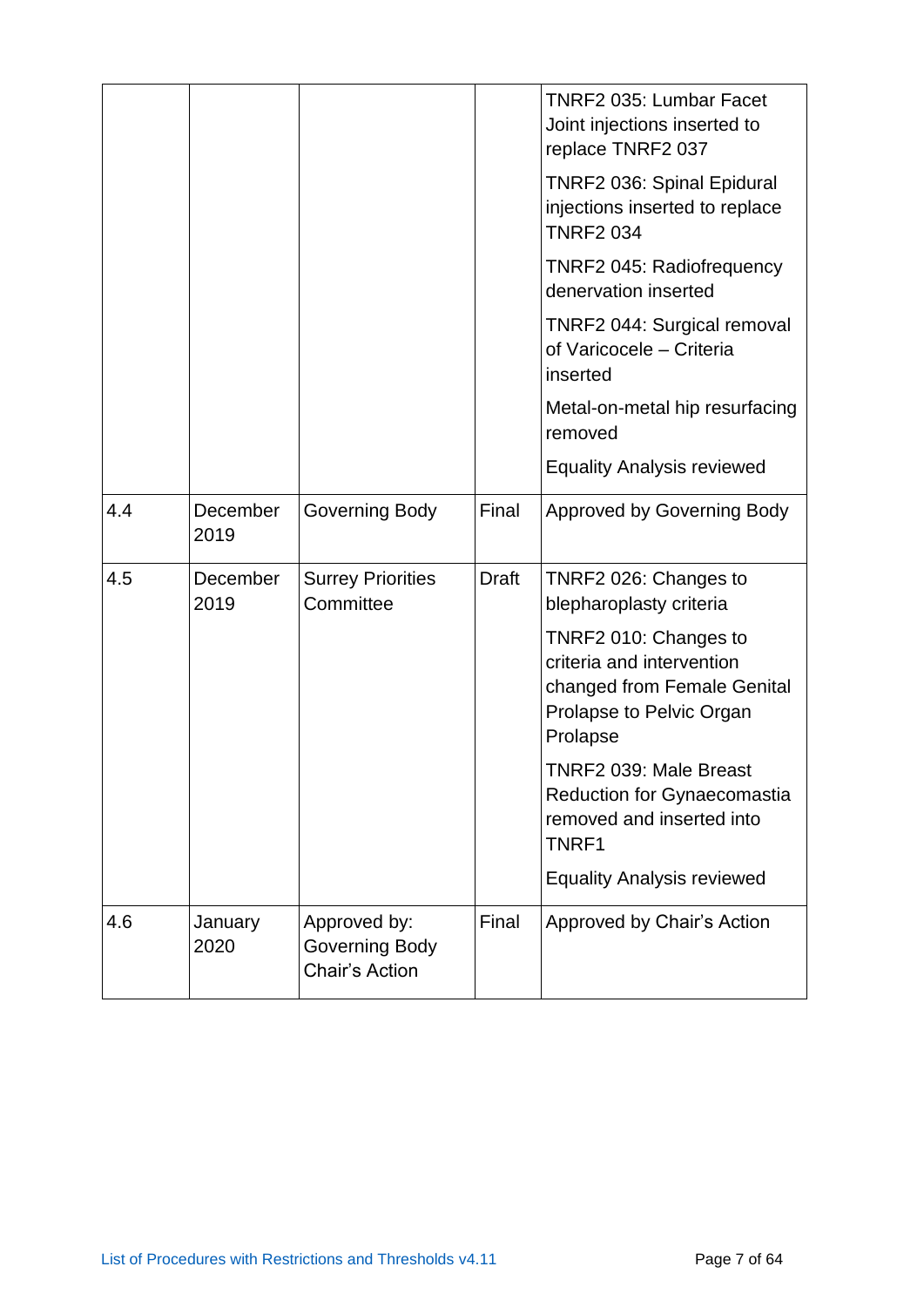| 4.7  | February<br>2020 | <b>Surrey Priorities</b><br>Committee                   | Final        | TNRF2 008: Changes to<br>Tonsillectomy criteria to<br>reword and include reference<br>to Tonsil Stones                    |
|------|------------------|---------------------------------------------------------|--------------|---------------------------------------------------------------------------------------------------------------------------|
| 4.8  | November<br>2020 | <b>Virtual Surrey</b><br><b>Priorities</b><br>Committee | Draft        | <b>Agreed by Surrey Heartlands</b><br><b>CCG ICP Directors and Surrey</b><br><b>Heath CCG Medical Director</b>            |
|      |                  |                                                         |              | TNRF2 002A: Liposuction and<br>compression therapy to<br>resolve chronic Lymphoedema<br>criteria amended                  |
|      |                  |                                                         |              | <b>TNRF2 015: Carpal Tunnel</b><br>criteria amended                                                                       |
| 4.8  | December<br>2020 | <b>Virtual Surrey</b><br><b>Priorities</b><br>Committee | Final        | Approved and ratified by<br><b>Quality &amp; Performance</b><br>Assurance Board via Chair's<br>Action                     |
| 4.9  | January<br>2021  | <b>Virtual Surrey</b><br><b>Priorities</b><br>Committee | <b>Draft</b> | <b>Agreed by Surrey Heartlands</b><br><b>CCG ICP Directors and Surrey</b><br><b>Heath CCG Medical Director</b>            |
|      |                  |                                                         |              | TNRF2 021: Spinal fusion for<br>the treatment of lower back<br>pain - criteria amended                                    |
|      |                  |                                                         |              | TNRF2 023A: Total Hip<br>Replacement - criteria<br>amended                                                                |
|      |                  |                                                         |              | TNRF2 023B: Total Knee<br>Replacement - criteria<br>amended                                                               |
| 4.9  | February<br>2021 | <b>Virtual Surrey</b><br><b>Priorities</b><br>Committee | Final        | Approved and ratified by<br><b>Quality &amp; Performance</b><br><b>Assurance Board</b>                                    |
| 4.10 | May 2021         | <b>Virtual Surrey</b><br><b>Priorities</b><br>Committee | Draft        | <b>Agreed by Surrey Heartlands</b><br><b>CCG ICP Directors and</b><br>Frimley CCG (Surrey Heath<br>only) Medical Director |
|      |                  |                                                         |              | TNRF2 037: Circumcision -<br>criteria amended                                                                             |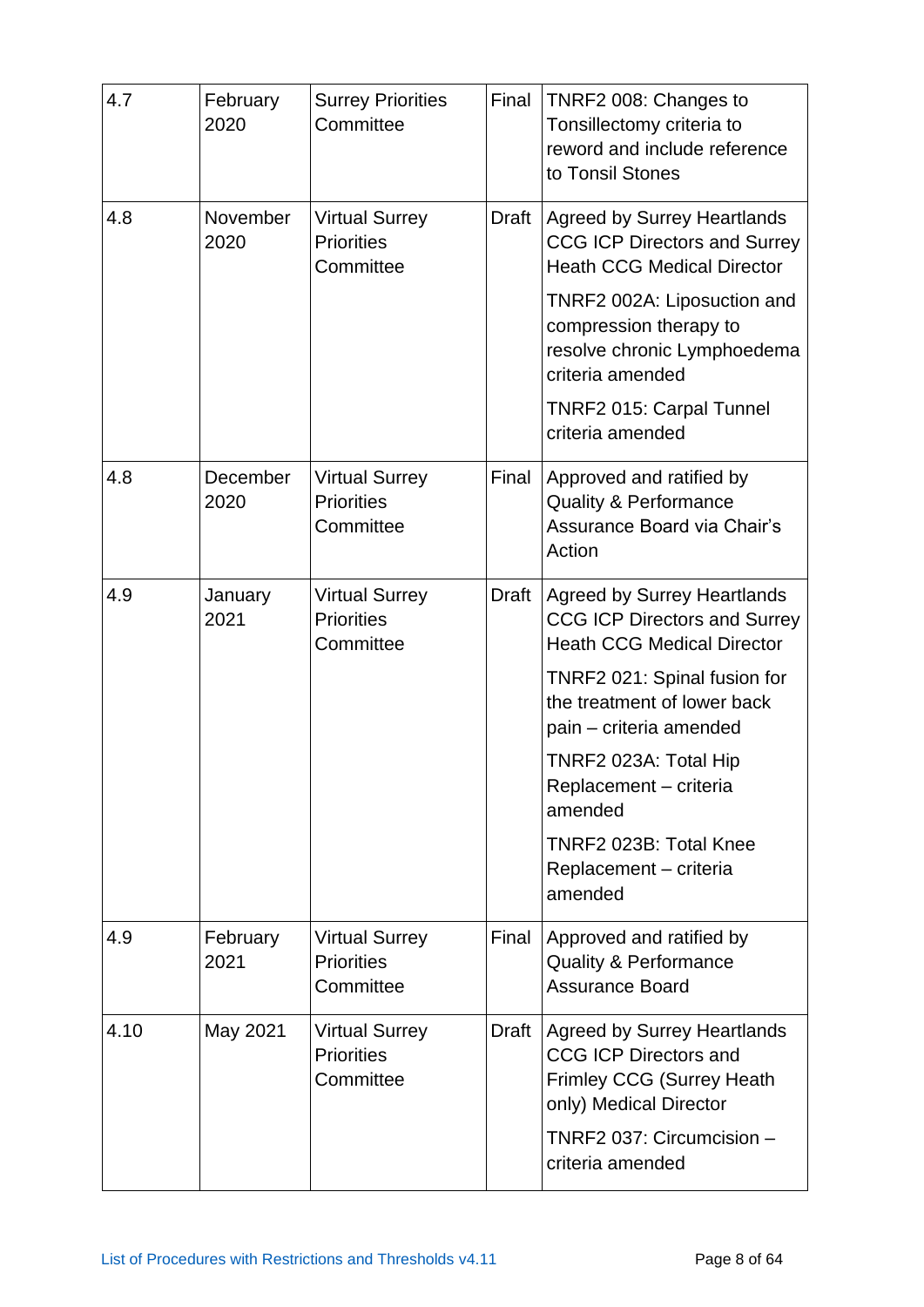|      |                   |                                                         |              | Review cycle moved from 3 to<br>5 years.                                                                                             |
|------|-------------------|---------------------------------------------------------|--------------|--------------------------------------------------------------------------------------------------------------------------------------|
| 4.10 | June 2021         | <b>Virtual Surrey</b><br><b>Priorities</b><br>Committee | Final        | Agreed by the Quality &<br>Performance Board,<br>subsequently ratified by the<br><b>Health &amp; Care Professionals</b><br>Executive |
| 4.11 | September<br>2021 | <b>Virtual Surrey</b><br><b>Priorities</b><br>Committee | <b>Draft</b> | TNRF2 033B: Referral for<br>Ketogenic Diet - criteria<br>amended                                                                     |
|      |                   |                                                         |              | TNRF2 012: Hysterectomy for<br>Heavy Menstrual Bleeding -<br>criteria amended                                                        |
|      |                   |                                                         |              | TNRF2 040: Hyperhidrosis,<br>treatment of - criteria<br>amended                                                                      |
|      |                   |                                                         |              | TNRF2 013: Labiaplasty -<br>criteria amended                                                                                         |
| 4.11 | October<br>2021   | <b>Virtual Surrey</b><br><b>Priorities</b><br>Committee | Final        | Approved by the Health &<br>Care Professionals Executive                                                                             |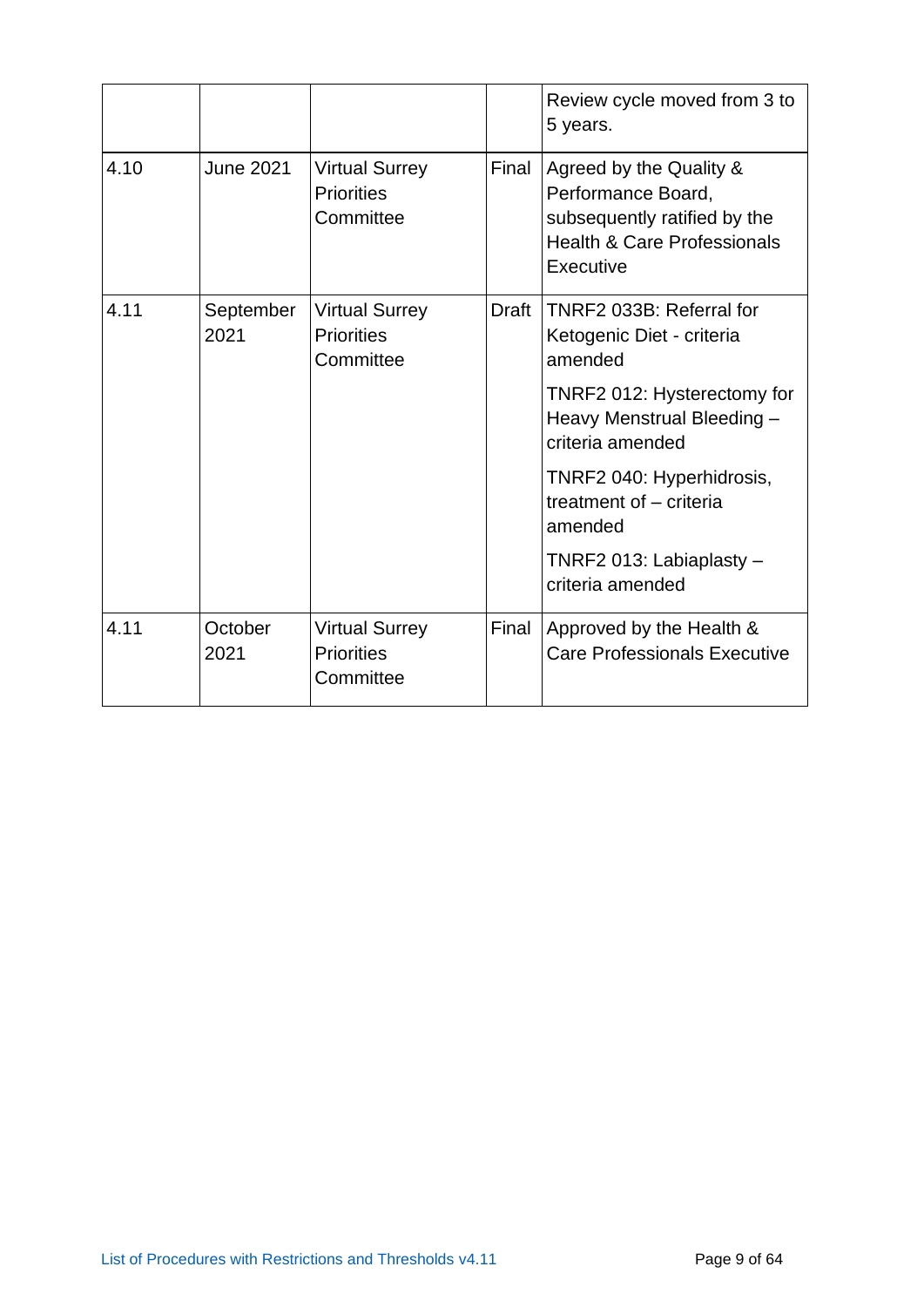#### **Equality statement**

Surrey Heartlands CCG aims to design and implement services, policies and measures that meet the diverse needs of our service, population and workforce, ensuring that none are placed at a disadvantage over others. We take into account the Human Rights Act 1998 and promote equal opportunities for all. This document has been assessed to ensure that no employee receives less favourable treatment on the protected characteristics of their age, disability, sex (gender), gender reassignment, sexual orientation, marriage and civil partnership, race, religion or belief, pregnancy and maternity.

Members of staff, volunteers or members of the public may request assistance with this policy if they have particular needs. If the member of staff has language difficulties and difficulty in understanding this policy, the use of an interpreter will be considered.

We embrace the four staff pledges in the NHS Constitution. This policy is consistent with these pledges.

See next page for an Equality Analysis of this policy.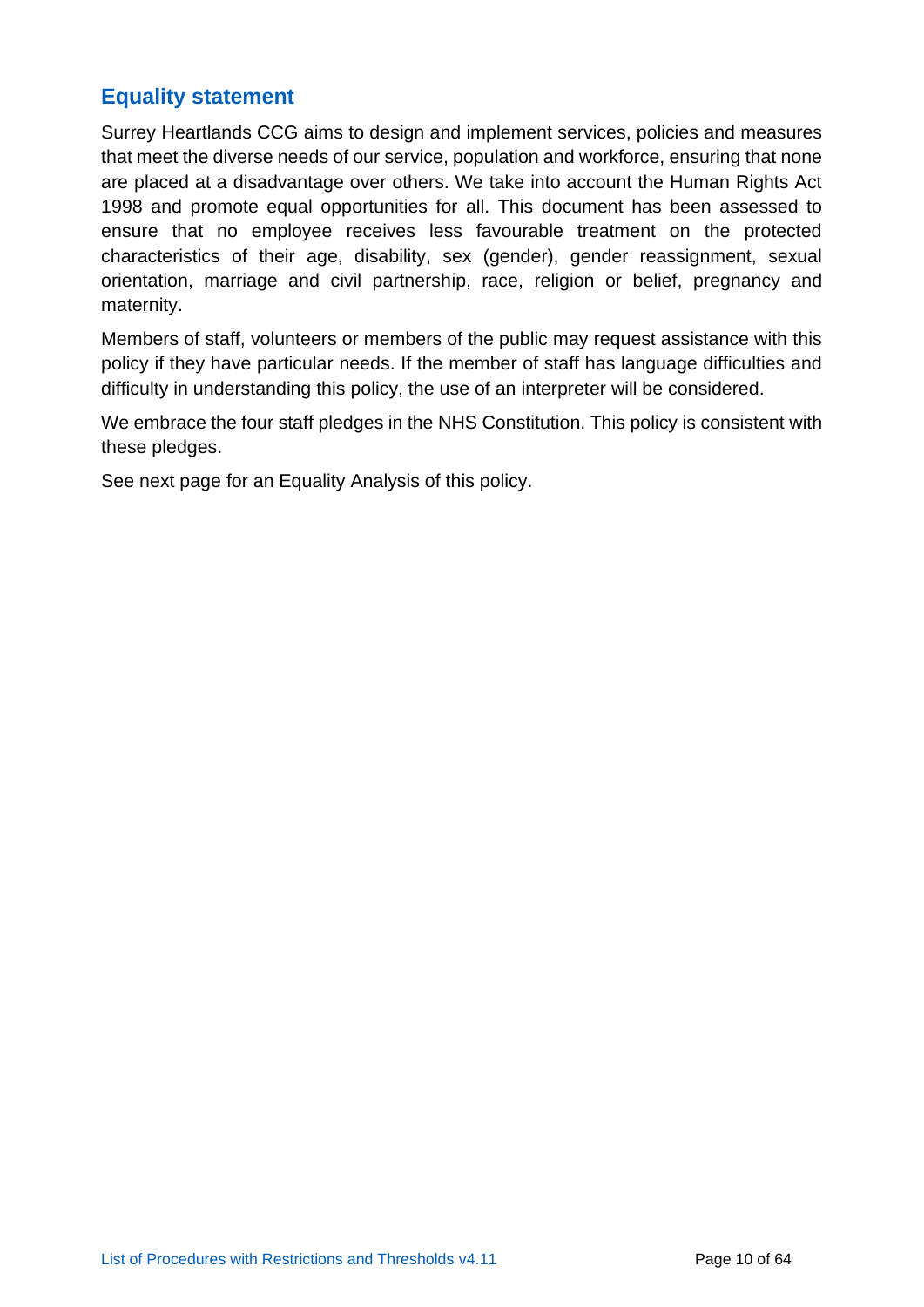#### **Equality Analysis for Policies**

Equality analysis is a way of considering the effect on different groups protected from discrimination by the Equality Act, such as people of different ages. There are two reasons for this:

- to consider if there are any unintended consequences for some groups
- to consider if the policy will be fully effective for all target groups

| <b>Title of Policy: List of Procedures with</b>                               | Policy Ref: TNRF2 (CL03)        |  |  |
|-------------------------------------------------------------------------------|---------------------------------|--|--|
| <b>Restrictions and Thresholds</b>                                            |                                 |  |  |
| Assessment conducted by (name, role):                                         | <b>Start date for analysis:</b> |  |  |
| Taylor Joel Keech, IFR & Prior Approval                                       | 12/04/2019                      |  |  |
| Administrator                                                                 | <b>Finish date: 28/05/2019</b>  |  |  |
| James Forbes, IFR & Prior Approval                                            |                                 |  |  |
| Administrator                                                                 |                                 |  |  |
| Give a brief summary of the policy. Explain its aim.                          |                                 |  |  |
| TNRF2 ensures that some procedures and operations will only be carried out if |                                 |  |  |
| the patient fully meets that procedure's defined medical criteria.            |                                 |  |  |

**Who is intended to benefit from this policy? Explain the aim of the policy as applied to this group.**

TNRF2 benefits patients because there may be alternative procedures or treatments available which may be more effective or should be tried first and/or benefits of the procedure are temporary or limited.

**1. Evidence considered**. *What data or other information have you used to evaluate if this policy is likely to have a positive or an adverse impact upon protected groups when implemented?* 

NHSE / NICE guidance.

*2.* **Consultation.** *Give details of all consultation and engagement activities used to inform the analysis of impact.*

Dr Ruchika Gupta, IFR & Prior Approval Clinical Lead – Clinical input and checks. Liz Patroe – Consultation on structure and checks.

#### **3. Analysis of impact**

|                | Are there any likely impacts for this group? Will this<br>group be impacted differently by this policy? Are<br>these impacts negative or positive? What actions will<br>be taken to mitigate identified impacts? |
|----------------|------------------------------------------------------------------------------------------------------------------------------------------------------------------------------------------------------------------|
| a) People from | <b>TNRF2 003:</b> The criteria for adenoidectomy applies only                                                                                                                                                    |
| different age  | to children with Otitis Media. This is because it is                                                                                                                                                             |
| groups (Age)   | routinely funded for adults.                                                                                                                                                                                     |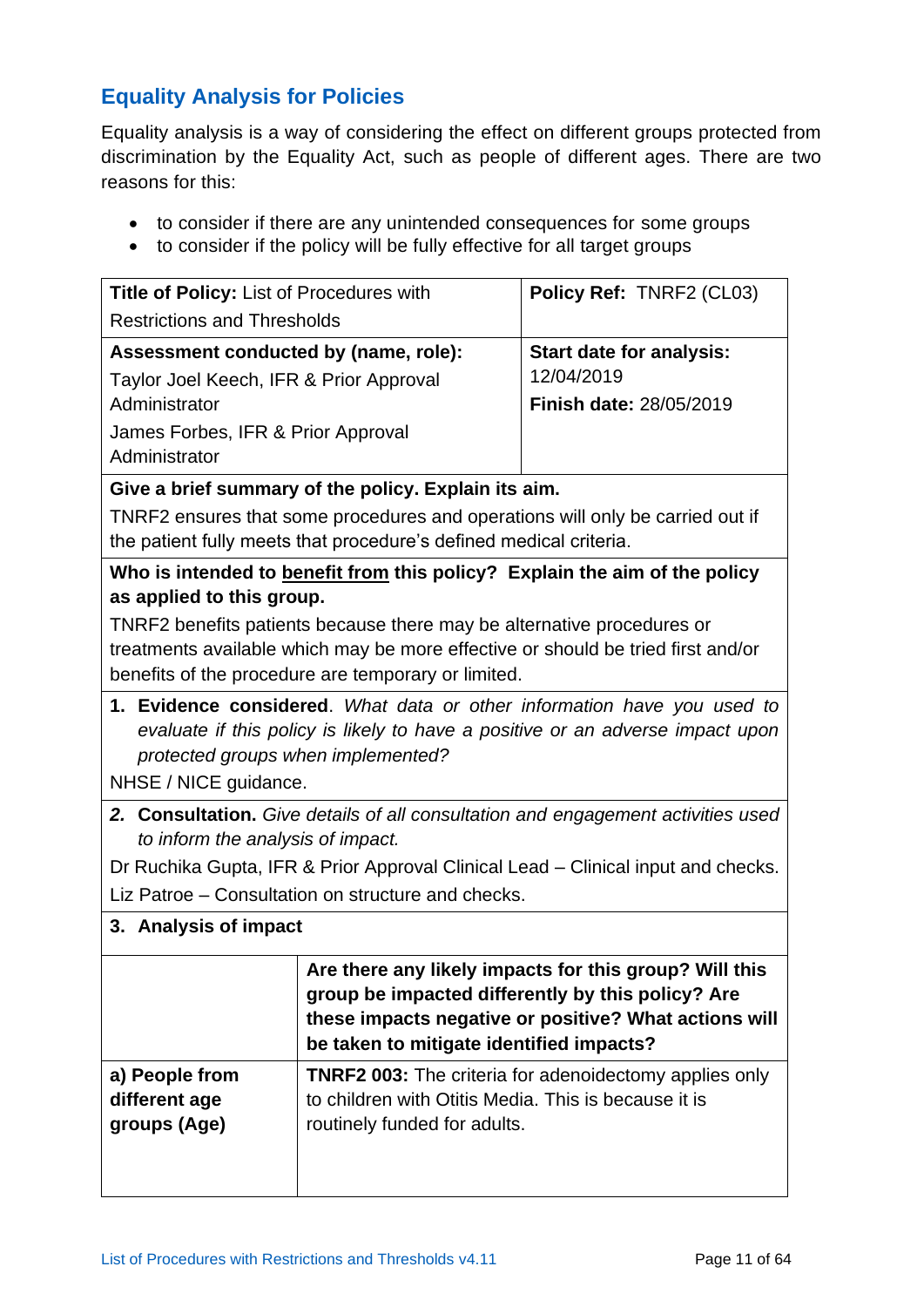|                | <b>TNRF 006:</b> Pinnaplasty / Otoplasty is not routinely           |
|----------------|---------------------------------------------------------------------|
|                | funded for adults on cosmetic grounds. Children under 5             |
|                | are not recommended to have these procedures                        |
|                | following NICE guidance.                                            |
|                | <b>TNRF2 014:</b> The criteria for arthroscopy of the knee          |
|                | which restricts funding for patients with degenerative              |
|                | knee disease (DKD) has a negative impact on elderly                 |
|                | patients, in whom the disease is most common. This is               |
|                | because poor evidence for efficacy of knee arthroscopy              |
|                | for DKD verses conservative management in the long                  |
|                | term.                                                               |
|                | <b>TNRF2 015:</b> The criteria for the surgical treatment of        |
|                | carpal tunnel syndrome is weighted to positively impact             |
|                | the elderly, in whom the condition is most likely to occur.         |
|                | <b>TNRF2 018:</b> The criteria for the treatment of Dupuytrens      |
|                | contracture is weighted towards elderly patients, in whom           |
|                | the condition is also most likely to occur. However,                |
|                | younger patients with Dupuytrens are impacted neutrally             |
|                | as one of the criteria covers characteristics of                    |
|                | Dupuytrens diathesis i.e. earlier age of onset.                     |
|                | <b>TNRF2 033B:</b> The criteria for ketogenic diet for the          |
|                | treatment of neurological conditions restricts funding for          |
|                | patient over 18 years of age. This is because there is a            |
|                | limited evidence-base to support the use of a ketogenic             |
|                | diet in adults.                                                     |
|                | Other than the above, the criteria within TNRF2 apply               |
|                | equally to all patients regardless of age.                          |
| b) People with | TNRF2 002: Patients who are immunocompromised are                   |
| disabilities   | positively impacted as they meet criteria for all viral warts       |
| (Disability)   | whilst other patients are negatively impacted as they can           |
|                | only meet criteria exclusively for genital / anal warts.            |
|                | <b>TNRF2 023 A &amp; B:</b> The criteria requiring patients to have |
|                | a course of physiotherapy before a total hip replacement,           |
|                | or a total knee replacement could negatively impact                 |
|                | patients with disabilities. However, if the Prior Approval          |
|                | team receive a physiotherapy discharge letter stating that          |
|                | a patient is unable to finish a course, it will be taken into       |
|                | consideration.                                                      |
|                | <b>TNRF2 032: Equipment that has been recommended for</b>           |
|                | patients as a result of ACA is not routinely funded. There          |
|                | needs to be a clearer justification as to why there was a           |
|                | decision previously not to fund equipment-only                      |
|                | assessments.                                                        |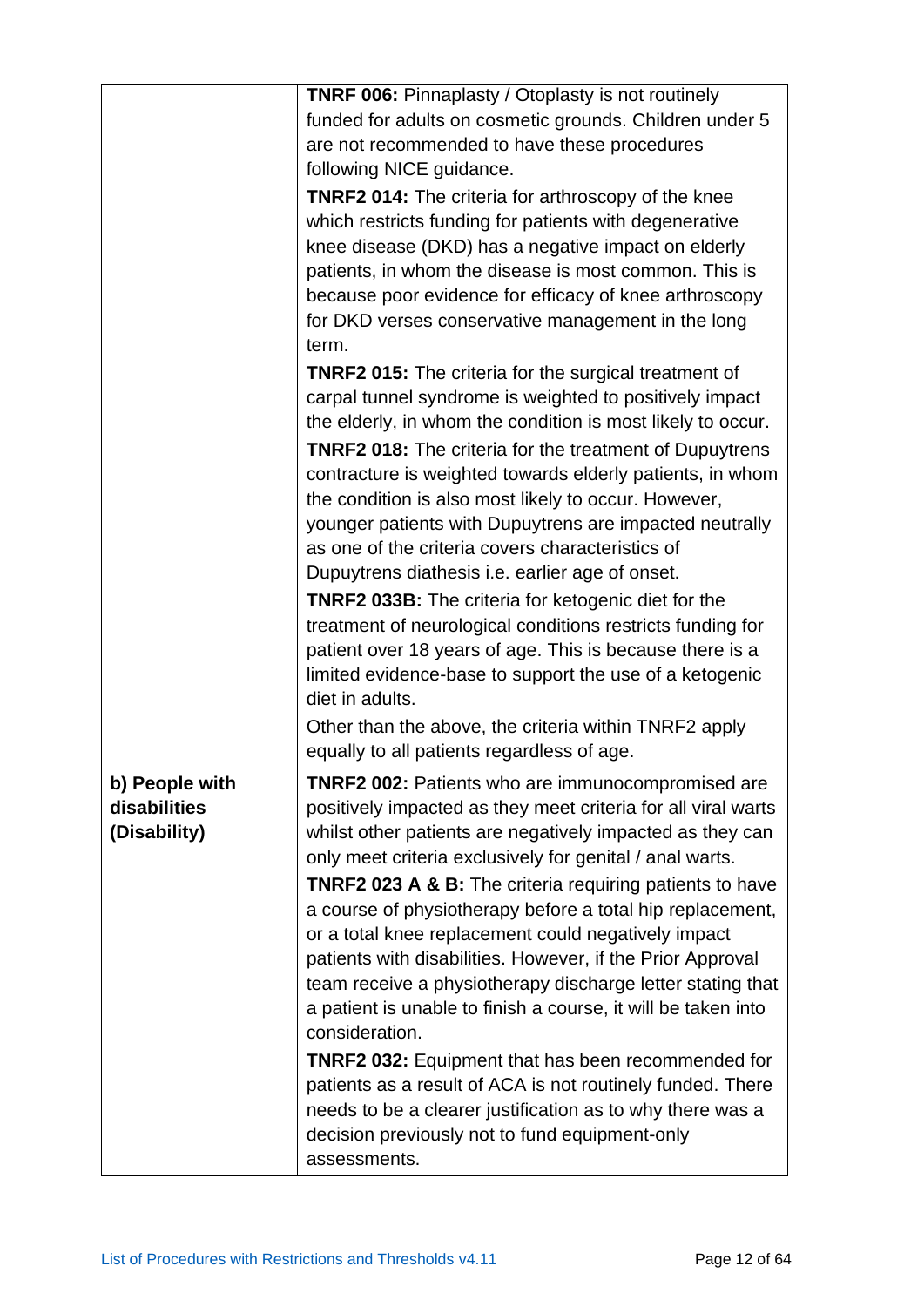|                  | <b>TNRF2 034 &amp; 035:</b> Similarly to TKR, the criteria requiring  |
|------------------|-----------------------------------------------------------------------|
|                  | patients to have a course of physiotherapy before                     |
|                  | epidural injections for sciatica or therapeutic facet joint           |
|                  | injections could negatively impact patients with                      |
|                  | disabilities. However, if the team receive a physio                   |
|                  | discharge letter stating that a patient is unable to finish a         |
|                  | course, we take that into consideration.                              |
|                  | <b>TNRF2 017:</b> The first half of the criteria for discectomy       |
|                  | for lumber disc prolapse (elective) has an impact on                  |
|                  | patients who are unable to have and MRI or CT due to                  |
|                  | morbid obesity or claustrophobia. However, this is a                  |
|                  | neutral impact as these patients can have an open MRI                 |
|                  | scan through a Prior Approval under the TNRF2 033A                    |
|                  | criteria.                                                             |
|                  | <b>TNRF2 020:</b> If a patient has a disability which prohibits       |
|                  | them from engaging with conservative management                       |
|                  | measures for hallux valgus, this will be taken into                   |
|                  | account with the Prior Approval.                                      |
|                  | <b>TNRF2 022:</b> Patients with diabetes are impacted by the          |
|                  | criteria for the surgical treatment of trigger finger, as they        |
|                  | are approved for funding without needing to first attempt             |
|                  | conservative management. The reason for this is that                  |
|                  | diabetes can affect the nervous system, increasing the                |
|                  | risk of permanent nerve damage.                                       |
|                  | <b>TNRF2 27, 28 &amp; 29:</b> The criteria for the surgical repair of |
|                  | inguinal, umbilical and incisional hernia only affect adults.         |
|                  |                                                                       |
|                  | This is because hernia repair in children is routinely<br>funded.     |
|                  |                                                                       |
|                  | Other than the above, the criteria within TNRF2 apply                 |
|                  | equally to all patients regardless of disability.                     |
| c) Men and women | <b>TNRF2 027:</b> Cases of groin hernias in women are not             |
| (Gender or Sex)  | affected by the criteria for inguinal hernia repair, as it is         |
|                  | routinely funded. This is because due to anatomical                   |
|                  | variation, groin hernias are more likely to be femoral in             |
|                  | females which are themselves routinely funded.                        |
|                  | <b>TNRF2 030:</b> The policy for female breast reduction is           |
|                  | exclusively for female patients and excludes male                     |
|                  | patients. However, there is a male breast reduction prior             |
|                  | approval for male patients.                                           |
|                  | TNRF2 039: The policy for male breast reduction is                    |
|                  | exclusively for male patients and excludes female                     |
|                  | patients. However, there is a female breast reduction                 |
|                  | prior approval for female patients.                                   |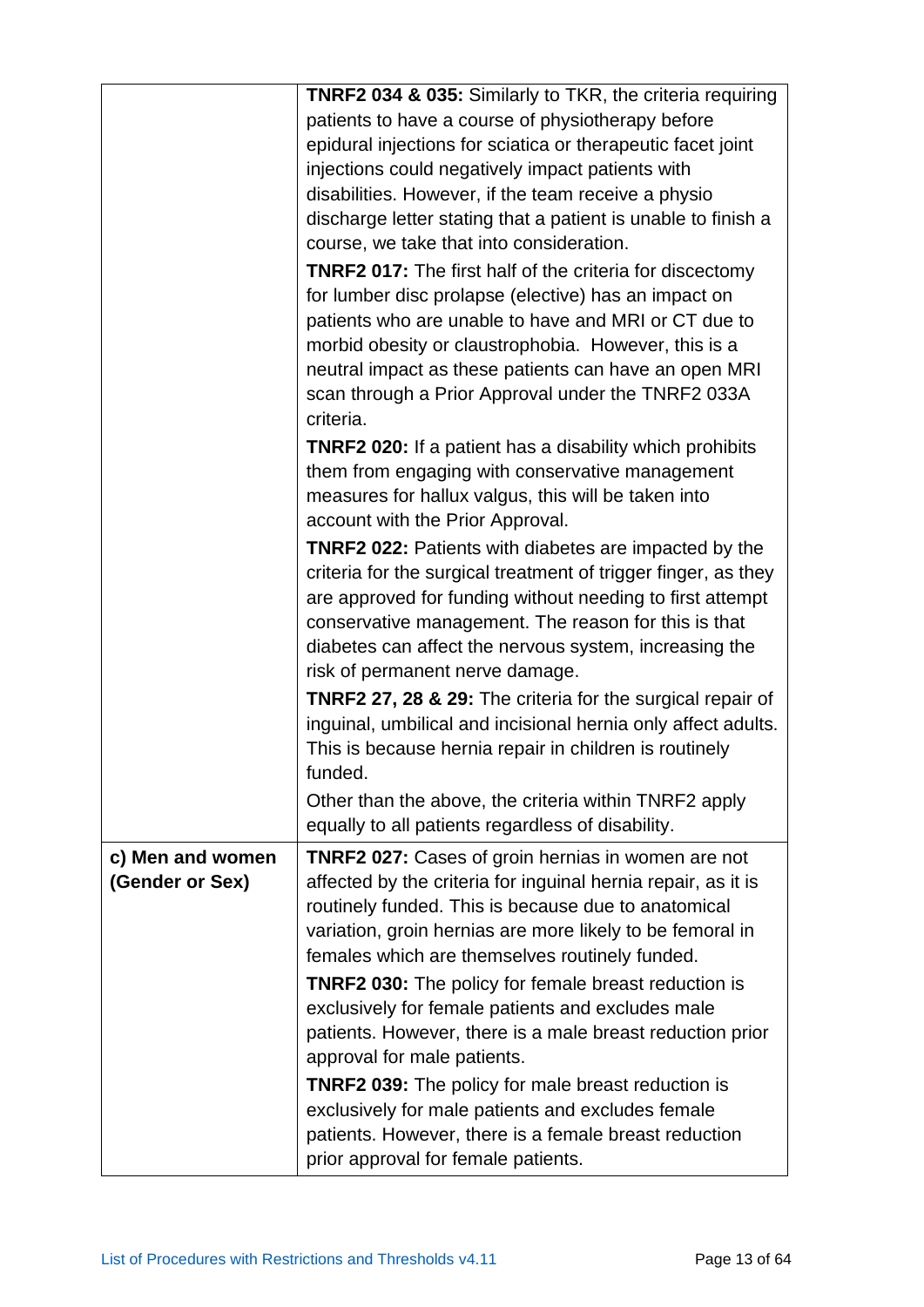|                                                                                                                          | Other than the above, the criteria within TNRF2 apply<br>equally to all patients regardless of gender.                                                                                                                                                                                                                                                                                                                                                                                                                                                                                                                                                                                                                                                                                                                                                                                              |
|--------------------------------------------------------------------------------------------------------------------------|-----------------------------------------------------------------------------------------------------------------------------------------------------------------------------------------------------------------------------------------------------------------------------------------------------------------------------------------------------------------------------------------------------------------------------------------------------------------------------------------------------------------------------------------------------------------------------------------------------------------------------------------------------------------------------------------------------------------------------------------------------------------------------------------------------------------------------------------------------------------------------------------------------|
| d) Religious people<br>or those with<br>strongly help<br>philosophical<br>beliefs (Religion or<br>belief)                | <b>TNRF2 037:</b> The criteria for circumcision requires a<br>sound clinical reason for the procedure, therefore it<br>would not be funded for religious reasons.<br>The criteria within TNRF2 apply equally to all patients<br>regardless of religion or beliefs. Decisions of whether a<br>treatment or procedure is not carried out for religious<br>reasons is a decision between the patient and the<br>consultant.                                                                                                                                                                                                                                                                                                                                                                                                                                                                            |
| e) People from<br>black and minority<br>ethnic groups<br>(Race)                                                          | The criteria within TNRF2 apply equally to all patients<br>regardless of race. The prevalence of conditions between<br>races that require treatment restricted by the TNRF2<br>criteria is not discriminated against by said criteria.                                                                                                                                                                                                                                                                                                                                                                                                                                                                                                                                                                                                                                                              |
| f) People who have<br>changed gender or<br>who are<br>transitioning to a<br>different gender<br>(Gender<br>reassignment) | <b>TNRF2 031:</b> Male to female transgender people who had<br>breast implants for cosmetic reasons would be negatively<br>affected by the criteria for breast implant removal and<br>replacement. If their implant(s) need to be removed for a<br>sound clinical reason, removal would be funded but not<br>replacement. This is because replacement is not funded<br>for cosmetic reasons.<br>All other procedures that relate to gender reassignment<br>are carried out under the Gender Dysphoria clinical<br>pathway and are not affected by our criteria.                                                                                                                                                                                                                                                                                                                                     |
| g) Lesbians, gay<br>men, bisexual<br>people (Sexual<br>orientation)                                                      | The criteria within TNRF2 apply equally to all patients<br>regardless of sexual orientation.                                                                                                                                                                                                                                                                                                                                                                                                                                                                                                                                                                                                                                                                                                                                                                                                        |
| h) Women who are<br>pregnant or on<br>maternity leave<br>(Pregnancy and<br>maternity)                                    | <b>TNRF2 011:</b> As geographical differences to female<br>sterilisation reversal policies are due to local variations /<br>priorities / clinical judgement; the priorities committee has<br>decided to adhere to NICE guidance for patients seeking<br>female sterilisation reversal after having female<br>sterilisation through our prior approval.<br><b>TNRF2 012:</b> The criteria for hysterectomy for heavy<br>menstrual bleeding has a neutral impact on those who<br>are or have been recently pregnant as the requirement is<br>for the uterus to be no larger than a 10-week pregnancy.<br>This is in line with NICE guidance. However, once the<br>patient's uterus returns to a size less than a 10-week<br>pregnancy, the patient is no longer impacted. Also, as<br>with most surgical procedures, a consultant will defer a<br>patient's routine surgery until 6 weeks post-natal. |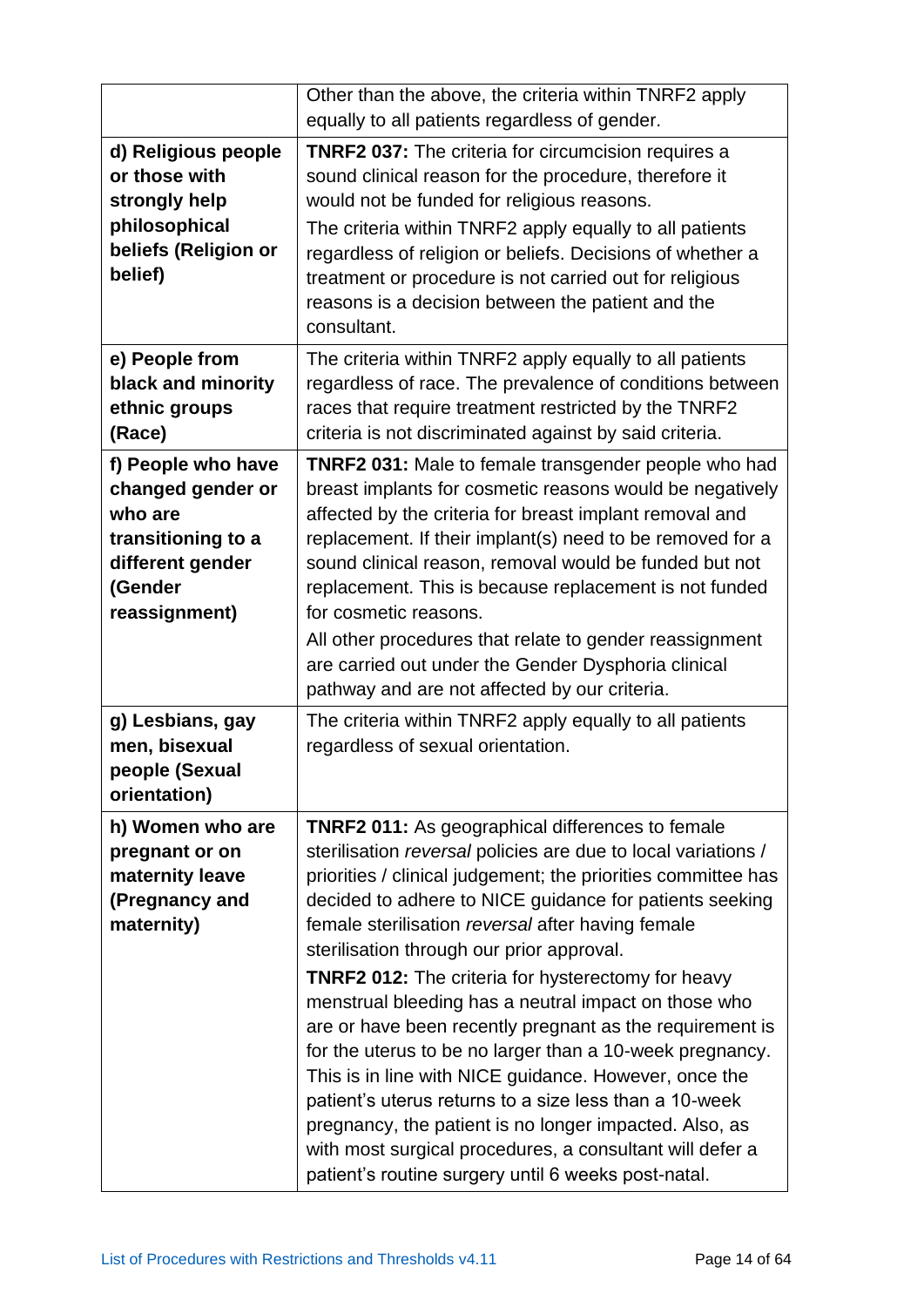|                                                                                                  | Other than the above, the criteria within TNRF2 apply<br>equally to all patients regardless of pregnancy and<br>maternity. |
|--------------------------------------------------------------------------------------------------|----------------------------------------------------------------------------------------------------------------------------|
| i) People who are<br>married or in a civil<br>partnership<br>(Marriage and Civil<br>Partnership) | The criteria within TNRF2 apply equally to all patients<br>regardless of marriage or civil partnership.                    |
| i) Carers                                                                                        | The criteria within TNRF2 apply equally to all patients<br>regardless of being a carer.                                    |

#### **If any negative or positive impacts were identified are they valid, legal and/or justifiable? Please detail.**

Immunocompromised patients getting preferential treatment for TNRF2 002 (see disability) is justified as patient who are not immunocompromised and no not have genital / anal warts are only affected aesthetically.

Otherwise, the impacts upon patients are based upon NICE and/or NHSE guidance.

#### **4. Monitoring** *How will you review/monitor the impact and effectiveness of your actions?*

If any changes are made to the policy and/or criteria, then this Equality Assessment will be reviewed for any alterations in impact.

Any complaints received by the IFR Team or the Surrey Heartlands CCG patient experience team will be used to assess whether this Equality Assessment needs altering.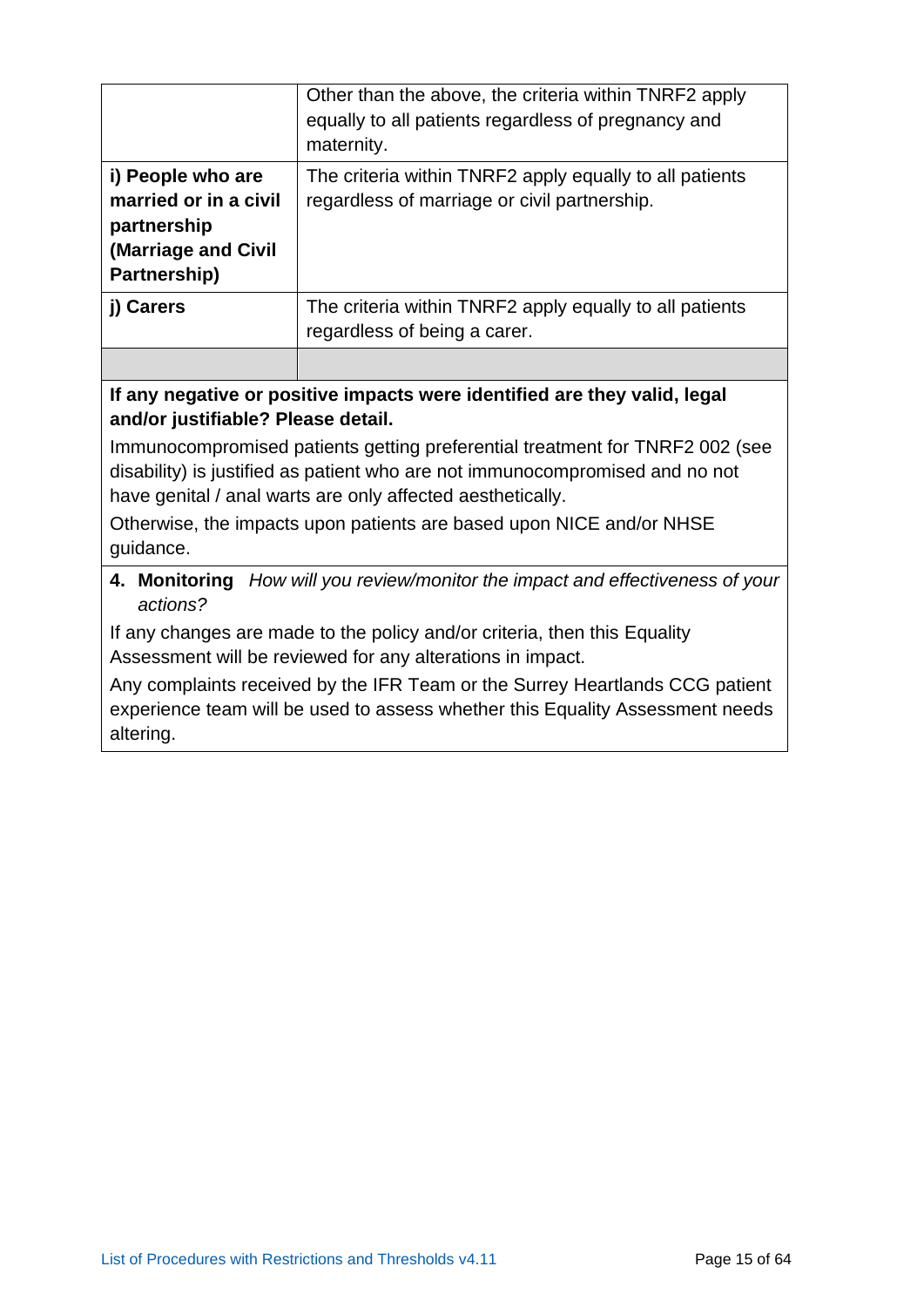### **Contents**

| 1.               |  |
|------------------|--|
| 2.               |  |
| 3.               |  |
| $\overline{4}$ . |  |
| 5.               |  |
| 6.               |  |
| 7.               |  |
| 8.               |  |
| 9.               |  |
| 10.              |  |
| 11.              |  |
| 12.              |  |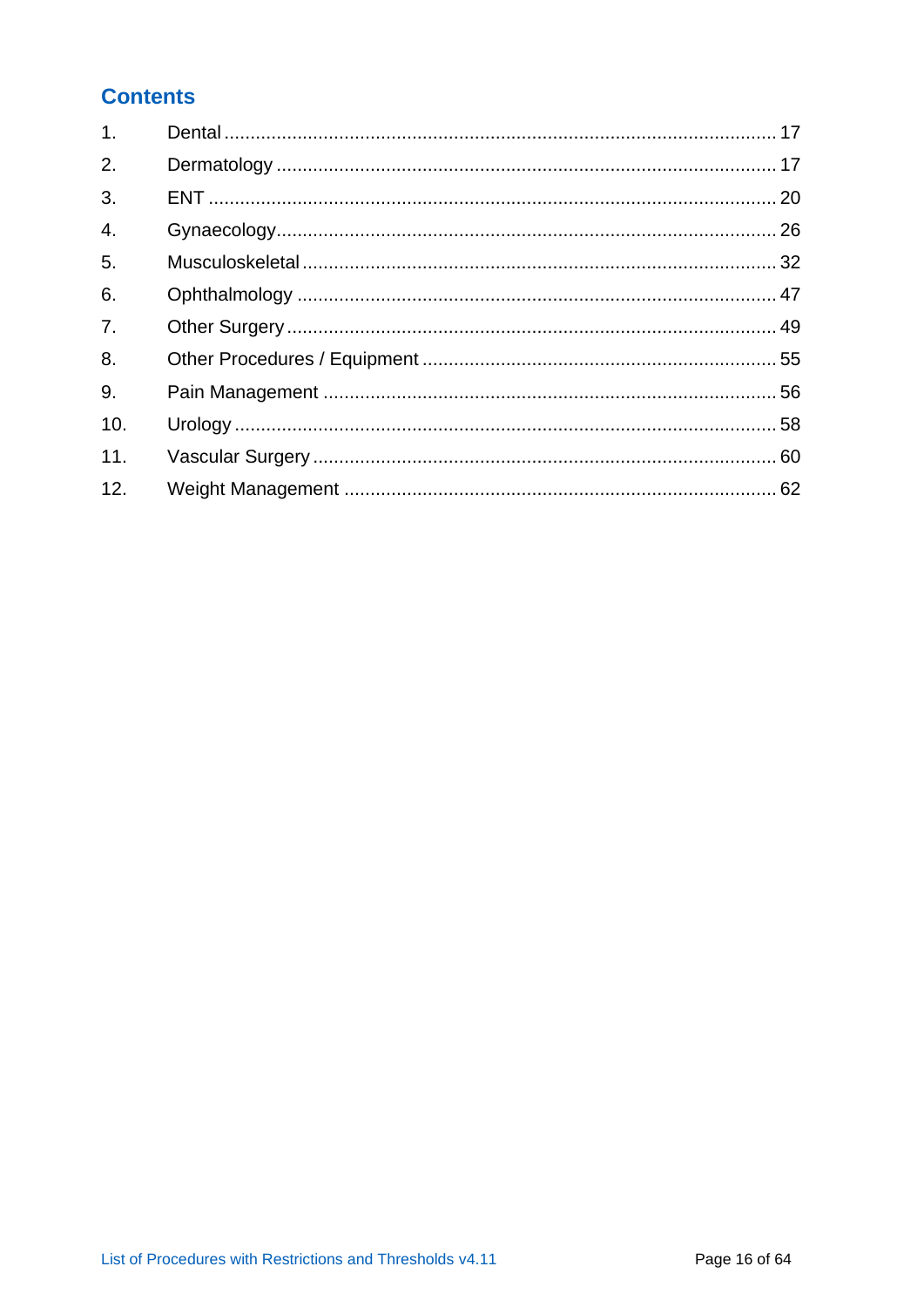#### **List of Procedures with Restrictions and Thresholds**

#### **1. Dental**

| <b>Policy Number</b> | <b>Procedure / Treatment</b>                | <b>Guidance Notes</b>                                                           |
|----------------------|---------------------------------------------|---------------------------------------------------------------------------------|
| n/a                  | Impacted third molars                       | This service is commissioned and applications are managed by the NHS<br>England |
| n/a                  | Dental Extraction of non-<br>impacted teeth | This service is commissioned and applications are managed by the NHS<br>England |

## **2. Dermatology**

| <b>Policy Number</b> | <b>Procedure / Treatment</b>   | <b>Guidance Notes</b>                                                                                                                                                                                                       |
|----------------------|--------------------------------|-----------------------------------------------------------------------------------------------------------------------------------------------------------------------------------------------------------------------------|
| <b>TNRF2 001A</b>    | Removal of benign skin lesions | Please note that where malignancy is suspected, the patient should be referred<br>to an appropriate service under the two-week rule.                                                                                        |
|                      |                                | Benign lesions (excluding lipomas and viral warts; please refer to the separate<br>policy for these lesions).                                                                                                               |
|                      |                                | Clinically benign lesions should not be removed for cosmetic reasons and such<br>procedures will not be funded. Details should be provided as to the nature of<br>the lesion, the size and how it is affecting the patient. |
|                      |                                | Removal of benign skin lesions is only available as a treatment option for<br>patients where:                                                                                                                               |
|                      |                                | The lesions size or position causes serious functional limitations which<br>severely impair activities of daily living*, as documented by the applicant                                                                     |
|                      |                                | <b>OR</b>                                                                                                                                                                                                                   |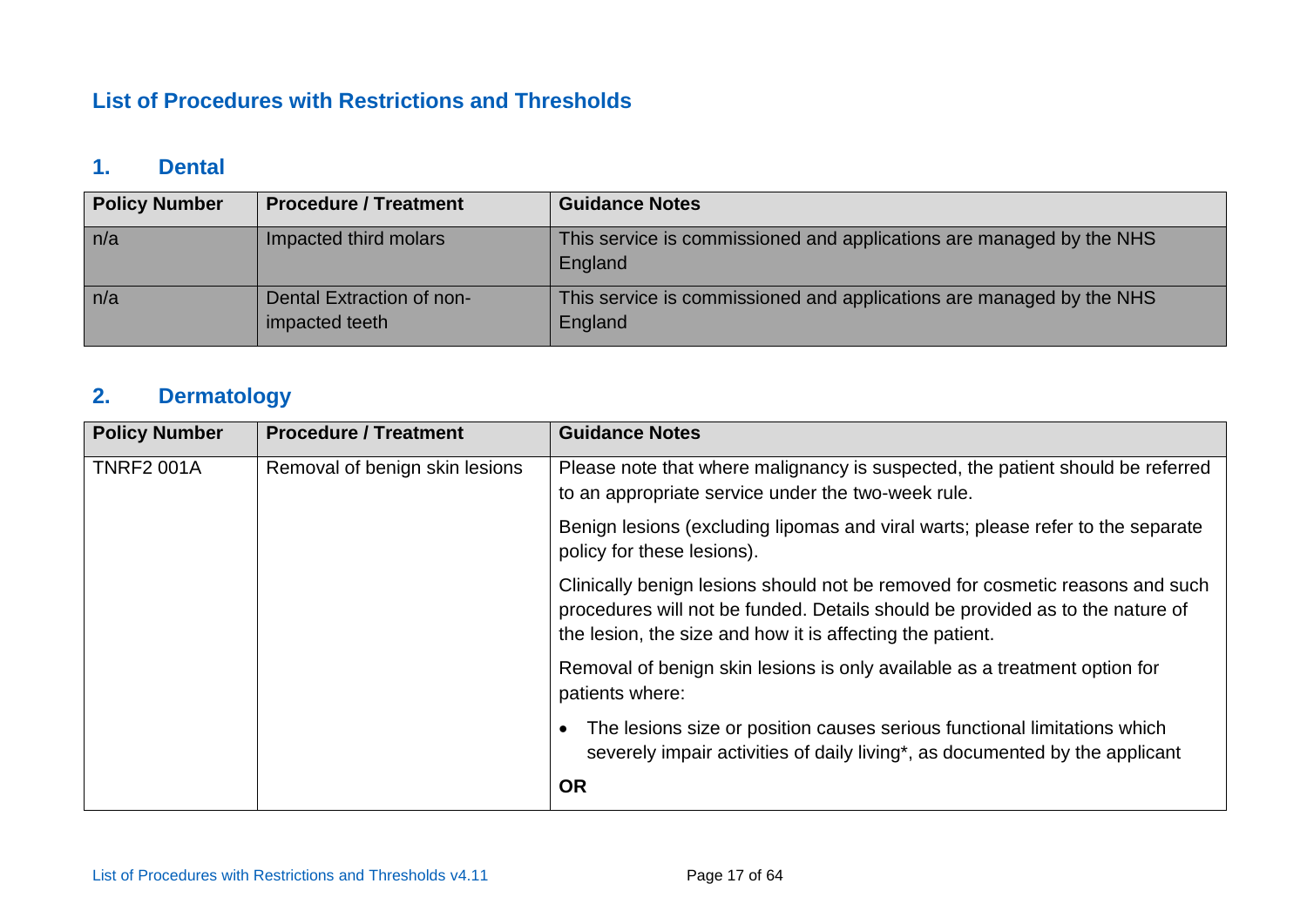|                   |                               | There is documented evidence that the lesion is causing recurrent<br>symptoms such as bleeding, infection or discharge over at least three<br>months and has not responded to appropriate conservative treatment over<br>this period. All clinicians must be prepared to justify to the CCG the criteria<br>applicable for the treatment of any benign skin lesions. Any treatment of skin<br>lesions outside of the criteria will not be funded. |
|-------------------|-------------------------------|---------------------------------------------------------------------------------------------------------------------------------------------------------------------------------------------------------------------------------------------------------------------------------------------------------------------------------------------------------------------------------------------------------------------------------------------------|
|                   |                               | * dressing, personal hygiene (washing and toileting), functional mobility (moving<br>from one place to another to perform activities required in the home or at work)<br>and meeting nutritional needs (shopping, preparing and eating food)                                                                                                                                                                                                      |
|                   |                               | Patients should be encouraged to stop smoking prior to treatment                                                                                                                                                                                                                                                                                                                                                                                  |
| <b>TNRF2 001B</b> | Lipomas                       | Soft tissue subcutaneous lesions, particularly over 5 cm, which are rapidly<br>enlarging and not clearly longstanding and asymptomatic may be a soft tissue<br>sarcoma. Please refer these patients to the appropriate service under the two-<br>week rule.                                                                                                                                                                                       |
|                   |                               | Removal of lipomatous lesions is permitted where the lesion is associated with<br>at least one of the following criteria:                                                                                                                                                                                                                                                                                                                         |
|                   |                               | The lesion is an obvious or proven lipoma that is large (> 5cm)<br>$\bullet$                                                                                                                                                                                                                                                                                                                                                                      |
|                   |                               | <b>OR</b>                                                                                                                                                                                                                                                                                                                                                                                                                                         |
|                   |                               | The lesion causes serious functional limitation of movement resulting in<br>$\bullet$<br>documented impairment of activities of daily living (details of the impact on<br>daily activities to be included in the application).                                                                                                                                                                                                                    |
|                   |                               | Patients should be encouraged to stop smoking prior to treatment                                                                                                                                                                                                                                                                                                                                                                                  |
| <b>TNRF2 002</b>  | <b>Viral Warts Procedures</b> | Viral warts are usually of aesthetic significance only and surgical removal and /<br>or laser treatment is not routinely funded by the CCG.                                                                                                                                                                                                                                                                                                       |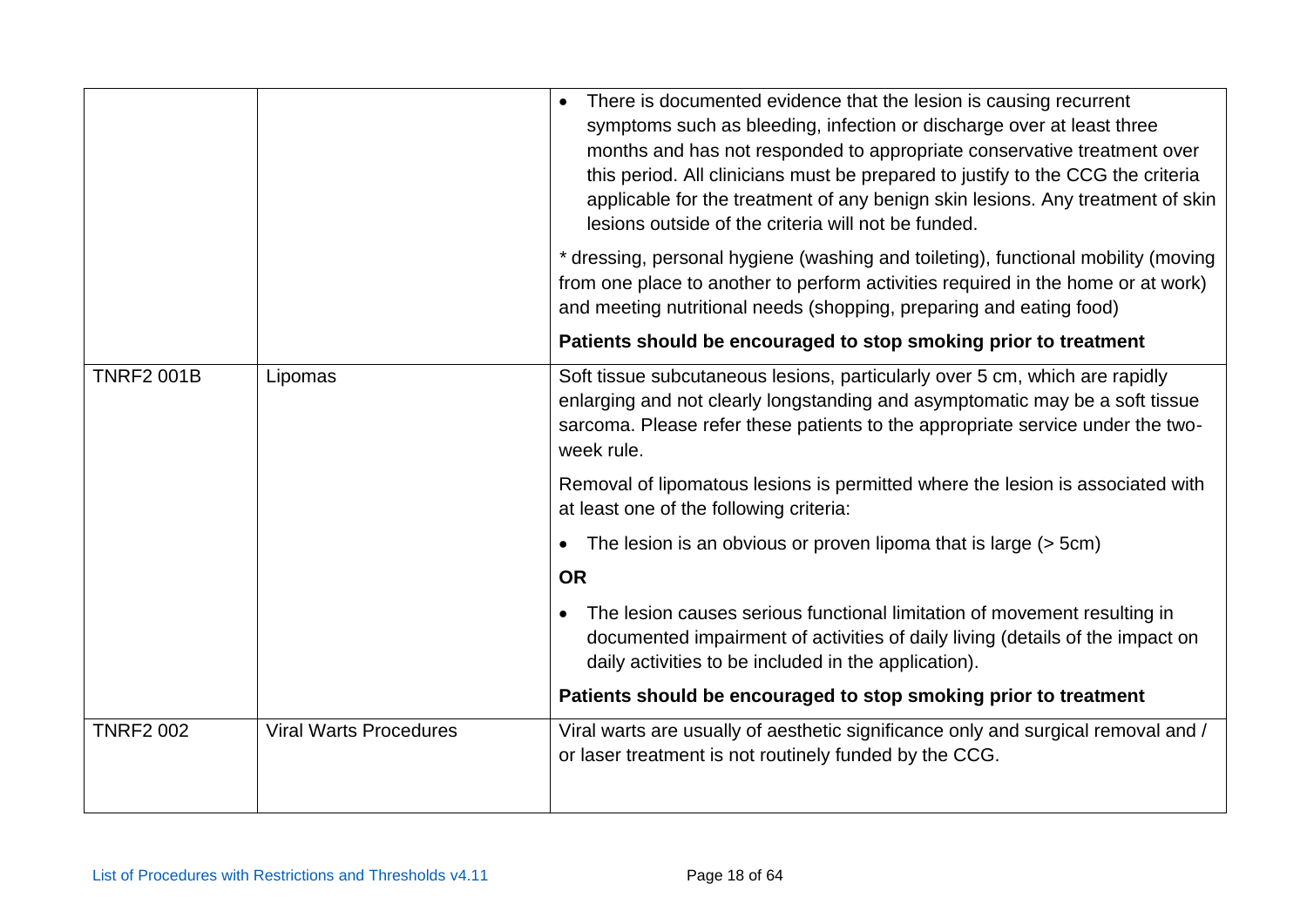|                   |                                           | The CCG will fund removal of viral warts in patients who are                                                                                                                                                                                                                           |
|-------------------|-------------------------------------------|----------------------------------------------------------------------------------------------------------------------------------------------------------------------------------------------------------------------------------------------------------------------------------------|
|                   |                                           | immunocompromised. There are no restrictions of genital or anal warts.                                                                                                                                                                                                                 |
|                   |                                           |                                                                                                                                                                                                                                                                                        |
|                   |                                           | The patient is immunocompromised<br>$\bullet$                                                                                                                                                                                                                                          |
|                   |                                           | <b>OR</b>                                                                                                                                                                                                                                                                              |
|                   |                                           | Does the patient have genital/anal warts<br>$\bullet$                                                                                                                                                                                                                                  |
|                   |                                           | Patients should be encouraged to stop smoking prior to treatment                                                                                                                                                                                                                       |
| <b>TNRF2 002A</b> | Liposuction and compression               | The CCG will not routinely fund cosmetic liposuction.                                                                                                                                                                                                                                  |
|                   | therapy to resolve chronic<br>Lymphoedema | Liposuction may be funded:                                                                                                                                                                                                                                                             |
|                   |                                           | As part of other surgical procedures when indicated for other conditions, e.g.<br>$\bullet$<br>thinning of a transplanted flap.                                                                                                                                                        |
|                   |                                           | In lymphoedema patients:                                                                                                                                                                                                                                                               |
|                   |                                           | With moderate to severe lymphoedema (International Society of<br>Lymphology stage II/III respectively).<br><b>AND</b>                                                                                                                                                                  |
|                   |                                           | Where all conservative methods (such as MLD and DLT) for<br>treatment have been attempted and have failed.                                                                                                                                                                             |
|                   |                                           | [Note- Manual lymphatic drainage (MLD)-Manual lymphatic drainage (MLD) for<br>lymphoedema is currently routinely funded. However, if clinicians wish to<br>provide Complex Decongestive Therapy of which MLD is usually a component,<br>then pre-authorisation will need to be sought. |
|                   |                                           | <b>AND</b>                                                                                                                                                                                                                                                                             |
|                   |                                           | Patient selection should only be done by a multidisciplinary team as<br>$\circ$<br>part of a lymphoedema service                                                                                                                                                                       |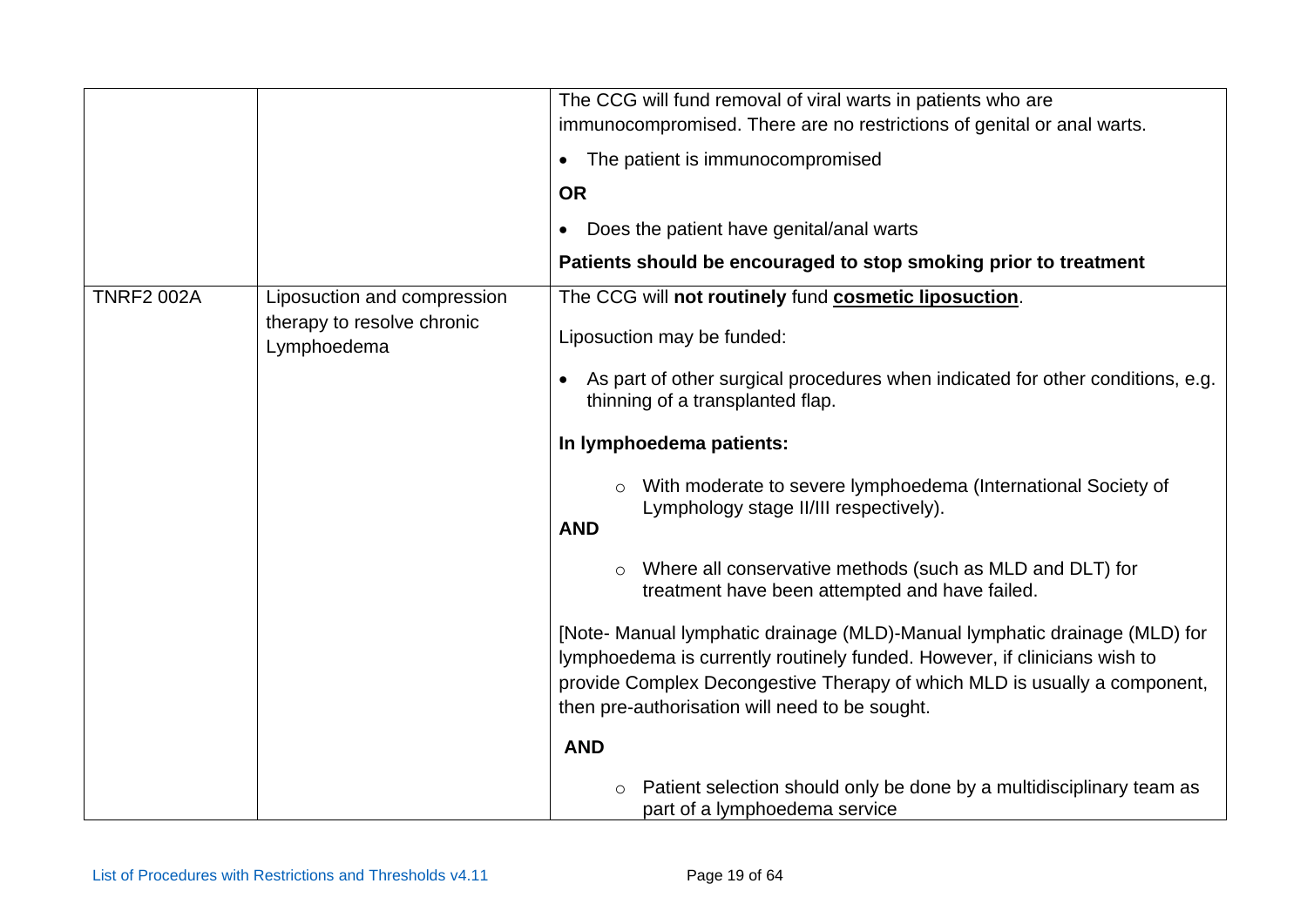| <b>AND</b>                                                                                                                                             |
|--------------------------------------------------------------------------------------------------------------------------------------------------------|
| o Standard arrangements are in place for clinical governance, consent<br>and audit<br>Patients should be encouraged to stop smoking prior to treatment |

#### **3. ENT**

| <b>Policy Number</b> | <b>Procedure / Treatment</b>              | <b>Guidance Notes</b>                                                                                                                                                                                                                                                                                                                                                    |
|----------------------|-------------------------------------------|--------------------------------------------------------------------------------------------------------------------------------------------------------------------------------------------------------------------------------------------------------------------------------------------------------------------------------------------------------------------------|
| <b>TNRF2 003</b>     | Adenoidectomy                             | Adenoidectomy for Otitis Media in children will not be routinely funded but,<br>combined with grommets, will be considered in children who fulfil the criteria<br>(see section on grommets). NICE Guidance on Otitis Media recommends that<br>adjuvant adenoidectomy is not recommended in the absence of persistent<br>and/or frequent upper respiratory tract symptoms |
|                      |                                           | Patients should be encouraged to stop smoking prior to treatment                                                                                                                                                                                                                                                                                                         |
| N/A                  | Bone-anchored hearing aid -<br>unilateral | This service is commissioned and applications are managed by the NHS<br>England                                                                                                                                                                                                                                                                                          |
| N/A                  | Bone-anchored hearing aids -<br>bilateral | There is insufficient evidence to justify the use of bilateral bone anchored<br>hearing aids (i.e. one on each side).                                                                                                                                                                                                                                                    |
| N/A                  | <b>Cochlear implants</b>                  | This service is commissioned and applications are managed by the NHS<br>England                                                                                                                                                                                                                                                                                          |
| <b>TNRF2 005</b>     | <b>Grommets</b>                           | Grommets for children should be undertaken in accordance with NICE Clinical<br>Guidance 60 (Feb 2008) Surgical Management of Otitis Media with Effusion in<br>Children (Under 12 years old).                                                                                                                                                                             |
|                      |                                           | Grommets will be routinely funded for children with recurrent acute otitis media<br>(rAOM).                                                                                                                                                                                                                                                                              |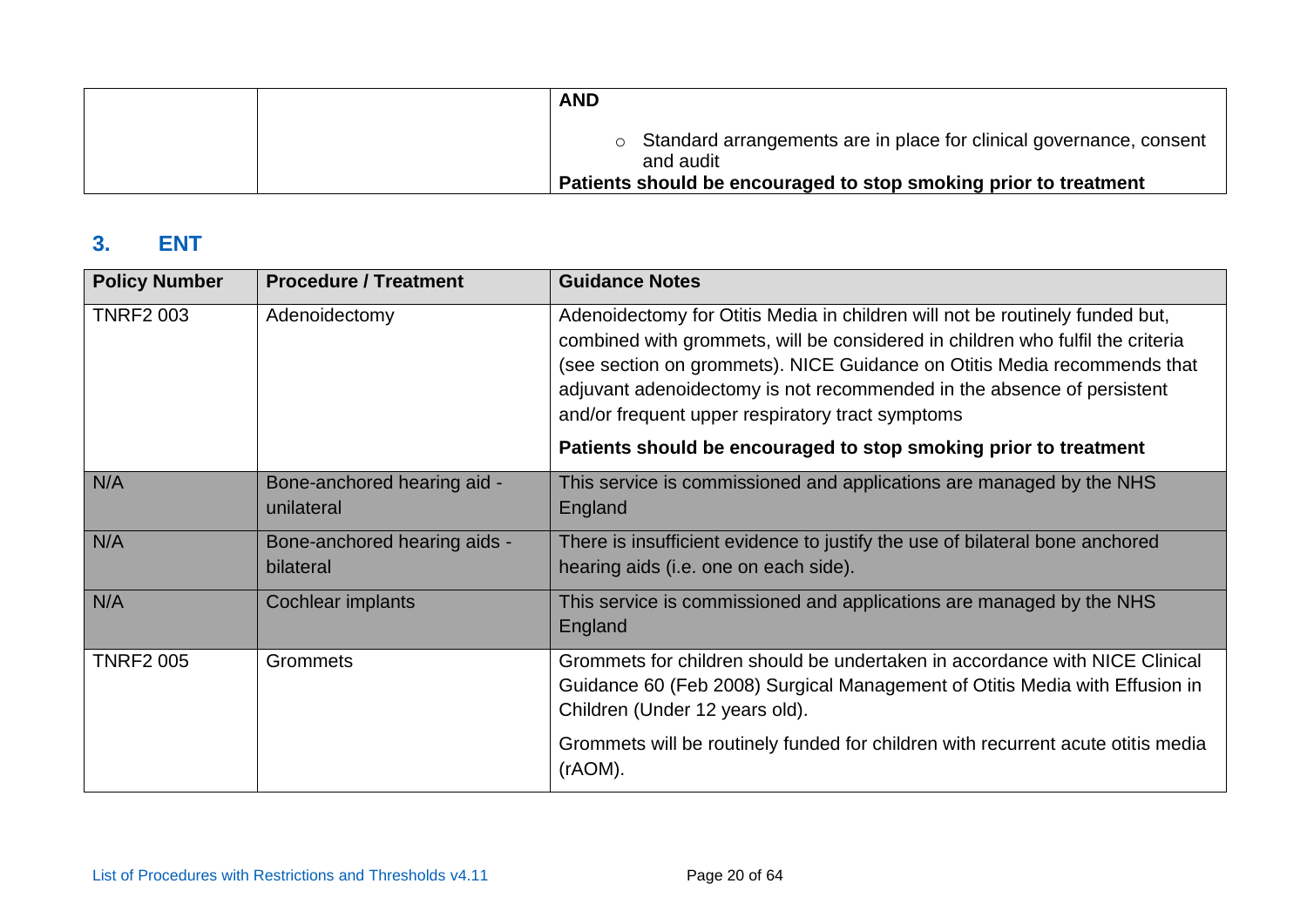|  | rAOM is defined as have three or more separate episodes of AOM in the<br>previous 6 months, or four or more episodes in the previous 12 months with at<br>least one episode in the past 6 months.                                                                               |
|--|---------------------------------------------------------------------------------------------------------------------------------------------------------------------------------------------------------------------------------------------------------------------------------|
|  | The stated threshold for surgical intervention (under 12s) is:                                                                                                                                                                                                                  |
|  | Children with persistent bilateral OME documented over a period of 3 months<br>with a hearing level in the better ear of 25–30 dBHL or worse averaged at 0.5,<br>1, 2 and 4 kHz (or equivalent dBA where dBHL not available) should be<br>considered for surgical intervention. |
|  | This procedure is not routinely funded for people over the age of 12 except<br>under the following conditions:                                                                                                                                                                  |
|  | A middle ear effusion causing measured conductive hearing loss and is<br>$\bullet$<br>resistant to medical treatments. The patient must be experiencing disability<br>due to deafness                                                                                           |
|  | <b>OR</b>                                                                                                                                                                                                                                                                       |
|  | Persistent Eustachian tube dysfunction resulting in pain (e.g. whilst flying)<br>$\bullet$                                                                                                                                                                                      |
|  | <b>OR</b>                                                                                                                                                                                                                                                                       |
|  | As one possible treatment for Meniere's disease<br>$\bullet$                                                                                                                                                                                                                    |
|  | <b>OR</b>                                                                                                                                                                                                                                                                       |
|  | Severe retraction of the tympanic membrane if the clinician feels this may be<br>$\bullet$<br>reversible and reversing it may help avoid erosion of the ossicular chain or<br>the development of cholesteatoma                                                                  |
|  | <b>OR</b>                                                                                                                                                                                                                                                                       |
|  | Grommet insertion as part of a procedure for the diagnosis or management<br>$\bullet$<br>of head and neck cancer and/or its complications.                                                                                                                                      |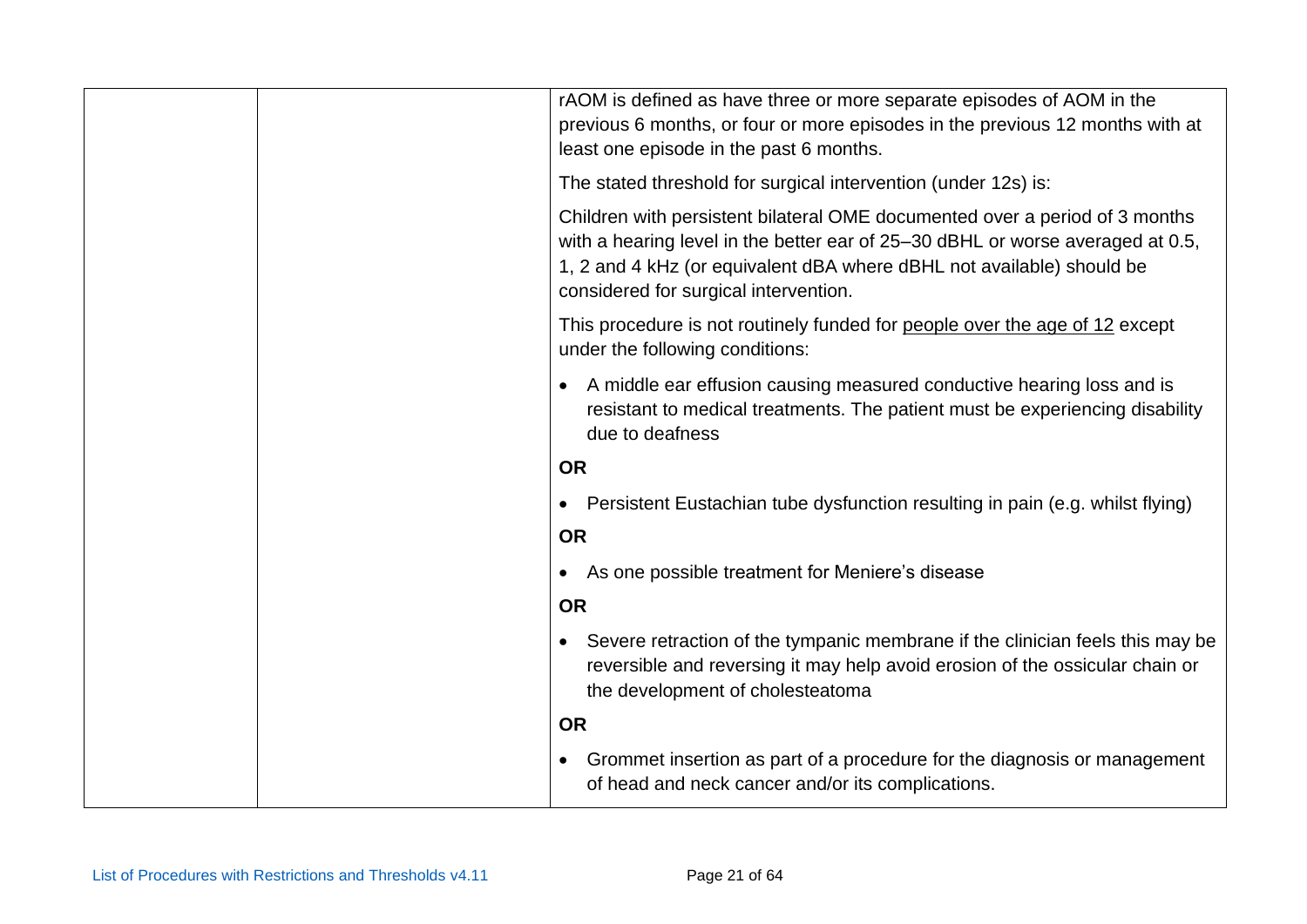|                        |                                              | Patients should be encouraged to stop smoking prior to treatment                                                                                                                                                                          |
|------------------------|----------------------------------------------|-------------------------------------------------------------------------------------------------------------------------------------------------------------------------------------------------------------------------------------------|
| <b>TNRF2 006</b>       | Pinnaplasty/Otoplasty                        | This procedure is not routinely funded for adults on cosmetic grounds.                                                                                                                                                                    |
|                        |                                              | Royal College of Surgeons Commissioning Guidance recommends Pinnaplasty<br>for children aged 5-18.                                                                                                                                        |
|                        |                                              | The CCG will consider funding for children when:                                                                                                                                                                                          |
|                        |                                              | The child is aged between 5 and 18 years old And<br>$\bullet$                                                                                                                                                                             |
|                        |                                              | The surgeon has defined the deformity to the ear(s) as severe enough to<br>$\bullet$<br>require surgical correction And                                                                                                                   |
|                        |                                              | The child has clearly expressed concerns to the clinician which in their<br>$\bullet$<br>opinion or following a psychological assessment, it is considered that this is<br>likely to be remedied through correction of the ear deformity. |
|                        |                                              | Details of the child's psychosocial concerns must be clearly described in the<br>IFR application.                                                                                                                                         |
|                        |                                              | Patients should be encouraged to stop smoking prior to treatment                                                                                                                                                                          |
| <b>TNRF2 007 A/B/C</b> | Rhinoplasty/Septorhinoplasty/<br>Septoplasty | The CCG will not routinely fund nasal surgery to correct the following 3<br>situations :                                                                                                                                                  |
|                        |                                              | To stop snoring<br>$\bullet$                                                                                                                                                                                                              |
|                        |                                              | Cosmetic appearance of the nose<br>$\bullet$                                                                                                                                                                                              |
|                        |                                              | For patients who are unhappy with the outcome of previous surgeries<br>$\bullet$<br>including immediate post-trauma corrections (whether provided by the NHS<br>or private providers)                                                     |
|                        |                                              |                                                                                                                                                                                                                                           |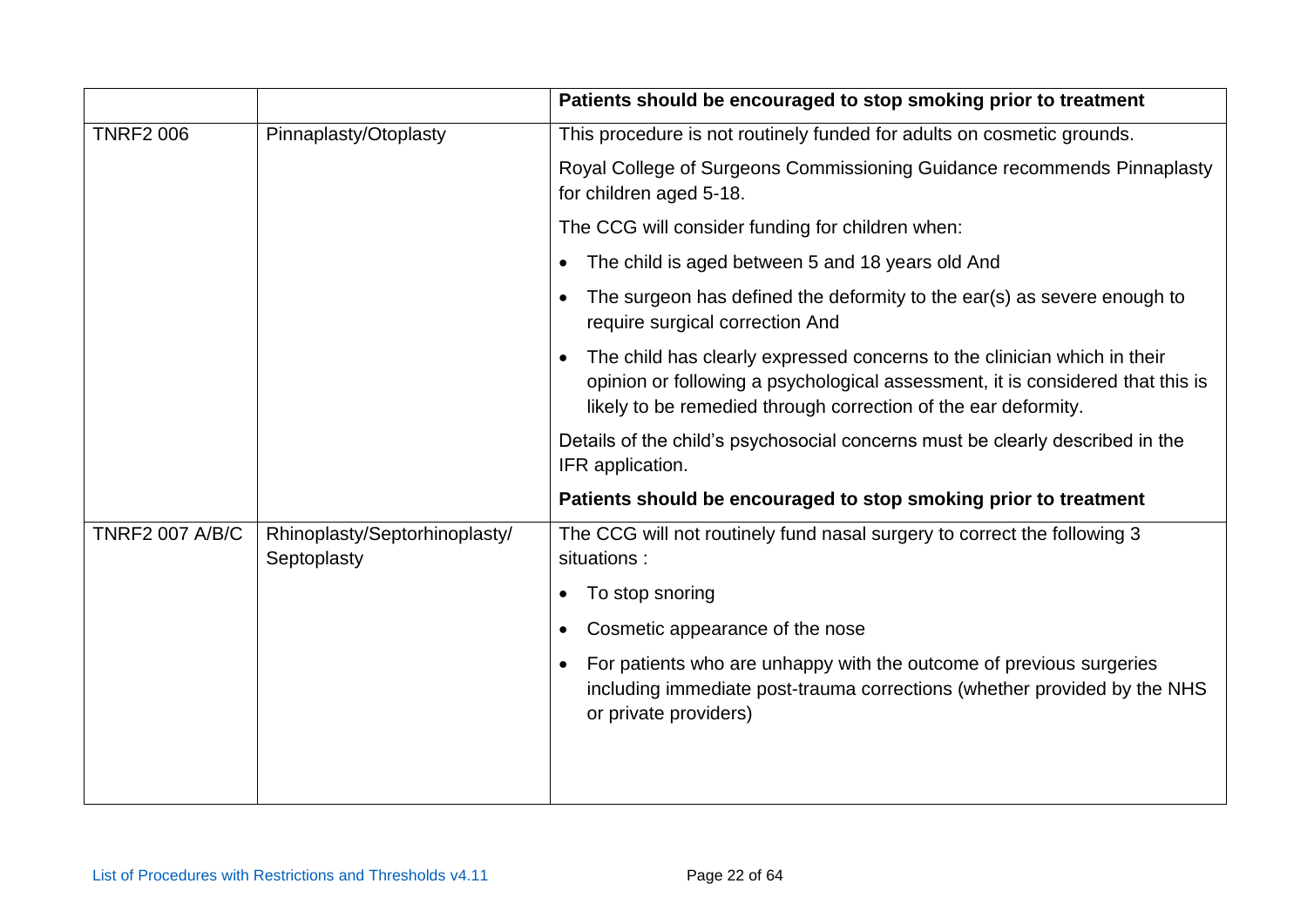| A. Rhinoplasty                                                                                                                                                                                                       |
|----------------------------------------------------------------------------------------------------------------------------------------------------------------------------------------------------------------------|
| Patient has:                                                                                                                                                                                                         |
| a) Nasal deformity is secondary to congenital cleft lip and/or palate (NB: this<br>should be managed by a specialist cleft team)                                                                                     |
| <b>OR</b>                                                                                                                                                                                                            |
| Chronic non-septal nasal airway obstruction from vestibular stenosis<br>b)<br>(collapsed internal valves), which may be due to trauma, disease, or<br>congenital defect, when ALL of the following criteria are met: |
| i.<br>Prolonged, persistent obstructed nasal breathing;                                                                                                                                                              |
| ii.<br>Physical examination confirming moderate to severe vestibular<br>obstruction;                                                                                                                                 |
| iii.<br>Airway obstruction will not respond to Septoplasty alone;                                                                                                                                                    |
| Nasal obstruction is causing significant symptoms (e.g. chronic<br>iv.<br>rhinosinusitis, difficulty breathing);                                                                                                     |
| Conservative management for 6 months or more failed to relieve<br>V.<br>symptoms;                                                                                                                                    |
| Patient suffers from severe or extreme obstruction of one or both<br>vi.<br>nares.                                                                                                                                   |
| NB: Recommend use of Nasal Obstruction Symptom Evaluation (NOSE) Scale<br>instrument (score 55 or more).                                                                                                             |
| <b>OR</b>                                                                                                                                                                                                            |
| Significant distortion of external anatomy subsequent to recent trauma<br>$\mathsf{C}$                                                                                                                               |
| NB: A humped or bent nose is not by itself sufficient evidence of injury                                                                                                                                             |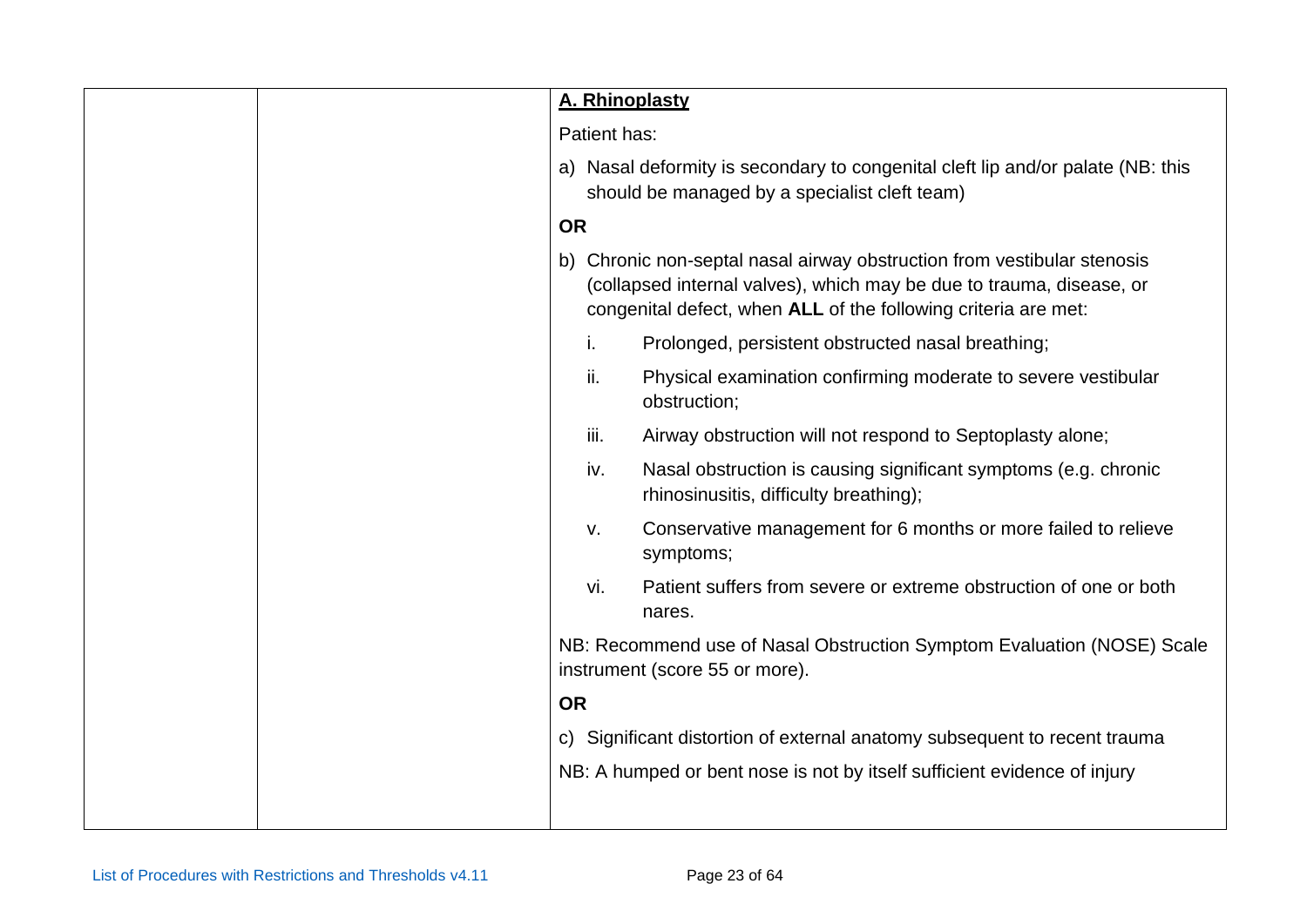| <b>B. Septorhinoplasty</b>                                                                                                                                                                                                            |
|---------------------------------------------------------------------------------------------------------------------------------------------------------------------------------------------------------------------------------------|
| Patient must meet the following 2 criteria:                                                                                                                                                                                           |
| Patient requires the procedure as an integral part of a medically necessary<br>$\bullet$<br>Septoplasty;                                                                                                                              |
| <b>AND</b>                                                                                                                                                                                                                            |
| Patient has gross nasal obstruction on the same side as the septal<br>deviation, so that to correct the nasal obstruction the external skeleton will<br>also need correction.                                                         |
| C: Septoplasty                                                                                                                                                                                                                        |
| Patient has:                                                                                                                                                                                                                          |
| Asymptomatic septal deformity that prevents access to other intranasal<br>areas when such access is required to perform medical necessary surgical<br>procedures (e.g. Ethmoidectomy)                                                 |
| <b>OR</b>                                                                                                                                                                                                                             |
| Patient has recurrent rhino-sinusitis due to a deviated septum not relieved<br>$\bullet$<br>by appropriate medical and antibiotic therapy after at least 6 months of<br>medical therapy                                               |
| <b>OR</b>                                                                                                                                                                                                                             |
| Patient suffers from recurrent epistaxis (nosebleeds) related to a septal<br>٠<br>deformity                                                                                                                                           |
| <b>OR</b>                                                                                                                                                                                                                             |
| Patient suffers from continuous nasal airway obstruction resulting in nasal<br>breathing difficulty due to obvious and severe septal deviation with no other<br>cause for the patient's apparent breathlessness (e.g. rhinitis, COPD) |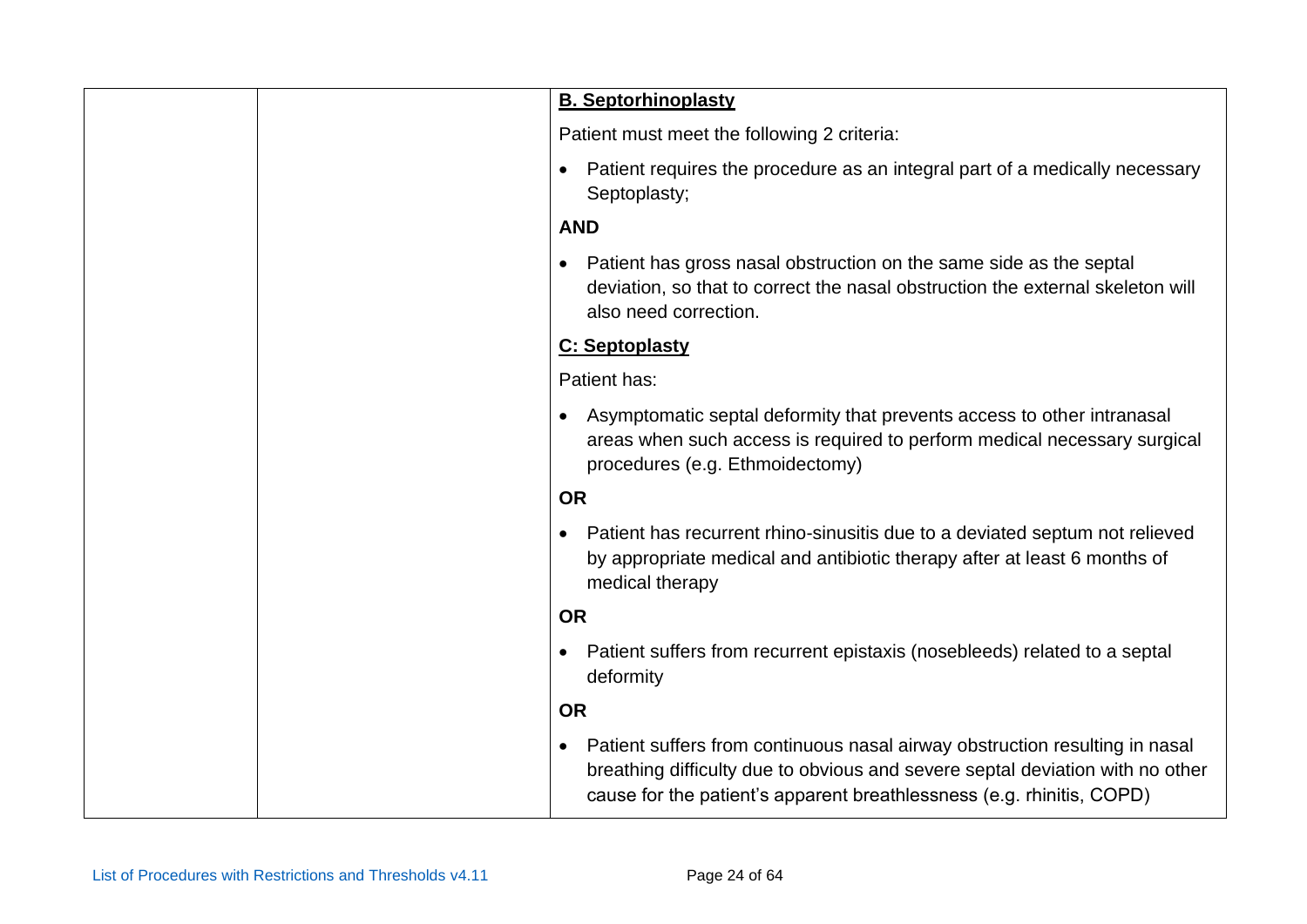|                  |               | <b>OR</b>                                                                                                                                                                                                                                                                                                                    |
|------------------|---------------|------------------------------------------------------------------------------------------------------------------------------------------------------------------------------------------------------------------------------------------------------------------------------------------------------------------------------|
|                  |               | Patient require this procedure with the association of cleft palate repair<br>$\bullet$                                                                                                                                                                                                                                      |
|                  |               | AND (in the case of open Septoplasty)                                                                                                                                                                                                                                                                                        |
|                  |               | Patient has an extremely deviated nasal septum that cannot be corrected<br>$\bullet$<br>adequately with an intranasal Septoplasty.                                                                                                                                                                                           |
|                  |               | Patients should be encouraged to stop smoking prior to treatment                                                                                                                                                                                                                                                             |
| <b>TNRF2 008</b> | Tonsillectomy | Tonsillectomy is not routinely funded except in persons who meet the following<br>criteria:                                                                                                                                                                                                                                  |
|                  |               | Sore throats that are due to acute tonsillitis                                                                                                                                                                                                                                                                               |
|                  |               | <b>AND</b>                                                                                                                                                                                                                                                                                                                   |
|                  |               | Episodes of sore throat that are disabling and prevent normal<br>$\bullet$<br>functioning                                                                                                                                                                                                                                    |
|                  |               | <b>AND</b>                                                                                                                                                                                                                                                                                                                   |
|                  |               | Seven or more well documented clinically significant, adequately treated<br>$\bullet$<br>sore throats in the preceding year.                                                                                                                                                                                                 |
|                  |               | (It is recognised, however, that not all episodes of tonsillitis will be documented<br>in a face-to-face consultation as many will be treated at home. Significant time<br>off work or school or a hospital admission are examples of situations that would<br>suggest that a definite episode of tonsillitis had occurred). |
|                  |               | <b>OR</b>                                                                                                                                                                                                                                                                                                                    |
|                  |               | Five or more such episodes in each of the preceding two years.                                                                                                                                                                                                                                                               |
|                  |               | <b>OR</b>                                                                                                                                                                                                                                                                                                                    |
|                  |               | Three or more such episodes in each of the preceding three years<br>$\bullet$                                                                                                                                                                                                                                                |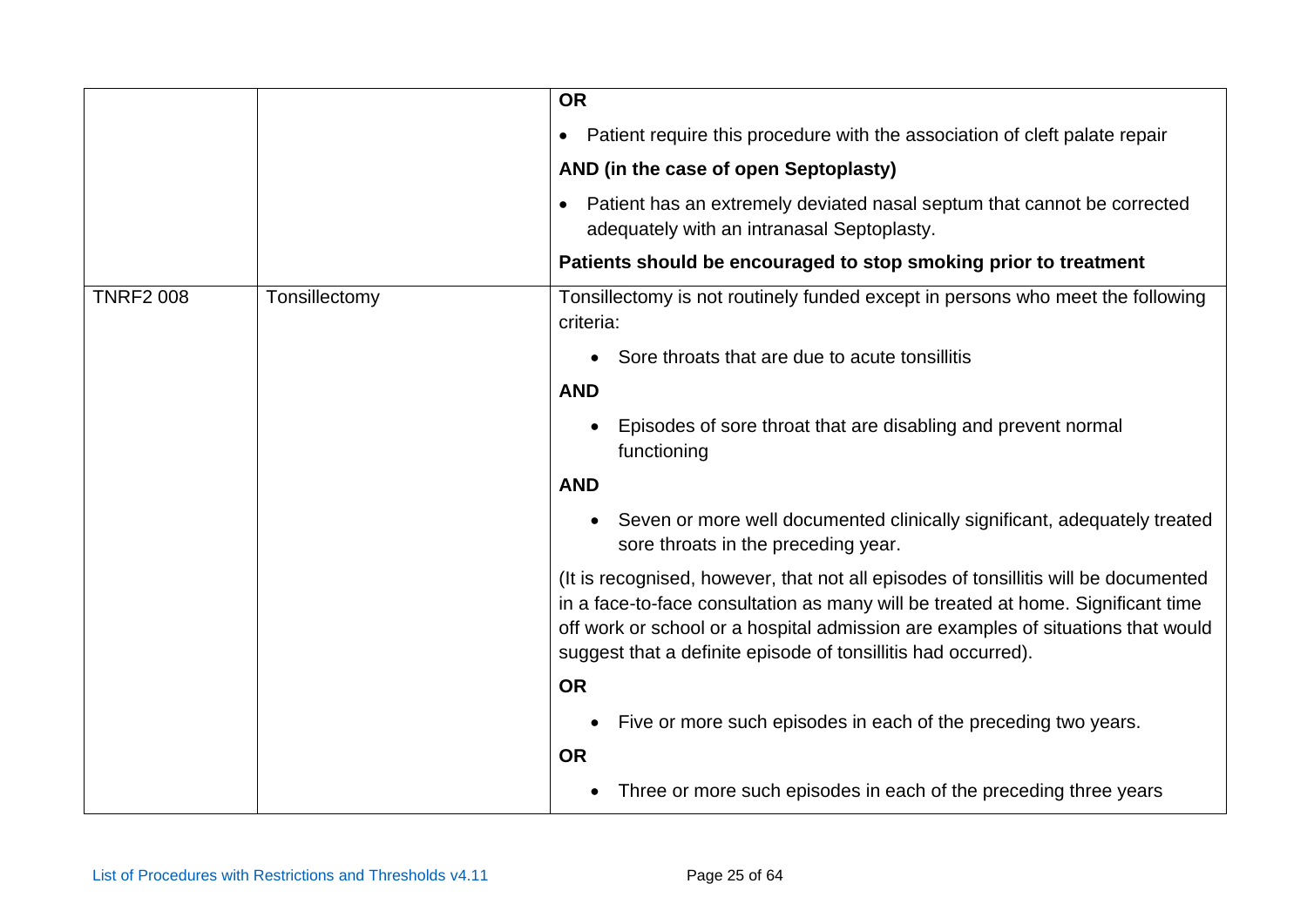| Other indications for referral for tonsillectomy include complications such as<br>peritonsillar abscess (quinsy), pharyngeal obstruction or 2 episodes of<br>emergency hospital admission for tonsillitis or complications (this indicates<br>severity and the SIGN criteria do not apply). |
|---------------------------------------------------------------------------------------------------------------------------------------------------------------------------------------------------------------------------------------------------------------------------------------------|
| Patients should be encouraged to stop smoking prior to treatment                                                                                                                                                                                                                            |
| Tonsillectomy for Tonsil Stones (Tonsilloliths) or halitosis alone is not<br>funded unless the patient meets the criteria above.                                                                                                                                                            |

# **4. Gynaecology**

| <b>Policy Number</b> | <b>Procedure / Treatment</b>  | <b>Guidance Notes</b>                                                                                                                                                                                                                                                                                                                                                                                                                                                                                                         |
|----------------------|-------------------------------|-------------------------------------------------------------------------------------------------------------------------------------------------------------------------------------------------------------------------------------------------------------------------------------------------------------------------------------------------------------------------------------------------------------------------------------------------------------------------------------------------------------------------------|
| <b>TNRF2 009</b>     | <b>Dilation and Curettage</b> | CCG will fund dilation and curettage for diagnostic purposes for suspected<br>malignancy and for evacuation of retained products of conception. NICE Heavy<br>Menstrual Bleeding CG 44 states that D&C is not recommended alone as a<br>diagnostic tool or as a therapeutic treatment for heavy menstrual bleeding.<br>Vacuum aspiration is the preferred treatment for removing retained products of<br>conception. D&C for the investigation of abnormal uterine bleeding is<br>appropriate in the following circumstances: |
|                      |                               | Transvaginal ultrasound with Pipelle endometrial aspirate has failed due to<br>cervical stenosis or pain and facilities for a hysteroscopy with targeted biopsy<br>are unavailable                                                                                                                                                                                                                                                                                                                                            |
|                      |                               | <b>OR</b>                                                                                                                                                                                                                                                                                                                                                                                                                                                                                                                     |
|                      |                               | Hysteroscopy with targeted biopsy has failed/is not possible due to cervical<br>$\bullet$<br>stenosis, pain or inability to dilate the cervix                                                                                                                                                                                                                                                                                                                                                                                 |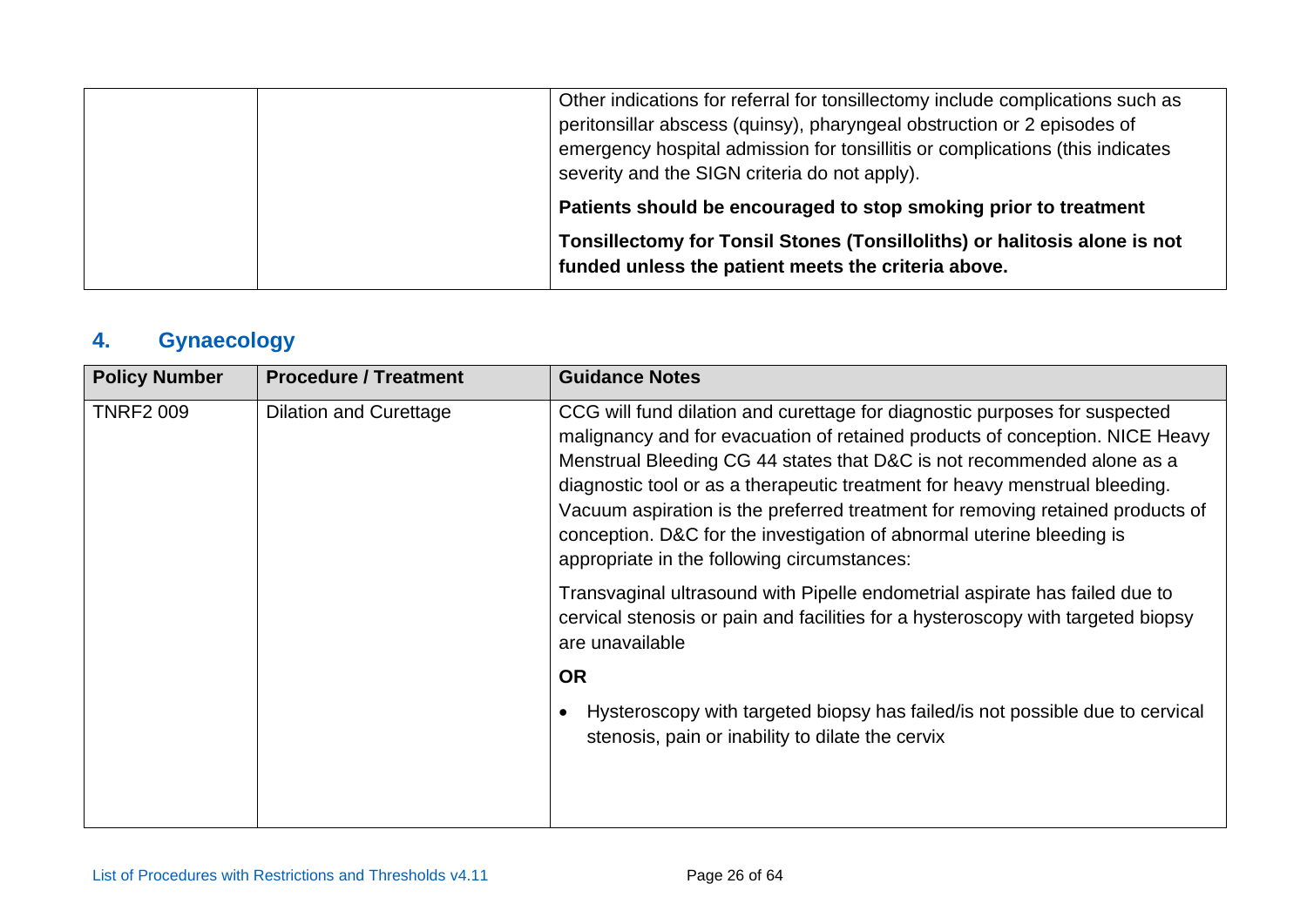|                  |                                                   | <b>OR</b>                                                                                                                                                                                                                                                                                                                                 |
|------------------|---------------------------------------------------|-------------------------------------------------------------------------------------------------------------------------------------------------------------------------------------------------------------------------------------------------------------------------------------------------------------------------------------------|
|                  |                                                   | Transvaginal ultrasound has demonstrated focal pathology and facilities for<br>$\bullet$<br>a hysteroscopy with targeted biopsy are unavailable                                                                                                                                                                                           |
|                  |                                                   | Patients should be encouraged to stop smoking prior to treatment                                                                                                                                                                                                                                                                          |
| <b>TNRF2 010</b> | Pelvic Organ Prolapse (surgical<br>management of) | Surgical management of pelvic organ prolapse – this procedure is not routinely<br>funded for asymptomatic or mild pelvic organ prolapse.                                                                                                                                                                                                  |
|                  |                                                   | Referral for specialist assessment with the option of surgical treatment is<br>indicated for:                                                                                                                                                                                                                                             |
|                  |                                                   | Patients with grade 1-2 POP whose symptoms have not improved with<br>conservative management. This could include:                                                                                                                                                                                                                         |
|                  |                                                   | lifestyle modification (losing weight, minimising heavy lifting,<br>$\circ$<br>preventing/treating constipation)                                                                                                                                                                                                                          |
|                  |                                                   | supervised pelvic floor muscle training for at least 16 weeks<br>$\circ$                                                                                                                                                                                                                                                                  |
|                  |                                                   | topical oestrogen<br>$\circ$                                                                                                                                                                                                                                                                                                              |
|                  |                                                   | pessary fitting                                                                                                                                                                                                                                                                                                                           |
|                  |                                                   | <b>OR</b>                                                                                                                                                                                                                                                                                                                                 |
|                  |                                                   | Patients with grade 1-2 POP combined with urethral sphincter incompetence<br>or faecal incontinence                                                                                                                                                                                                                                       |
|                  |                                                   | <b>OR</b>                                                                                                                                                                                                                                                                                                                                 |
|                  |                                                   | Patients with moderate to severe symptoms of prolapse (for example, grade<br>$\bullet$<br>3-4, or including urethral sphincter incompetence or faecal incontinence),<br>where conservative management has not improved symptoms, is not<br>appropriate (for example, due to cognitive impairment) or has been declined<br>by the patient. |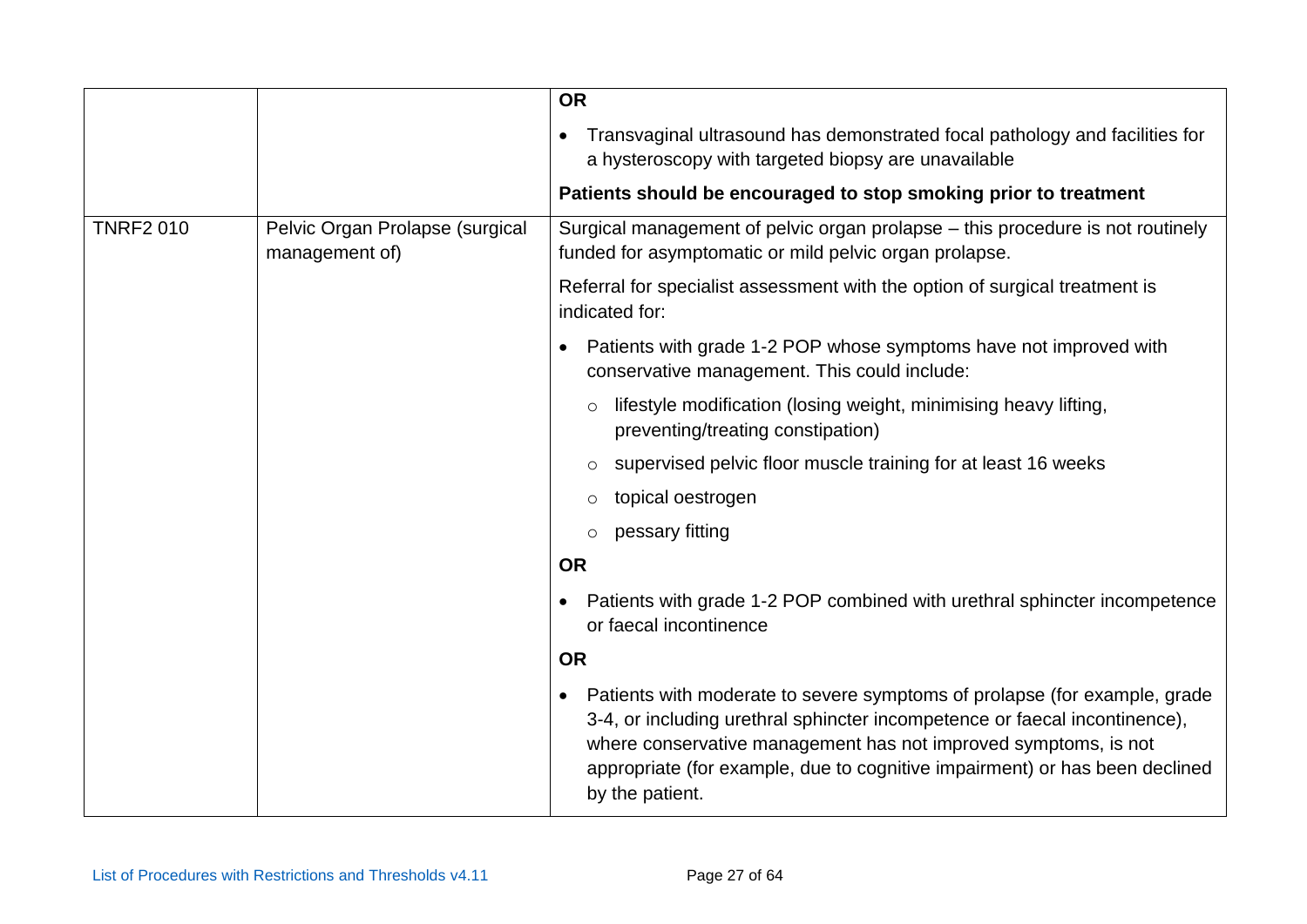|                  |                             | Providers are strongly encouraged to ensure shared decision making takes<br>place with women considering surgery for POP.                                             |
|------------------|-----------------------------|-----------------------------------------------------------------------------------------------------------------------------------------------------------------------|
|                  |                             | Patients should be encouraged to stop smoking prior to treatment                                                                                                      |
| <b>TNRF2 011</b> | <b>Female Sterilisation</b> | Sterilisation will not be available on non-medical grounds unless the woman<br>has had at least 12 months' trial using Mirena or Implanon and found it<br>unsuitable. |
|                  |                             | The CCG will fund this procedure:                                                                                                                                     |
|                  |                             | Where sterilisation is to take place at the time of another procedure such as<br>$\bullet$<br>caesarean section                                                       |
|                  |                             | <b>OR</b>                                                                                                                                                             |
|                  |                             | Where there is a clinical contraindication to the use of a Mirena/Implanon<br>٠                                                                                       |
|                  |                             | <b>OR</b>                                                                                                                                                             |
|                  |                             | Where there are severe side effects with the use of Mirena/Implanon<br>$\bullet$                                                                                      |
|                  |                             | <b>OR</b>                                                                                                                                                             |
|                  |                             | Where there is an absolute clinical contraindication to pregnancy.<br>$\bullet$                                                                                       |
|                  |                             | These are:                                                                                                                                                            |
|                  |                             | • Young women (under 45 years of age) undergoing endometrial ablation for<br>heavy periods                                                                            |
|                  |                             | Women with severe diabetes<br>$\bullet$                                                                                                                               |
|                  |                             | Women with severe heart disease<br>$\bullet$                                                                                                                          |
|                  |                             | <b>AND</b>                                                                                                                                                            |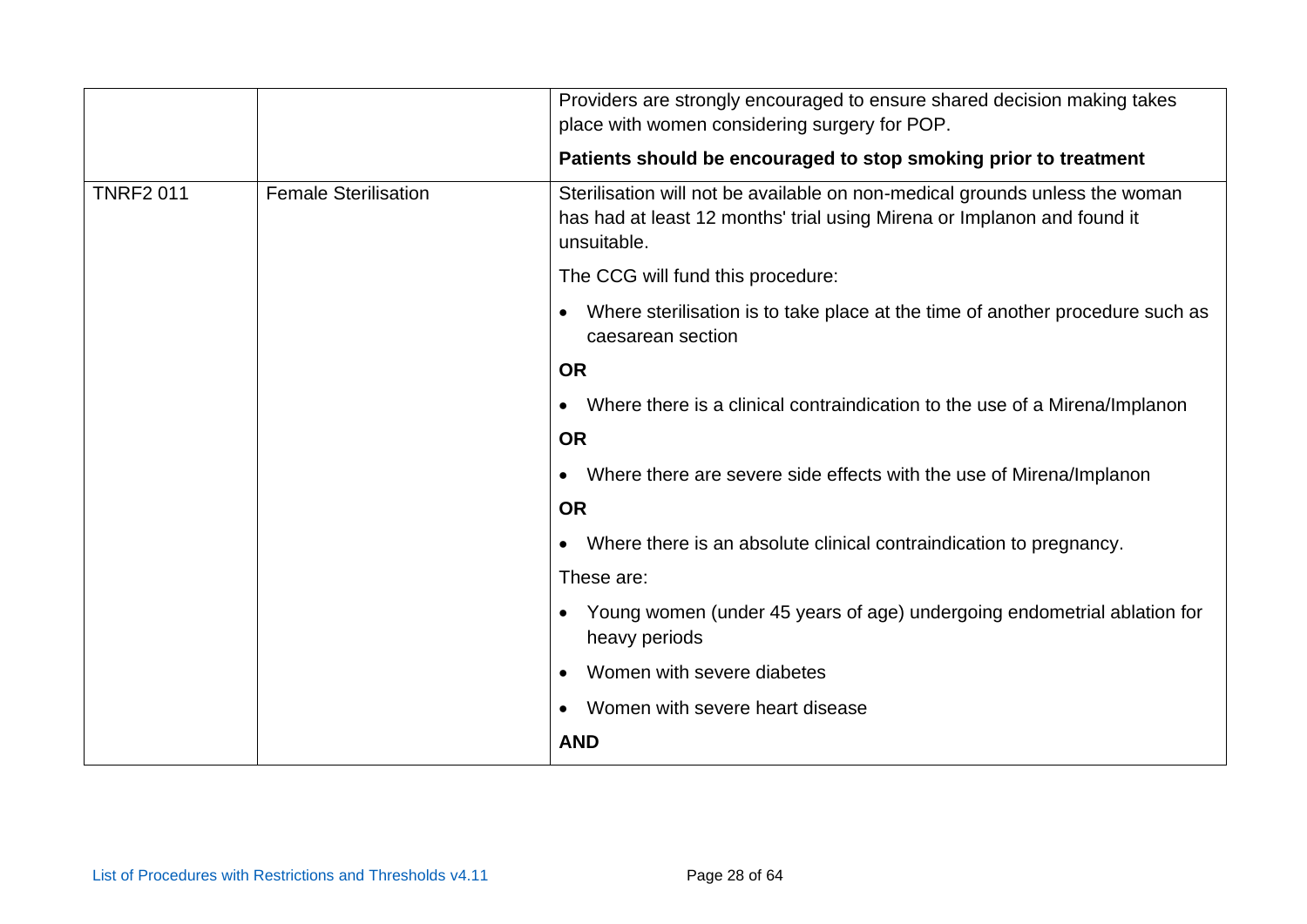|                  |                                              | Women should be informed that vasectomy carries a lower failure rate in<br>terms of post-procedure pregnancies and that there is less risk related to the<br>procedure                                                                                                     |
|------------------|----------------------------------------------|----------------------------------------------------------------------------------------------------------------------------------------------------------------------------------------------------------------------------------------------------------------------------|
|                  |                                              | Patients should be encouraged to stop smoking prior to treatment                                                                                                                                                                                                           |
| <b>TNRF2 012</b> | Hysterectomy for heavy<br>menstrual bleeding | Hysterectomy and treatments for heavy menstrual bleeding (HMB) will only be<br>funded in line with NICE guidance CG88 and NHS EBI guidance on<br>Hysterectomy (link available at: https://www.england.nhs.uk/wp-<br>content/uploads/2018/11/ebi-statutory-guidance-v2.pdf) |
|                  |                                              | Hysterectomy should not be used as first line treatment solely for HMB.                                                                                                                                                                                                    |
|                  |                                              | If considered when all other treatments have been tried and failed, the woman<br>should be made aware of the risks associated with the procedure, in particular its<br>impact of fertility.                                                                                |
|                  |                                              | When agreeing treatment options, clinicians should consider shared decision-<br>making what matters most to each woman and support their personal priorities<br>and choices. It is advised that patients and clinicians use a decision aid<br>endorsed by NICE:            |
|                  |                                              | http://www.wisdom.wales.nhs.uk/sitesplus/documents/1183/HMB_Shared_Deci<br>sion_Making_Aid_Updated_version_Mar-2020.pdf                                                                                                                                                    |
|                  |                                              | Hysterectomy should be considered only when:                                                                                                                                                                                                                               |
|                  |                                              | Other treatment options have failed, or are contraindicated;<br>$\bullet$                                                                                                                                                                                                  |
|                  |                                              | There is a wish for amenorrhoea (no periods);<br>$\bullet$                                                                                                                                                                                                                 |
|                  |                                              | The woman (who has been fully informed) requests it;<br>$\bullet$                                                                                                                                                                                                          |
|                  |                                              | The woman no longer wishes to retain her uterus and fertility.                                                                                                                                                                                                             |
|                  |                                              |                                                                                                                                                                                                                                                                            |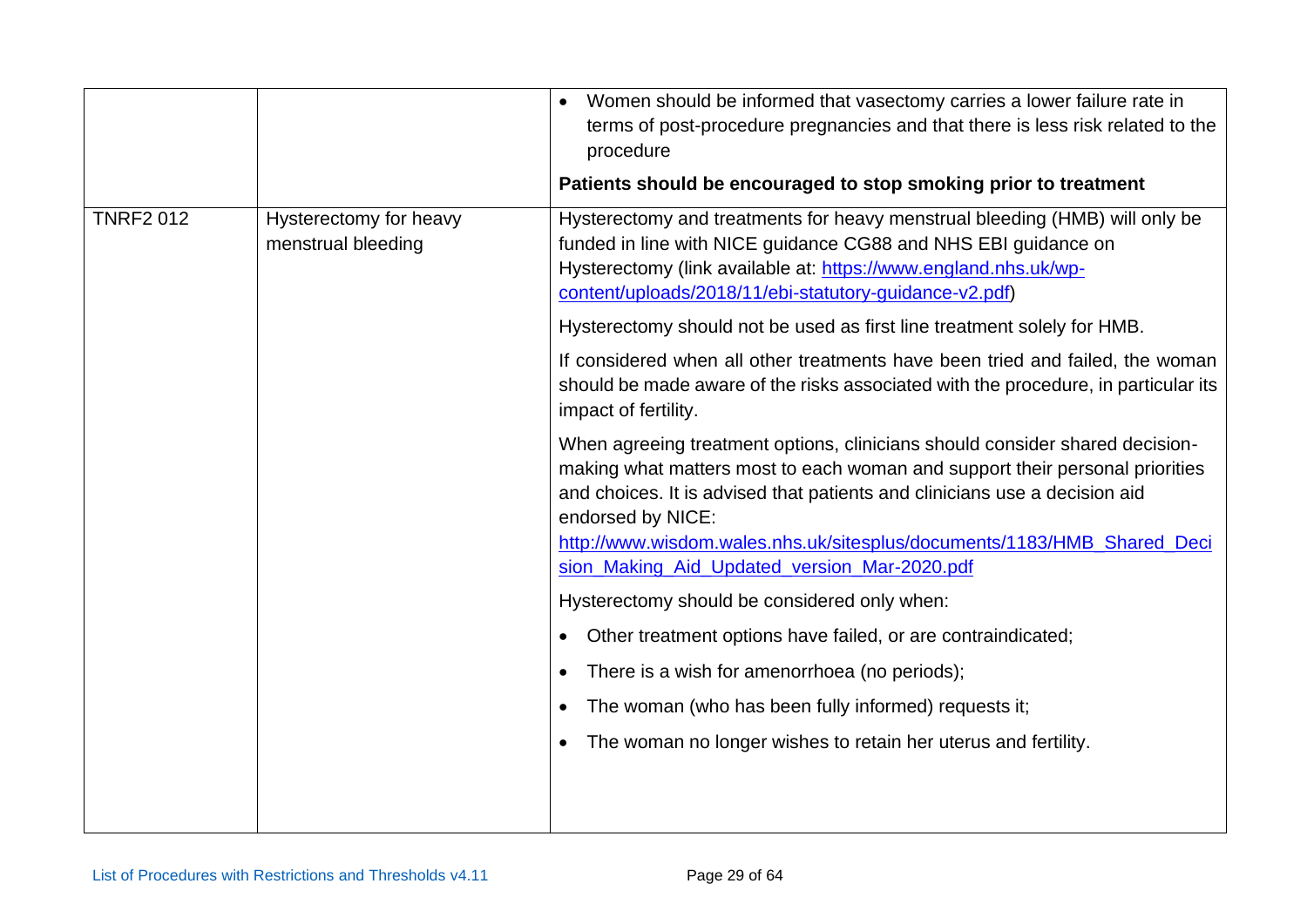|  | <b>Treatment options:</b>                                                                                                                                                                                                                                                                                                                                                                                                                                                                                                |
|--|--------------------------------------------------------------------------------------------------------------------------------------------------------------------------------------------------------------------------------------------------------------------------------------------------------------------------------------------------------------------------------------------------------------------------------------------------------------------------------------------------------------------------|
|  | In women with no identified pathologies and with fibroids less than 3 cm in<br>diameter, or suspected or diagnosed adenomyosis, an LNG-IUS<br>(levonorgestrel-releasing intrauterine system) should be considered as the<br>first treatment. If LNG-IUS is not suitable or declined, clinicians should<br>consider the following pharmacological treatments: non-hormonal:<br>tranexamic acid, NSAIDs (non-steroidal anti-inflammatory drugs), hormonal:<br>combined hormonal contraception, cyclical oral progestogens. |
|  | If treatment is unsuccessful, the woman declines pharmacological treatment,<br>or symptoms are severe, consider referral to specialist care for: investigations<br>to diagnose the cause of HMB. Surgical options may include generation<br>endometrial ablation and possibly hysterectomy if appropriate.                                                                                                                                                                                                               |
|  | For women with submucosal fibroids, consider hysteroscopic removal.                                                                                                                                                                                                                                                                                                                                                                                                                                                      |
|  | In women with fibroids over 3 cm in diameter the effectiveness of<br>pharmacological treatments for HMB may be limited in women with fibroids<br>that are substantially greater than 3 cm in diameter. Although<br>pharmacological treatment options may be required while investigations and<br>definitive treatment are being organised.                                                                                                                                                                               |
|  | Surgical options include second-generation endometrial ablation as the<br>preferred a treatment of choice.                                                                                                                                                                                                                                                                                                                                                                                                               |
|  | Pre-treatment with a gonadotrophin-releasing hormone analogue before<br>hysterectomy and myomectomy should be considered if uterine fibroids are<br>causing an enlarged or distorted uterus.                                                                                                                                                                                                                                                                                                                             |
|  | If Ulipristal is considered as a pharmacological option, clinicians should follow<br>Surrey PAD formulary guidance.                                                                                                                                                                                                                                                                                                                                                                                                      |
|  |                                                                                                                                                                                                                                                                                                                                                                                                                                                                                                                          |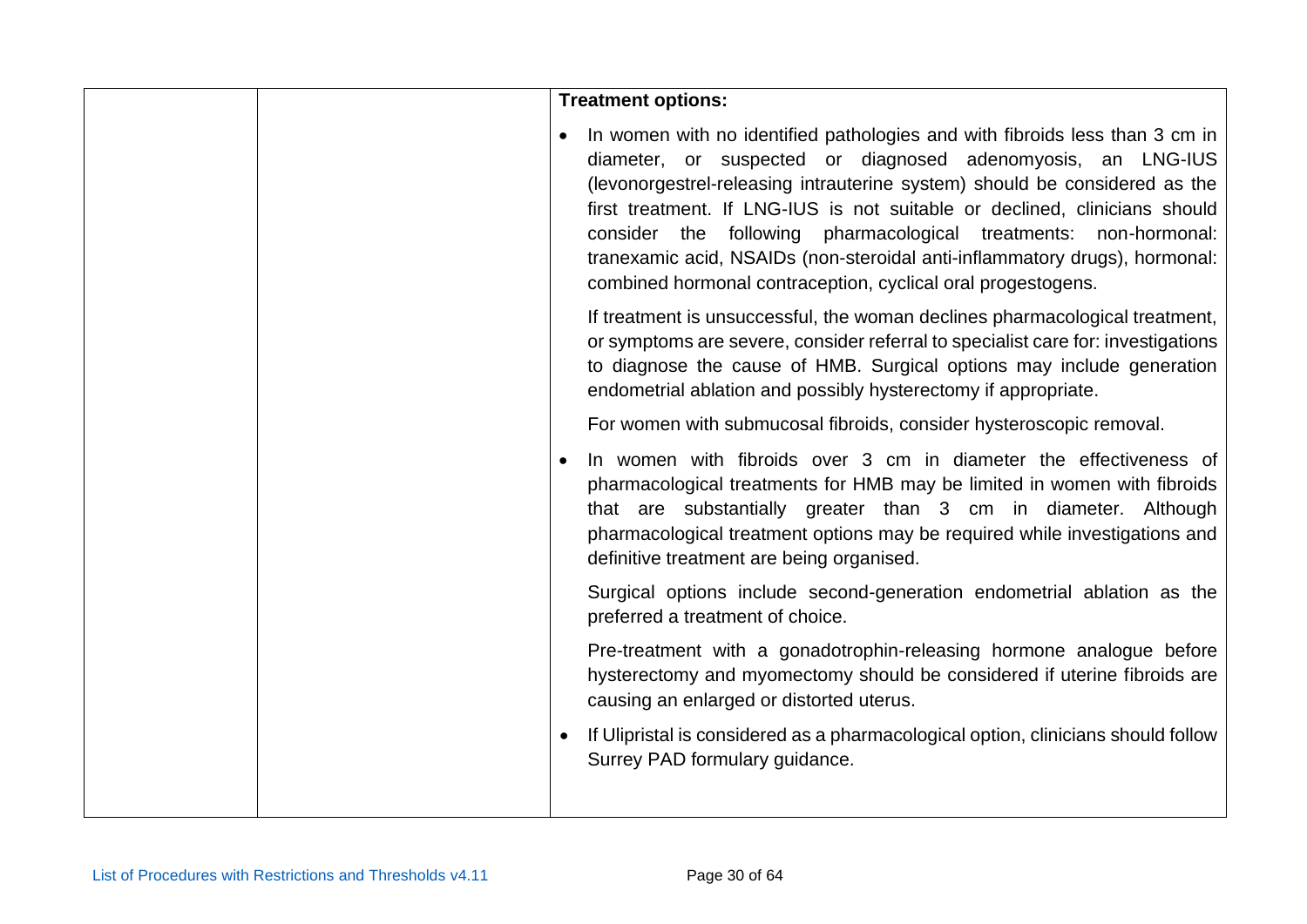|                  |                                                             | For further information, please see:                                                                                                                                                                                                                                                                                                                                                                                   |
|------------------|-------------------------------------------------------------|------------------------------------------------------------------------------------------------------------------------------------------------------------------------------------------------------------------------------------------------------------------------------------------------------------------------------------------------------------------------------------------------------------------------|
|                  |                                                             | https://www.nice.org.uk/guidance/ng88                                                                                                                                                                                                                                                                                                                                                                                  |
|                  |                                                             | Patients should be encouraged to stop smoking prior to treatment                                                                                                                                                                                                                                                                                                                                                       |
| <b>TNRF2 013</b> | Labiaplasty                                                 | Surrey Heartlands CCGs ONLY consider commissioning labiaplasty where<br>medically necessary AND secondary to another underlying medical condition:                                                                                                                                                                                                                                                                     |
|                  |                                                             | Where the labia are directly contributing to recurrent disease or infection<br>$\bullet$<br>(this could include ulceration/maceration)<br><b>OR</b><br>Cancer                                                                                                                                                                                                                                                          |
|                  |                                                             | <b>OR</b>                                                                                                                                                                                                                                                                                                                                                                                                              |
|                  |                                                             | Where the repair of the labia is required after significant trauma (including<br>during childbirth)                                                                                                                                                                                                                                                                                                                    |
|                  |                                                             | Surgery will only be considered for adults aged 18 or over (unless medically<br>indicated, e.g., cancer, in under 18s) due to changes in the patient's body<br>during puberty.                                                                                                                                                                                                                                         |
|                  |                                                             | Patients should be encouraged to stop smoking prior to treatment                                                                                                                                                                                                                                                                                                                                                       |
| <b>TNRF2 014</b> | <b>Uterine Artery Embolisation for</b><br>fibroids in woman | UAE may be considered for the treatment of symptomatic large (>3cm) or<br>multiple fibroids and offered as a one-off treatment when:                                                                                                                                                                                                                                                                                   |
|                  |                                                             | The patient is symptomatic<br>$\bullet$                                                                                                                                                                                                                                                                                                                                                                                |
|                  |                                                             | <b>AND</b>                                                                                                                                                                                                                                                                                                                                                                                                             |
|                  |                                                             | Conservative management at first and second line (including but not limited<br>$\bullet$<br>to; gonadotropin releasing hormone analogues (GnRHas), non-steroidal<br>anti-inflammatory drugs (NSAIDs), hormone replacement therapy (HRT),<br>Levonorgestrel intrauterine system (LNG-IUS), tranexamic acid, other<br>appropriate contraceptives, Ulipristal acetate if clinically appropriate, has<br>been unsuccessful |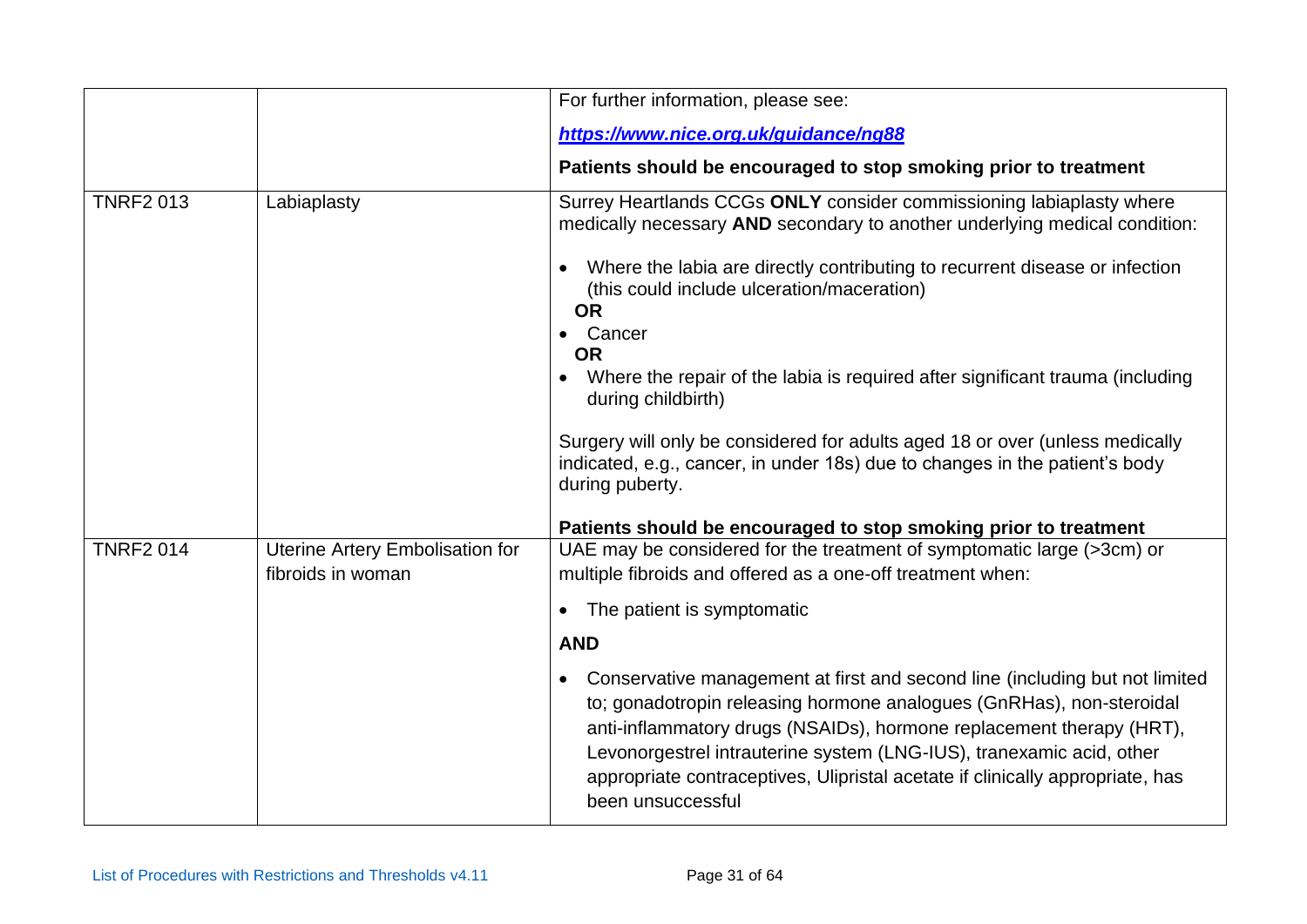| <b>AND</b>                                                                                                                                                                                                                                                |
|-----------------------------------------------------------------------------------------------------------------------------------------------------------------------------------------------------------------------------------------------------------|
| Woman of child-bearing age who wish, or might wish, to become pregnant<br>in the future should only be offered the intervention after fully informed<br>discussion about potential risks to fertility and should be considered on a<br>case by case basis |
| This procedure should only be carried out by radiologists with the<br>appropriate training and competence.<br>Patients should be encouraged to stop smoking prior to treatment                                                                            |

#### **5. Musculoskeletal**

| <b>Policy Number</b> | <b>Procedure / Treatment</b> | <b>Guidance Notes</b>                                                                                                                                                                                                                                                                                                                                                                                                                                  |
|----------------------|------------------------------|--------------------------------------------------------------------------------------------------------------------------------------------------------------------------------------------------------------------------------------------------------------------------------------------------------------------------------------------------------------------------------------------------------------------------------------------------------|
| <b>TNRF2 014</b>     | Arthroscopy of the knee      | Arthroscopy of the knee can be undertaken where a competent clinical<br>examination (or MRI scan if there is diagnostic uncertainty or red flag<br>symptoms/signs/conditions) has demonstrated clear evidence of an internal joint<br>derangement due to acute trauma/injury (meniscal tear, ligament rupture or loose<br>body) and where conservative treatment has failed or where it is clear that<br>conservative treatment will not be effective. |
|                      |                              | Knee arthroscopy will not be funded in cases of degenerative knee disease with<br>or without mechanical symptoms (with the exception of cases with true locked<br>knee).                                                                                                                                                                                                                                                                               |
|                      |                              | Autologous chondrocyte implantation (ACI) will be funded in line with the<br>recommendations under NICE TA477:                                                                                                                                                                                                                                                                                                                                         |
|                      |                              | The person has not had previous surgery to repair articular cartilage defects<br><b>AND</b>                                                                                                                                                                                                                                                                                                                                                            |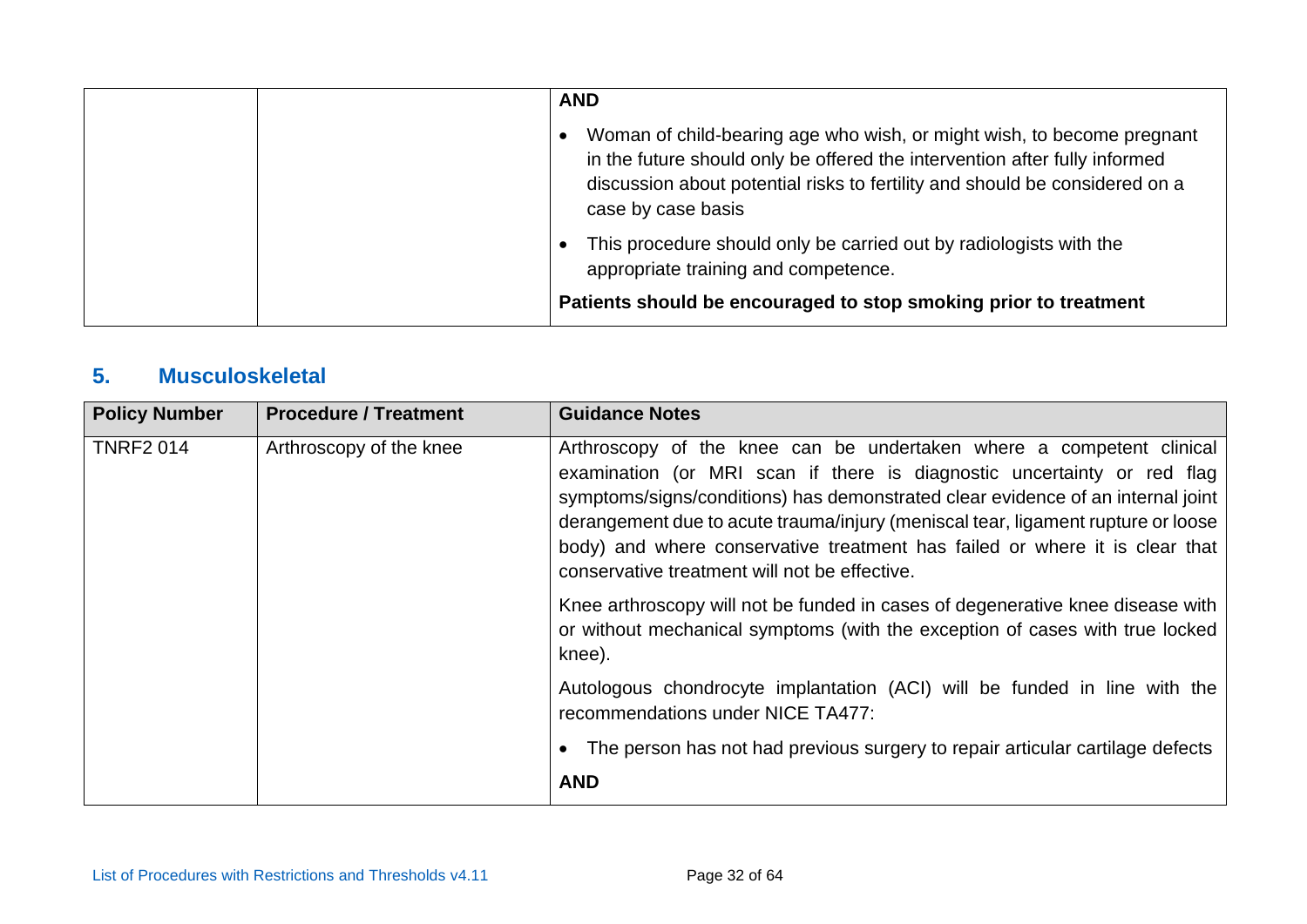|                  |                                 | There is minimal osteoarthritis damage to the knee (as assessed by<br>$\bullet$<br>clinicians experienced in investigating knee cartilage damage using a<br>validated measure for knee osteoarthritis                                          |
|------------------|---------------------------------|------------------------------------------------------------------------------------------------------------------------------------------------------------------------------------------------------------------------------------------------|
|                  |                                 | <b>AND</b>                                                                                                                                                                                                                                     |
|                  |                                 | The defect is over 2 cm2                                                                                                                                                                                                                       |
|                  |                                 | <b>AND</b>                                                                                                                                                                                                                                     |
|                  |                                 | The procedure is done at a tertiary referral centre<br>$\bullet$                                                                                                                                                                               |
|                  |                                 | Patients should be encouraged to stop smoking prior to treatment                                                                                                                                                                               |
| N/A              | Arthroscopy of the hand / wrist | Removed from policy as no thresholds are utilised                                                                                                                                                                                              |
| N/A              | Arthroscopy of the elbow        | Removed from policy as no thresholds are utilised                                                                                                                                                                                              |
| <b>TNRF2 015</b> | <b>Carpal Tunnel Syndrome</b>   | This intervention will be funded if:                                                                                                                                                                                                           |
|                  |                                 | Acute, severe symptoms persist after conservative therapy with either local<br>corticosteroid injection by a trained, competent practitioner, and/or nocturnal<br>splinting                                                                    |
|                  |                                 | <b>OR</b>                                                                                                                                                                                                                                      |
|                  |                                 | Mild to moderate symptoms persist for a period of up to 6 months but no less<br>than 4 months after conservative therapy with either local corticosteroid injection<br>(if appropriate) and/or nocturnal splinting (used for at least 8 weeks) |
|                  |                                 | <b>OR</b>                                                                                                                                                                                                                                      |
|                  |                                 | There is neurological deficit e.g., sensory blunting, muscle wasting or weakness<br>of thenar abduction, or proven neurophysiological changes                                                                                                  |
|                  |                                 | <b>OR</b>                                                                                                                                                                                                                                      |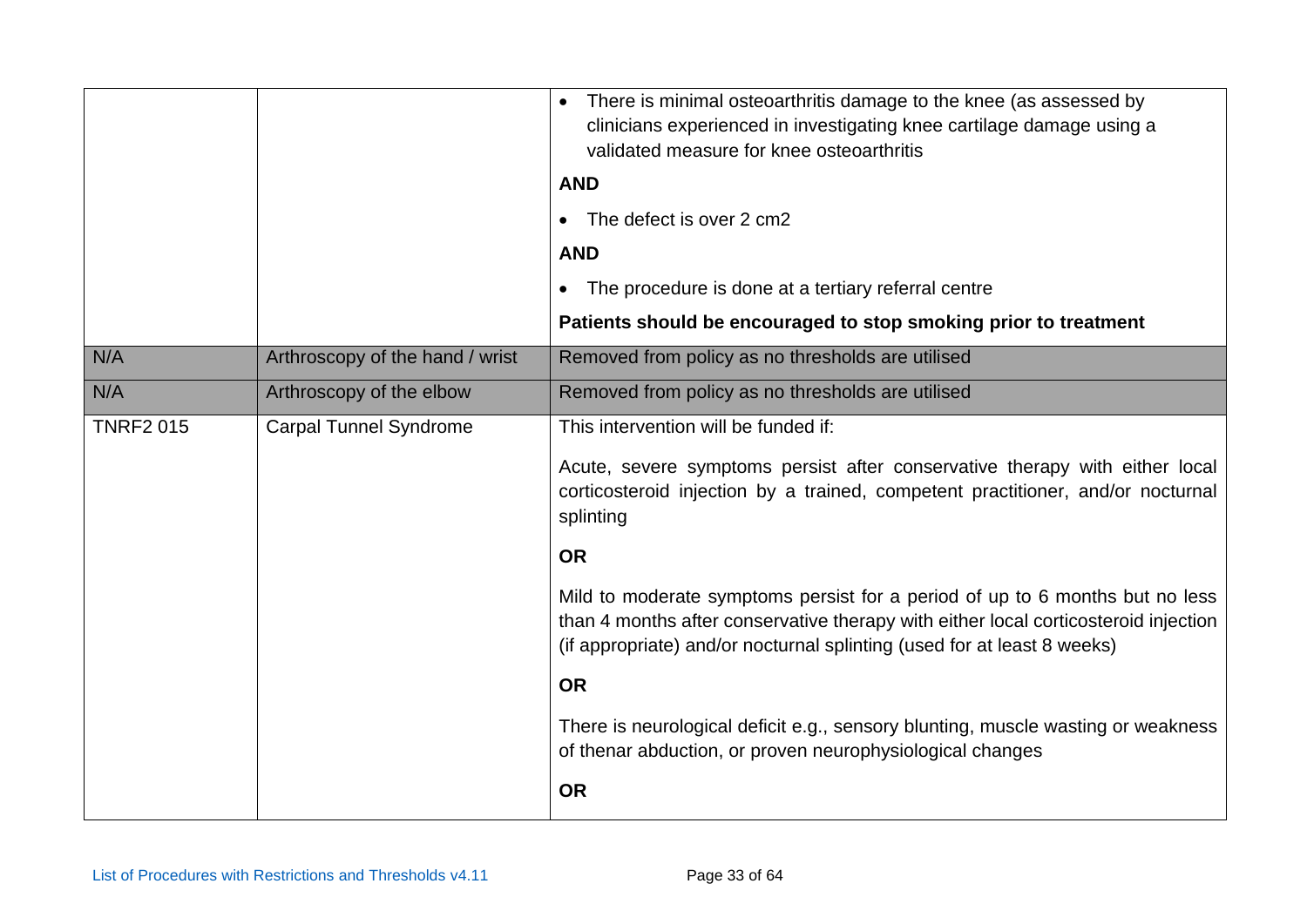| Severe** symptoms significantly interfere with daily activities. Patients who are<br>diabetic, and those who are aged 65 and over, should be referred urgently,<br>without first attempting conservative therapies." There are 3 sets of<br>circumstances for which urgent referral should be considered without attempting<br>conservative therapies.<br>Definition of severe**:<br>The CCG will follow the CTS severity symptoms defined in the BSSH<br>classification. |
|---------------------------------------------------------------------------------------------------------------------------------------------------------------------------------------------------------------------------------------------------------------------------------------------------------------------------------------------------------------------------------------------------------------------------------------------------------------------------|
| <b>AND</b>                                                                                                                                                                                                                                                                                                                                                                                                                                                                |
| Patient has been engaged in shared decision making to ensure he/she is well<br>informed about the treatment options available and personal values,<br>preferences and circumstances are taken into consideration. NB: It is<br>recommended that a Patient Decision Aid is completed. This needs to be<br>recorded in the patient's medical notes, including the written or other materials<br>provided.                                                                   |
| Nerve Conduction Studies if available are suggested for consideration before<br>surgery to predict positive surgical outcomes or where the diagnosis is<br>uncertain.                                                                                                                                                                                                                                                                                                     |
| Definition of severe**                                                                                                                                                                                                                                                                                                                                                                                                                                                    |
| The CCG will follow the CTS severity symptoms defined in the BSSH<br>classification:                                                                                                                                                                                                                                                                                                                                                                                      |
| Mild: Intermittent paraesthesia with or without pain that may be nocturnal or<br>occurs with a certain hand position.                                                                                                                                                                                                                                                                                                                                                     |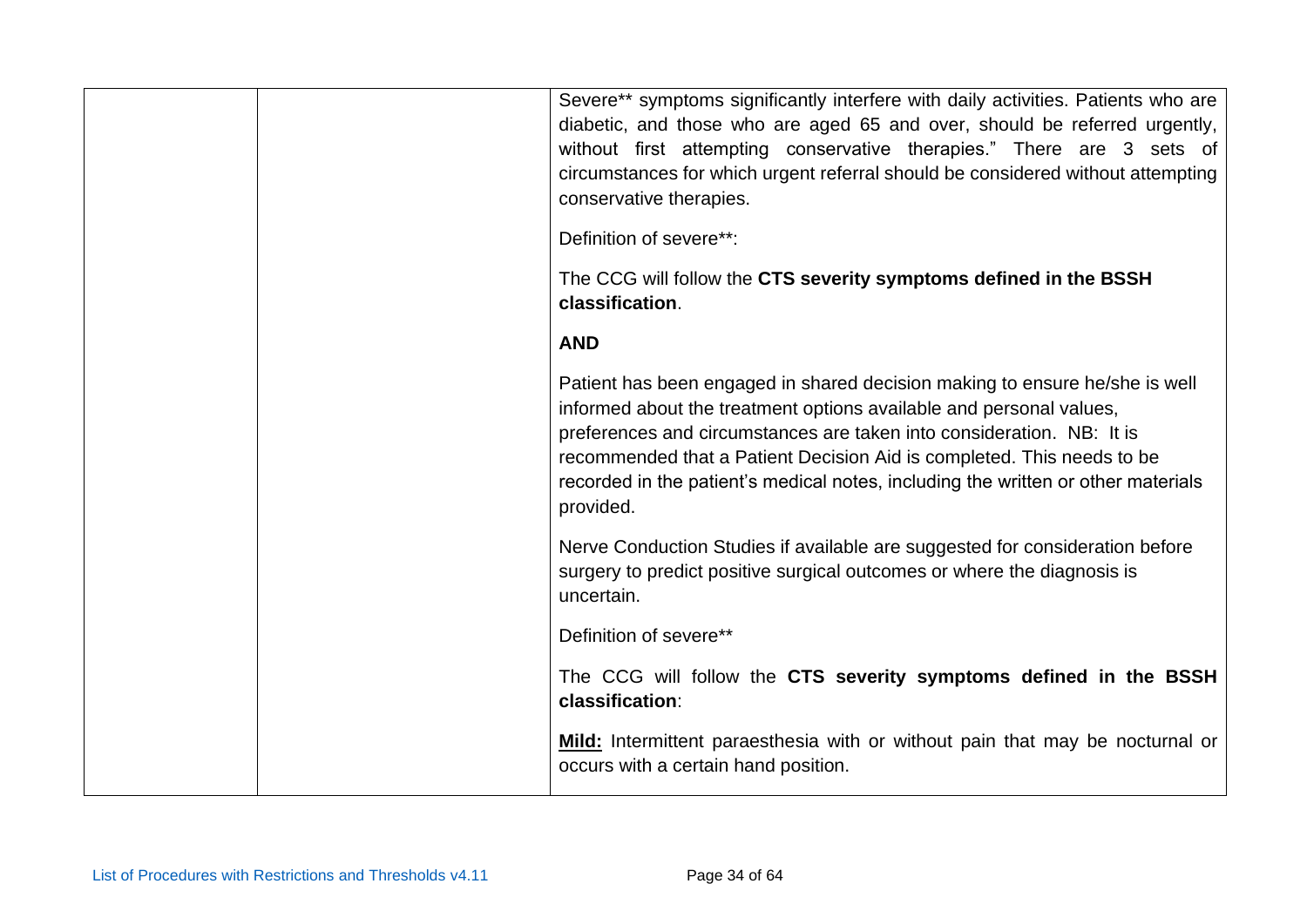|                  |                                                            | <b>Moderate:</b> Paraesthesia that interferes with activities of daily living or causes<br>constant night waking and/or reversible numbness and/or pain (perhaps by<br>clenching and unclenching of fist or hand shaking).<br>Severe: Constant numbness or disabling pain with wasting of thenar muscles,<br>and/or weakness of thumb muscles (Abductor Pollicis Brevis and Opponens<br>Pollicis).<br>Patients should be encouraged to stop smoking prior to treatment |
|------------------|------------------------------------------------------------|------------------------------------------------------------------------------------------------------------------------------------------------------------------------------------------------------------------------------------------------------------------------------------------------------------------------------------------------------------------------------------------------------------------------------------------------------------------------|
| <b>TNRF2 016</b> | Balloon kyphoplasty for vertebral<br>compression fractures | NICE Interventional Procedure Guidance 166 supports the use of balloon<br>kyphoplasty if the procedure is undertaken following discussion with a specialist<br>multidisciplinary team that includes a radiologist and a spinal surgeon.                                                                                                                                                                                                                                |
|                  |                                                            | The guidance also states that there should be good imaging facilities,<br>arrangements for access to a spinal surgery service and that clinicians reach an<br>appropriate level of expertise before carrying out the procedures. In particular,<br>they must follow the manufacturer's instructions for making the cement, to<br>reduce the risk of embolisation.                                                                                                      |
|                  |                                                            | The CCG expect this service to be provided at centres that fulfil all the<br>conditions stipulated by NICE.                                                                                                                                                                                                                                                                                                                                                            |
|                  |                                                            | Patients should be encouraged to stop smoking prior to treatment                                                                                                                                                                                                                                                                                                                                                                                                       |
| <b>TNRF2 017</b> | Discectomy for Lumbar Disc<br>Prolapse (elective)          | This procedure is not routinely funded unless:<br>The patient has had appropriate imaging e.g. MRI or CT showing<br>disherniation (protrusion, extrusion, or sequestered fragment) at a level and<br>side corresponding to the clinical symptoms                                                                                                                                                                                                                       |
|                  |                                                            | <b>AND</b>                                                                                                                                                                                                                                                                                                                                                                                                                                                             |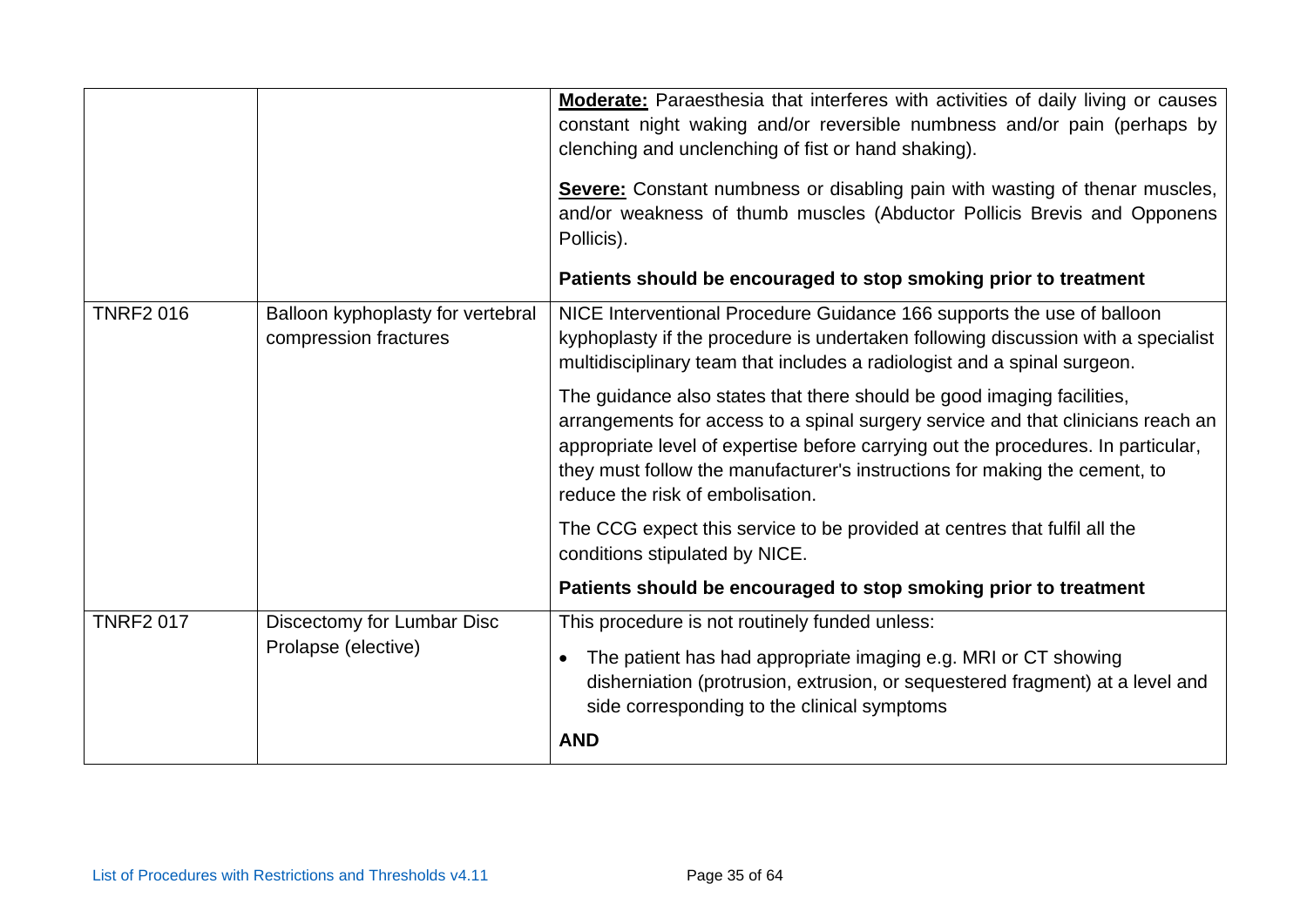|                  |                                                                                                                                                                                                                              | The patient has radicular pain (below the knee for lower lumbar herniations;<br>into the anterior thigh for upper lumbar herniations) consistent with the level<br>of spinal involvement |
|------------------|------------------------------------------------------------------------------------------------------------------------------------------------------------------------------------------------------------------------------|------------------------------------------------------------------------------------------------------------------------------------------------------------------------------------------|
|                  | <b>OR</b>                                                                                                                                                                                                                    |                                                                                                                                                                                          |
|                  |                                                                                                                                                                                                                              | There is evidence of nerve-root irritation with a positive nerve-root tension<br>$\bullet$<br>sign (straight leg raise-positive between 30o and 70o or positive femoral<br>tension sign) |
|                  |                                                                                                                                                                                                                              | <b>AND</b>                                                                                                                                                                               |
|                  | Symptoms persist despite some non-operative treatment for at least 6<br>weeks (e.g., analgesia, physiotherapy, bed rest, etc.), provided that<br>analgesia is adequate and there is no imminent risk of neurological deficit |                                                                                                                                                                                          |
|                  |                                                                                                                                                                                                                              | Patients should be encouraged to stop smoking prior to treatment                                                                                                                         |
| <b>TNRF2 018</b> | Dupuytrens contracture -                                                                                                                                                                                                     | The CCG will only fund surgical treatment/interventional procedures if:                                                                                                                  |
|                  | <b>Surgical Treatment /</b><br>Interventional Procedures,                                                                                                                                                                    | There is a metacarpophalangeal joint contracture of 30° or more<br>$\bullet$                                                                                                             |
|                  | including Needle Fasciotomy                                                                                                                                                                                                  | <b>OR</b>                                                                                                                                                                                |
|                  |                                                                                                                                                                                                                              | Any degree of proximal interphalangeal joint contracture<br>$\bullet$                                                                                                                    |
|                  |                                                                                                                                                                                                                              | <b>OR</b>                                                                                                                                                                                |
|                  | The patient exhibits the characteristics of Dupuytrens diathesis i.e. earlier<br>age of onset, bilateral disease or extra-palmar disease.                                                                                    |                                                                                                                                                                                          |
|                  |                                                                                                                                                                                                                              | <b>OR</b>                                                                                                                                                                                |
|                  |                                                                                                                                                                                                                              | The patient shows recurrent symptoms of the disease.                                                                                                                                     |
|                  |                                                                                                                                                                                                                              | If an exact measurement is not possible, the clinical assessment should include<br>an evaluation of the extent of disease and an estimate of severity/deformity.                         |
|                  |                                                                                                                                                                                                                              |                                                                                                                                                                                          |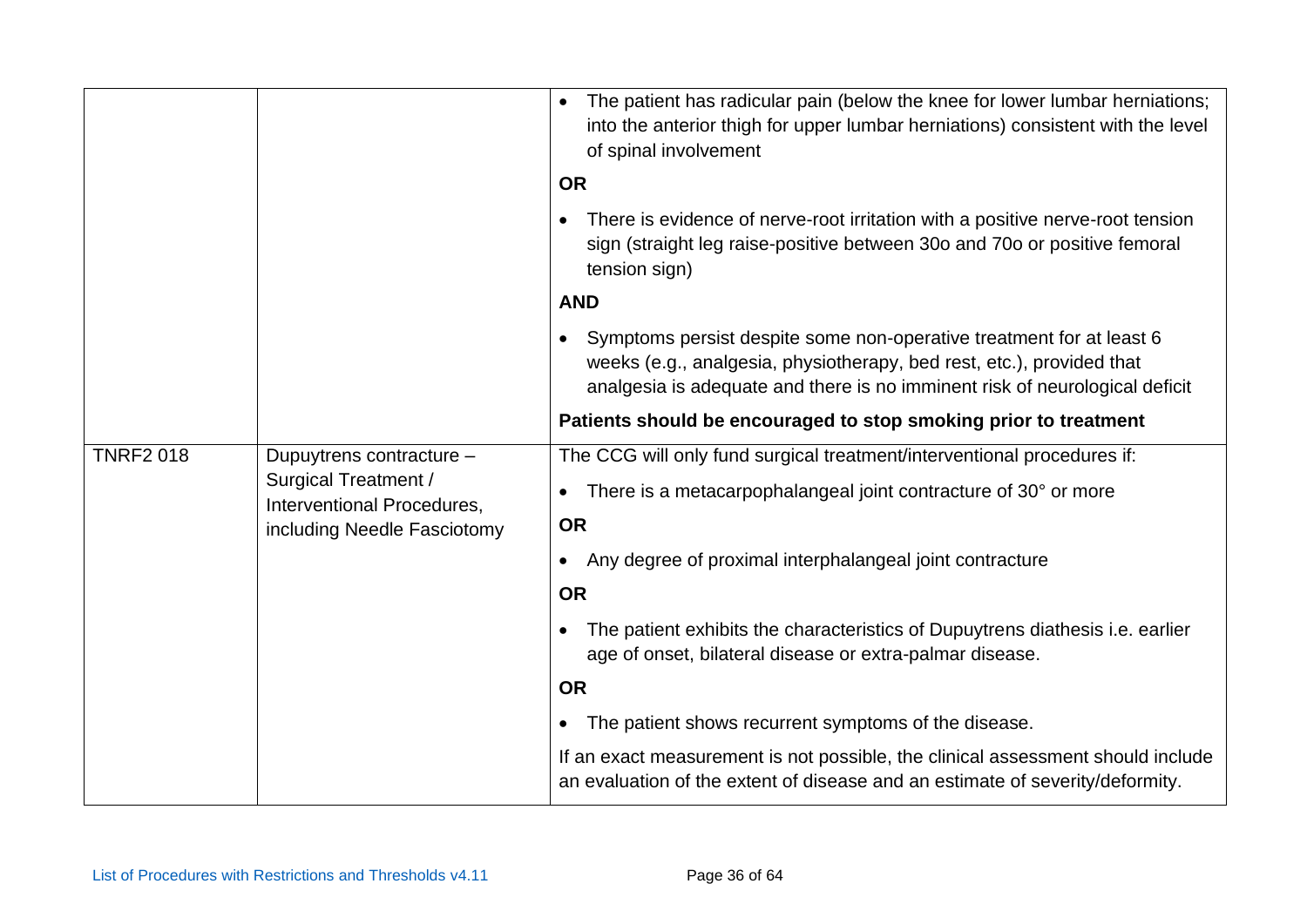|                  |                                                              | Patients should be encouraged to stop smoking prior to treatment                                                                                                                  |
|------------------|--------------------------------------------------------------|-----------------------------------------------------------------------------------------------------------------------------------------------------------------------------------|
| <b>TNRF2 019</b> | Ganglions: Wrist and surgical<br>techniques for treatment of | This procedure is not routinely funded except in severe cases.                                                                                                                    |
|                  |                                                              | Classification:                                                                                                                                                                   |
|                  |                                                              | Mild - Asymptomatic lump<br>$\bullet$                                                                                                                                             |
|                  |                                                              | Moderate $-1$ ) Symptomatic lump; long duration of symptoms - pain lasting<br>3-6 months (2) Occult ganglia - hidden ganglion (3) Cancer-phobia -<br>excessive fear of malignancy |
|                  |                                                              | Severe $-1$ ) Nerve or blood vessel compression with restriction of activities<br>of daily living or (2) concern regarding diagnosis.                                             |
|                  |                                                              | Treatment:                                                                                                                                                                        |
|                  |                                                              | All patients should be informed that most ganglia resolve spontaneously<br>$\bullet$<br>with the passage of time.                                                                 |
|                  |                                                              | For mild and moderate cases - reassurance and observation.<br>$\bullet$                                                                                                           |
|                  |                                                              | Aspiration of cancer reassurance - refer for ultrasound / MRI if concerns re<br>$\bullet$<br>diagnosis.                                                                           |
|                  |                                                              | Patients should be encouraged to stop smoking prior to treatment                                                                                                                  |
| <b>TNRF2 020</b> | Hallux valgus: Surgical treatment<br><b>of</b>               | Surgery is offered if symptoms are severe or deteriorating and the risk-benefit<br>ratio is judged favourable.                                                                    |
|                  |                                                              | Conservative management measures should have been tried and should<br>$\bullet$<br>have failed to resolve the condition before surgery is considered.                             |
|                  |                                                              | There should be severe deformity causing significant functional impairment<br>$\bullet$<br>of daily activities                                                                    |
|                  |                                                              | <b>OR</b>                                                                                                                                                                         |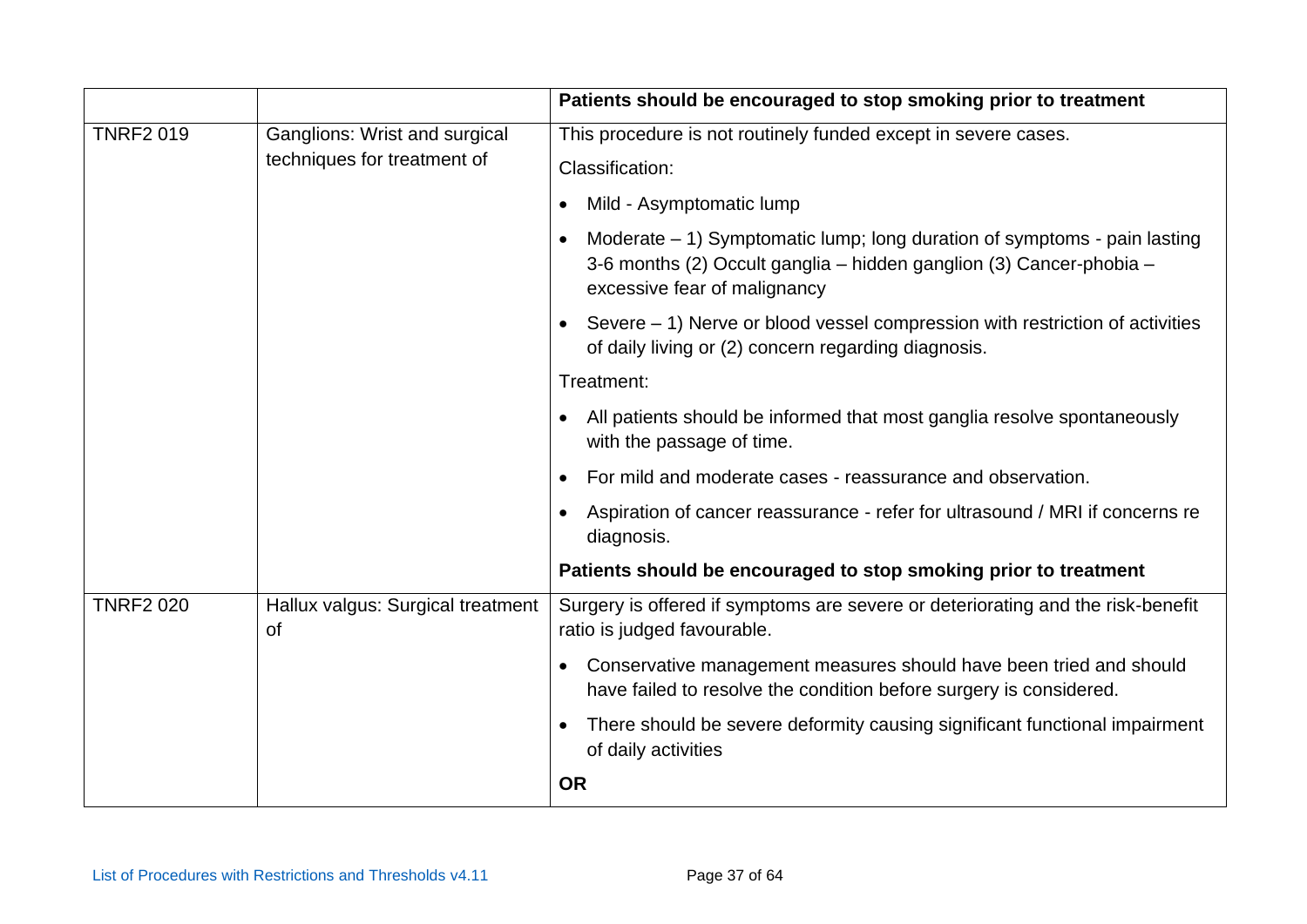|  | Severe pain requiring regular painkillers and causing significant functional<br>impairment of daily activities.                                                                                                                                                      |
|--|----------------------------------------------------------------------------------------------------------------------------------------------------------------------------------------------------------------------------------------------------------------------|
|  | Conservative management techniques include:                                                                                                                                                                                                                          |
|  | Avoiding high heeled shoes and wearing wide fitting leather shoes which<br>stretch                                                                                                                                                                                   |
|  | Exercises specifically designed to alleviate the effects of a bunion and keep<br>it flexible                                                                                                                                                                         |
|  | Applying ice and elevating painful and swollen bunions                                                                                                                                                                                                               |
|  | Use of bunion pads, splints, insoles or shields                                                                                                                                                                                                                      |
|  | Significant functional impairment is considered as:                                                                                                                                                                                                                  |
|  | Symptoms which prevent the patient fulfilling vital work or educational<br>responsibilities,                                                                                                                                                                         |
|  | <b>OR</b>                                                                                                                                                                                                                                                            |
|  | Symptoms which prevent the patient carrying out vital domestic or carer<br>activities.                                                                                                                                                                               |
|  | Before consulting a specialist for surgery, patients must accept that they will be<br>unable to drive for 6 weeks (or 2 weeks after surgery on the left foot if driving an<br>automatic car) and will be off work for 2 weeks for a sedentary job.                   |
|  | In addition to the above criteria, smoking cessation and weight management<br>should be considered as an integral part of appropriate clinical management<br>prior to consideration of any elective surgery (with referral to appropriate<br>services if indicated). |
|  | Current evidence on safety and efficacy in relation to the correction of hallux<br>valgus using minimal access techniques is inadequate NICE (IPG 332).                                                                                                              |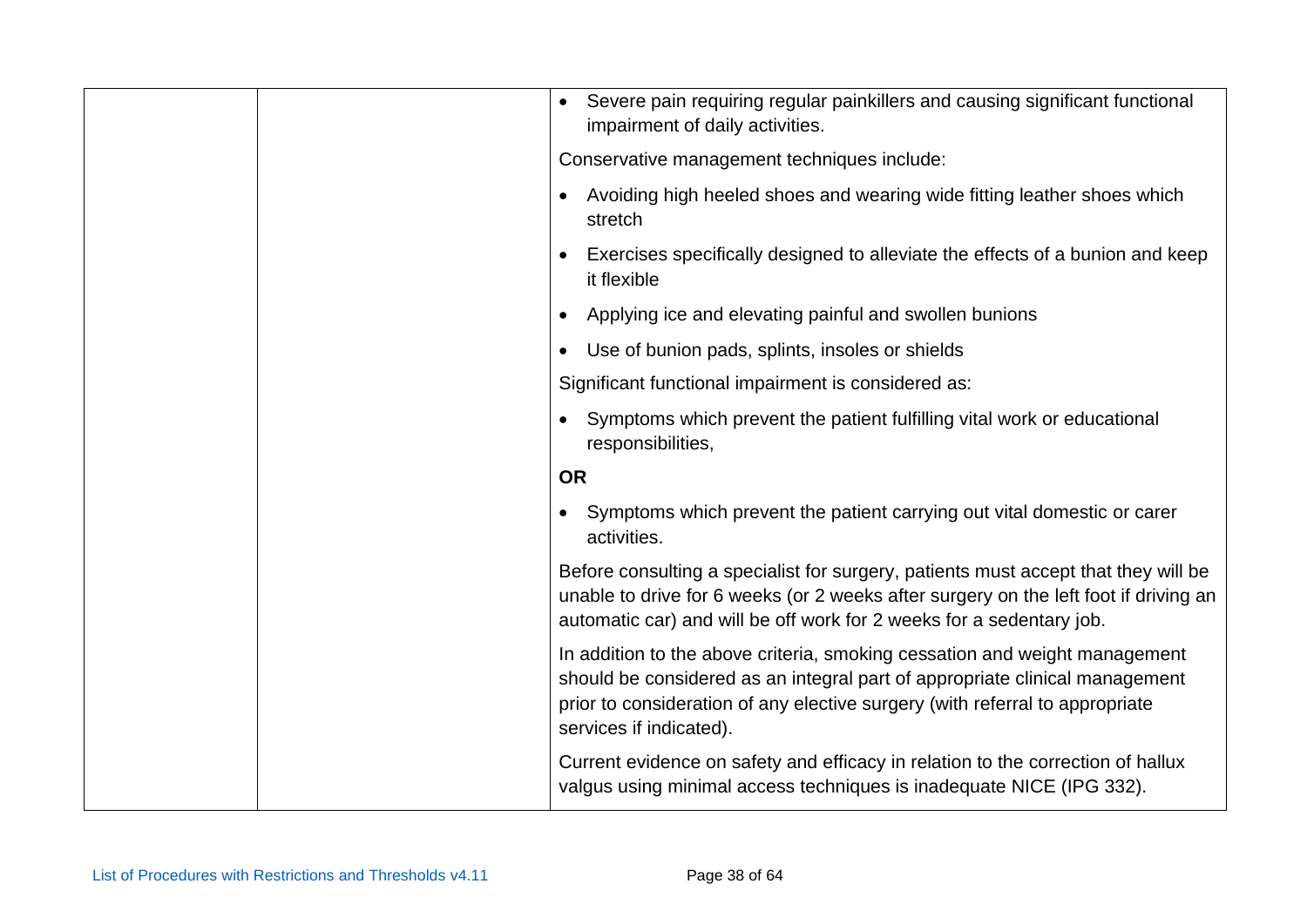|                                                       | Patients should be encouraged to stop smoking prior to treatment                                                           |
|-------------------------------------------------------|----------------------------------------------------------------------------------------------------------------------------|
| Spinal fusion for the treatment of<br>lower back pain | This procedure will only be funded in line with NICE guideline (NG59) and the<br>National Low Back Pain Pathway (2017):    |
|                                                       | Spinal fusion is not offered to people with non-specific low back pain unless<br>as part of a randomised controlled trial. |
|                                                       | Spinal fusion may be considered for patients who:                                                                          |
|                                                       | Have not responded to conservative* management                                                                             |
|                                                       | <b>AND</b>                                                                                                                 |
|                                                       | Have significant back pain accompanying radicular pain with localised<br>degenerative changes                              |
|                                                       | <b>OR</b>                                                                                                                  |
|                                                       | Have other specific pathologies and conditions as listed below:                                                            |
|                                                       | Spondylolysis and significant spondylolisthesis (Grade 2 or<br>$\bullet$<br>greater).                                      |
|                                                       | Lumbar deformity in children and adults<br>$\bullet$                                                                       |
|                                                       | Decompression for spinal stenosis with symptoms of<br>claudication                                                         |
|                                                       | Post-surgical back pain where multiple revision surgery is<br>required                                                     |
|                                                       | * Conservative management includes but is not limited to the following:                                                    |
|                                                       | Self-management and continue with normal activities as much as<br>possible<br>Exercise and relaxation techniques           |
|                                                       |                                                                                                                            |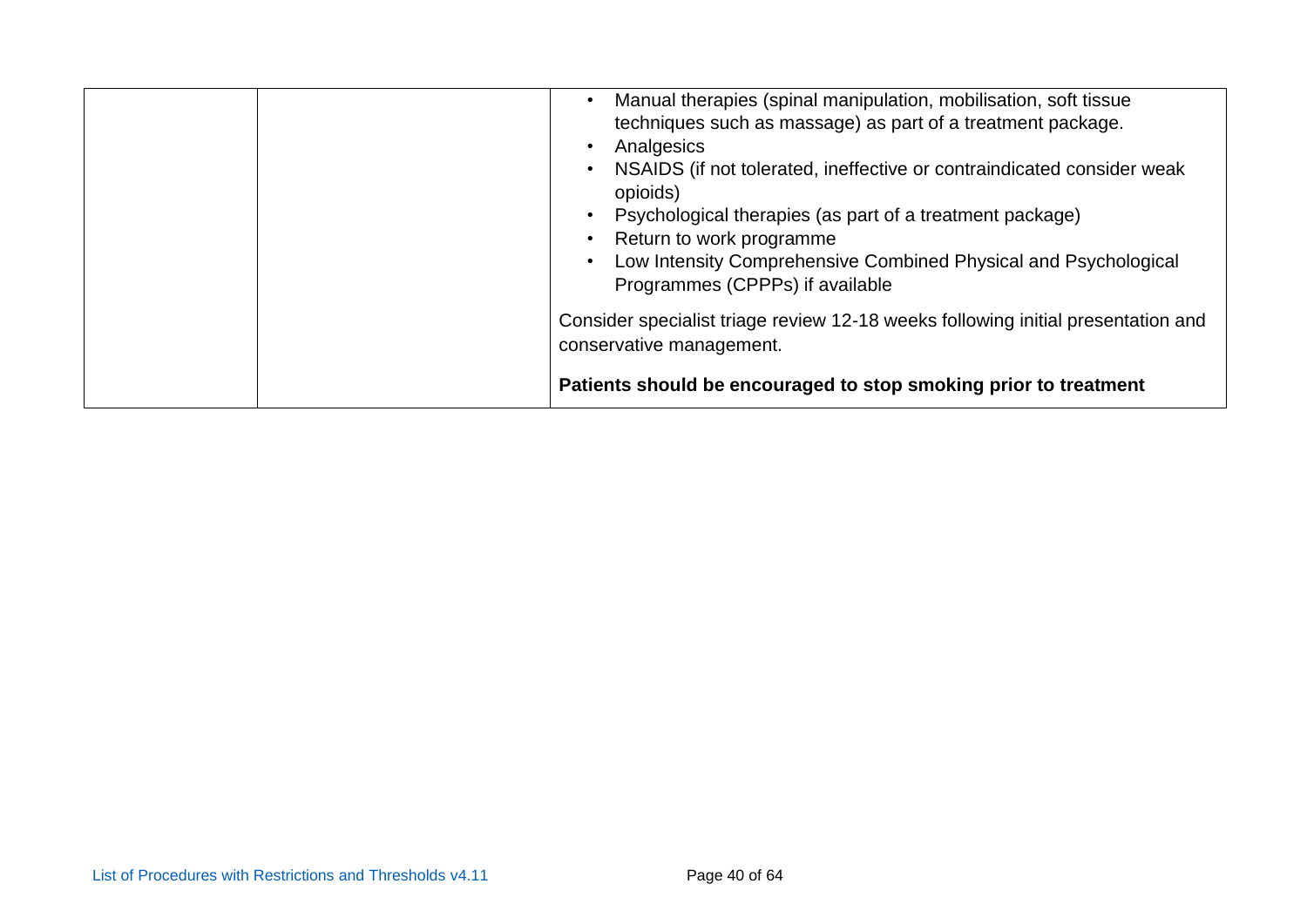| <b>TNRF2 022</b> | Trigger finger: surgical<br>techniques for the treatment of | One in five patients with Trigger Finger will improve without any intervention<br>other than resting the hand and allowing the inflammation time to settle. Surrey<br>CCGs will only fund surgical techniques for the treatment of Trigger Finger<br>when the following criteria are met:                                                                                                                                                                                                                                                                                |
|------------------|-------------------------------------------------------------|--------------------------------------------------------------------------------------------------------------------------------------------------------------------------------------------------------------------------------------------------------------------------------------------------------------------------------------------------------------------------------------------------------------------------------------------------------------------------------------------------------------------------------------------------------------------------|
|                  |                                                             | The patient has failed to respond to conservative treatment which includes<br>$\bullet$<br>two corticosteroid injections. (Please note: Referral for surgery should only<br>be considered if the patient has failed to respond to both steroid injections.<br>Given steroid injections take time to be effective, any referral or request for<br>funding for surgery must not be made until at least 3 months has elapsed<br>after the second corticosteroid injection).                                                                                                 |
|                  |                                                             | <b>OR</b>                                                                                                                                                                                                                                                                                                                                                                                                                                                                                                                                                                |
|                  |                                                             | The patient has a fixed flexion deformity that cannot be corrected<br>$\bullet$                                                                                                                                                                                                                                                                                                                                                                                                                                                                                          |
|                  |                                                             | <b>OR</b>                                                                                                                                                                                                                                                                                                                                                                                                                                                                                                                                                                |
|                  |                                                             | The patient has diabetes. In this case the patient should be referred without<br>first attempting conservative management                                                                                                                                                                                                                                                                                                                                                                                                                                                |
|                  |                                                             | Patients should be encouraged to stop smoking prior to treatment                                                                                                                                                                                                                                                                                                                                                                                                                                                                                                         |
| <b>TNRF2 023</b> | Vertebroplasty (Percutaneous)                               | This procedure will only be funded in line with NICE IPG 12. This procedure<br>should only be undertaken when there are arrangements for good access to a<br>spinal surgery service, and with prior discussion between a specialist<br>multidisciplinary team that includes a radiologist and a spinal surgeon.<br>Clinicians should receive training to reach an appropriate level of expertise<br>before carrying out this procedure. In particular, they must follow the<br>manufacturer's instructions for making the cement, to reduce the risk of<br>embolisation. |
|                  |                                                             | The procedure should be limited to patients whose pain is refractory to more<br>conservative treatment.                                                                                                                                                                                                                                                                                                                                                                                                                                                                  |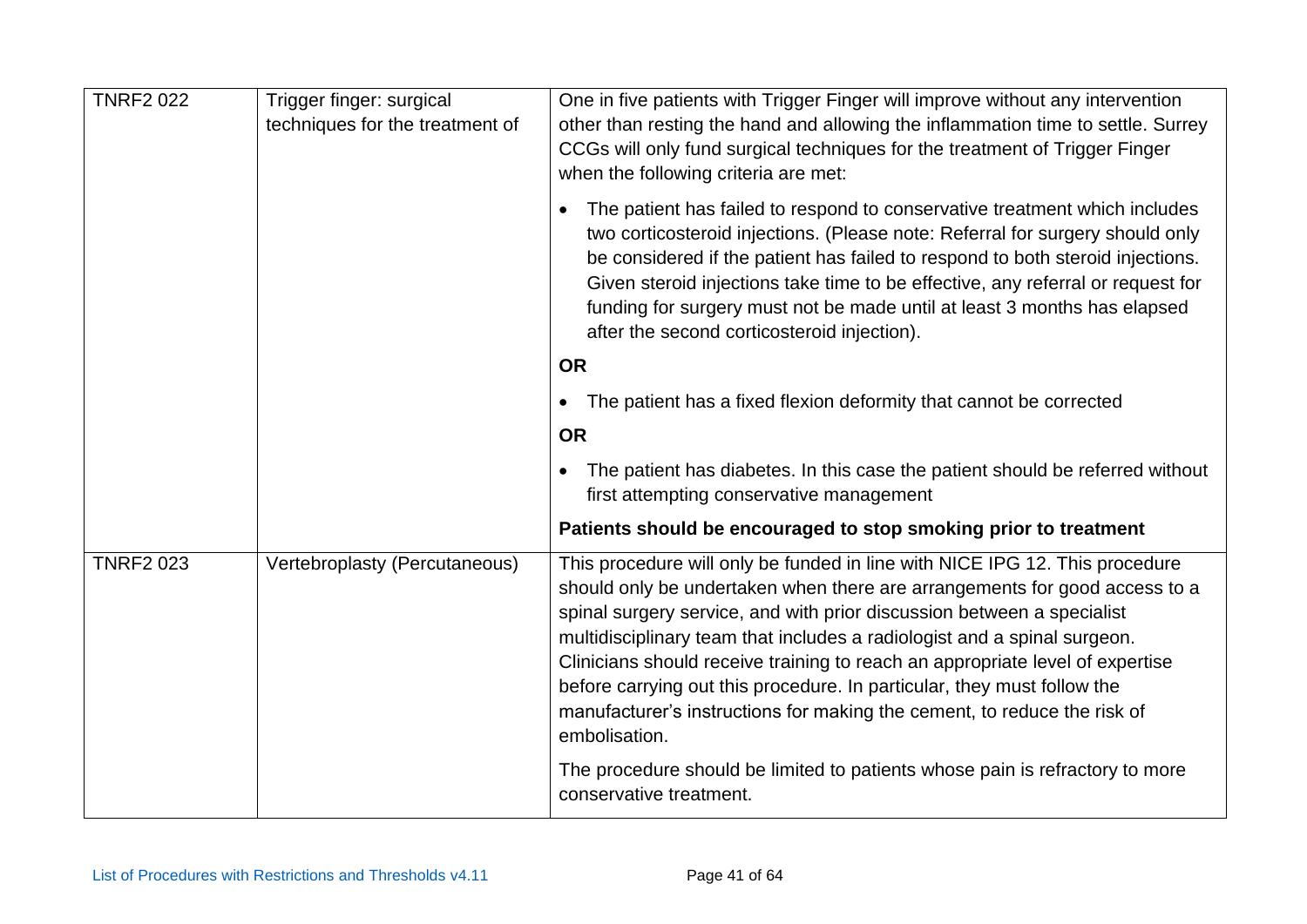|                    |                                                           | The patient's pain is refractory to more conservative treatment                                                                                                                                                                                                                                                                                                                                                                                                                                                                             |
|--------------------|-----------------------------------------------------------|---------------------------------------------------------------------------------------------------------------------------------------------------------------------------------------------------------------------------------------------------------------------------------------------------------------------------------------------------------------------------------------------------------------------------------------------------------------------------------------------------------------------------------------------|
|                    |                                                           | Patients should be encouraged to stop smoking prior to treatment                                                                                                                                                                                                                                                                                                                                                                                                                                                                            |
| <b>TNRF2 023 A</b> | <b>Total Hip Replacement for</b><br><b>Osteoarthritis</b> | The CCG will fund THR for OA only when all other treatment options and<br>conservative measures have failed. These include:<br>a. Medication: oral/topical NSAIDS and paracetamol-based analgesics<br><b>AND</b><br><b>b.</b> Patient Education: Shared decision making (SDM) to ensure patients are<br>fully informed about the treatment options available and that their personal<br>preferences and circumstances are taken into consideration. SDM should                                                                              |
|                    |                                                           | be supported by the use of a QoL tool to ensure that patients' overall<br>wellbeing is at the centre of decision making.<br><b>AND</b>                                                                                                                                                                                                                                                                                                                                                                                                      |
|                    |                                                           | c. Physiotherapy and exercise                                                                                                                                                                                                                                                                                                                                                                                                                                                                                                               |
|                    |                                                           | <b>AND</b>                                                                                                                                                                                                                                                                                                                                                                                                                                                                                                                                  |
|                    |                                                           | d. Healthy lifestyle improvements: There is evidence to suggest that a healthy<br>weight is associated with better outcomes pre/post-surgery. Evidence also<br>shows a decline in the need for revision surgery when a patient weight is being<br>kept within healthy parameters. It is anticipated that patients and clinicians in<br>primary and secondary care will discuss options for weight loss where<br>clinically appropriate including referral to weight management service $-$ if<br>available - prior to referral for surgery. |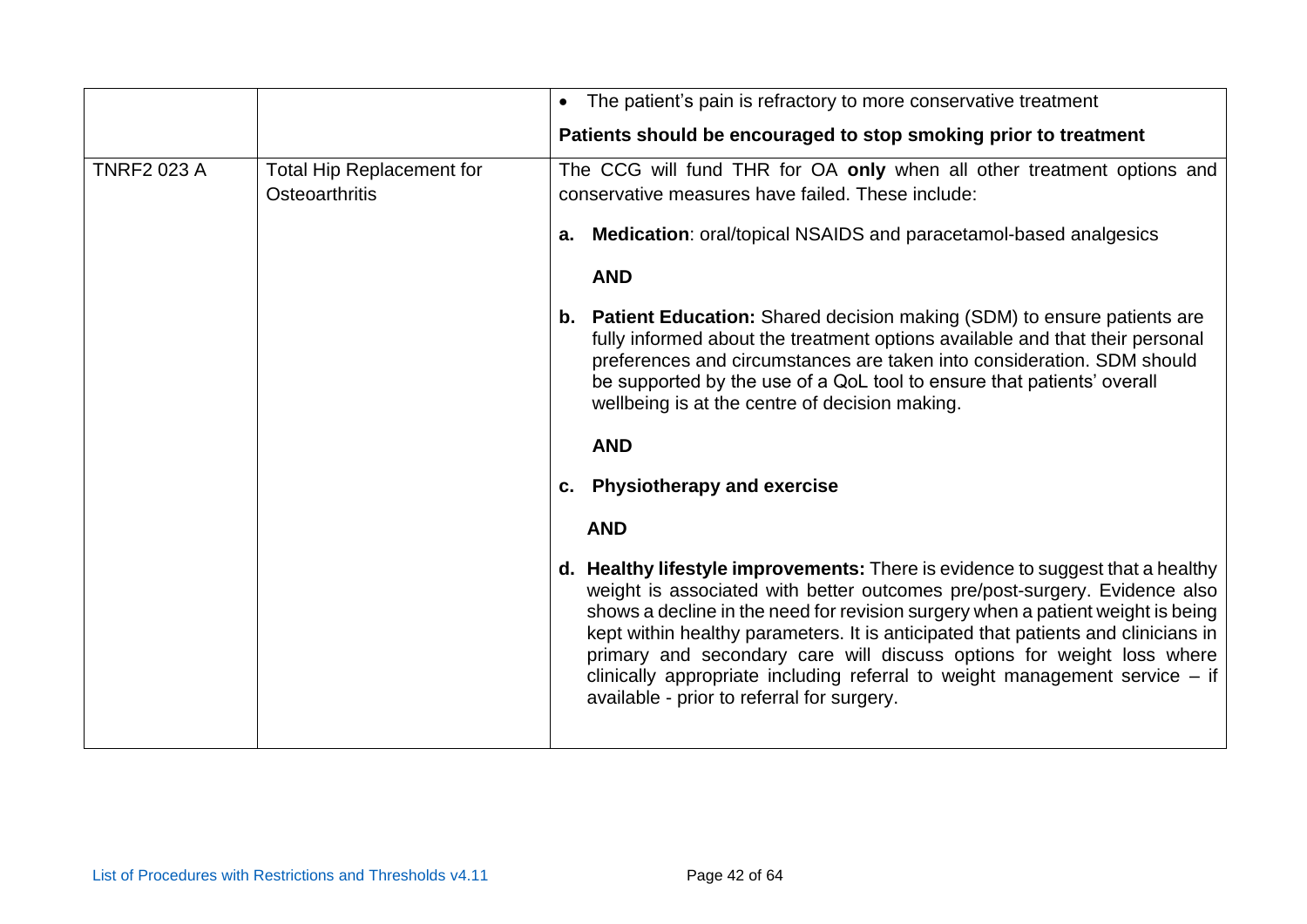|                    |                               | Patients who smoke should have been encouraged to stop smoking 8 to 12<br>weeks before referral to reduce the risk of surgery and post-surgery<br>complications.<br>Patients should be routinely offered referral to smoking cessation services to<br>reduce these surgical risks.                |
|--------------------|-------------------------------|---------------------------------------------------------------------------------------------------------------------------------------------------------------------------------------------------------------------------------------------------------------------------------------------------|
|                    |                               | e. The following criteria must also be met:<br>Intense to severe persistent pain which leads to severe functional<br>limitations                                                                                                                                                                  |
|                    |                               | <b>OR</b>                                                                                                                                                                                                                                                                                         |
|                    |                               | • Moderate functional limitation affecting the patient's quality of life despite<br>3 months of conservative measures                                                                                                                                                                             |
|                    |                               | f. Exceptions should include:<br>• Patients whose pain is so severe and/or mobility is compromised that they<br>are in immediate danger of losing their independence and that joint<br>replacement would relieve this<br>Patients in whom the destruction of their joint is of such severity that |
|                    |                               | delaying surgical correction would increase the technical difficulties of the<br>procedure                                                                                                                                                                                                        |
|                    |                               | Patients should be encouraged to stop smoking prior to treatment                                                                                                                                                                                                                                  |
| <b>TNRF2 023 B</b> | <b>Total Knee Replacement</b> | The CCG will only fund TKR for OA in patients meeting the following criteria.                                                                                                                                                                                                                     |
|                    |                               | It is presumed that all referrals for surgical intervention meet these criteria prior<br>to referral unless exceptional in which case the referral should document<br>explicitly the reason for exceptional circumstances.                                                                        |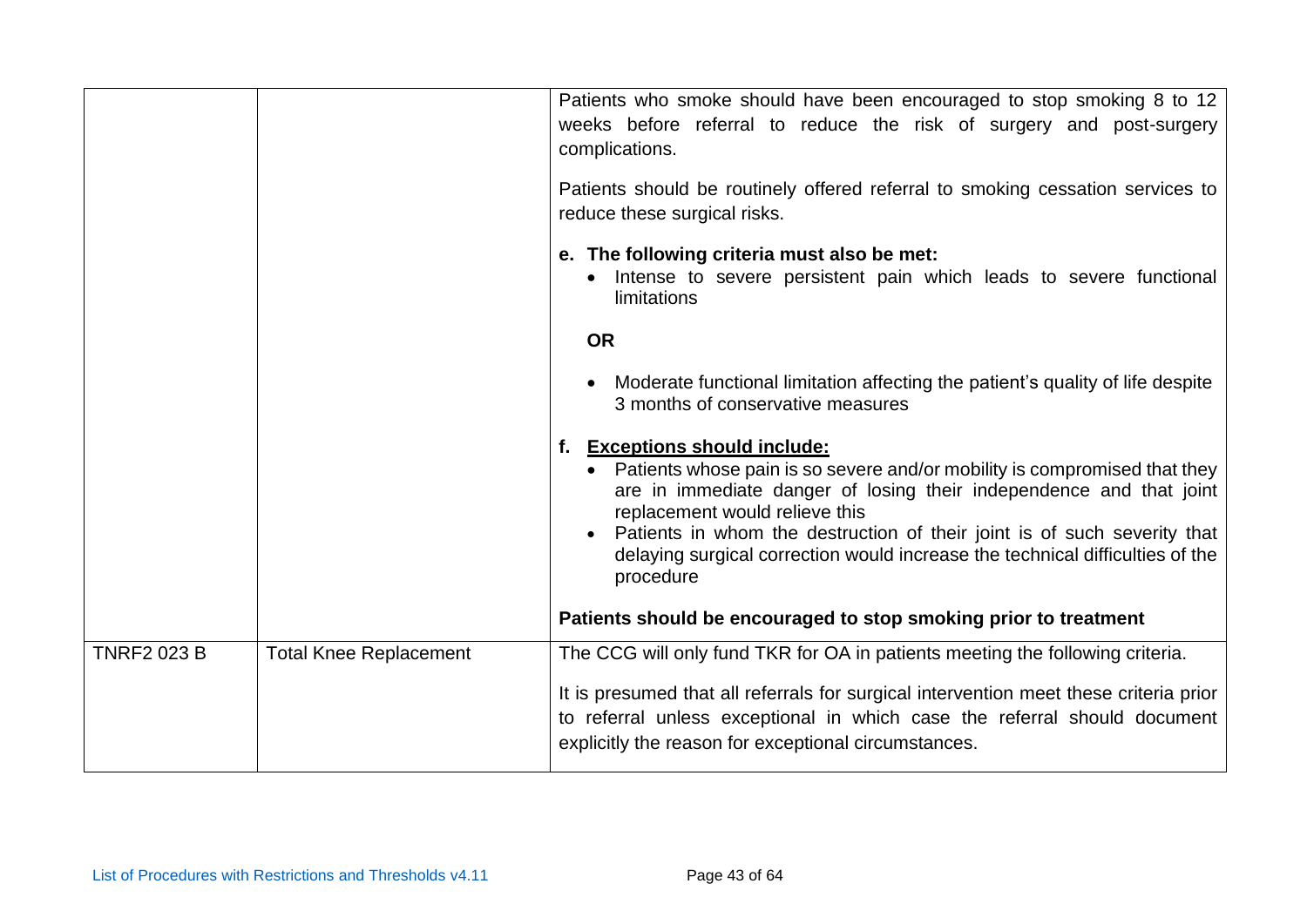| Prior conservative management should have been tried and failed and must<br>include all of the following:                                                                                                                                                                                                                                                                                                                                                                                                                                                                                                                                                                                                                                                                                                                                                                                                                                                                                                                                                                                 |
|-------------------------------------------------------------------------------------------------------------------------------------------------------------------------------------------------------------------------------------------------------------------------------------------------------------------------------------------------------------------------------------------------------------------------------------------------------------------------------------------------------------------------------------------------------------------------------------------------------------------------------------------------------------------------------------------------------------------------------------------------------------------------------------------------------------------------------------------------------------------------------------------------------------------------------------------------------------------------------------------------------------------------------------------------------------------------------------------|
| a. Medication<br>• analgesics<br>• anti-inflammatory medication                                                                                                                                                                                                                                                                                                                                                                                                                                                                                                                                                                                                                                                                                                                                                                                                                                                                                                                                                                                                                           |
| b. Physiotherapy<br>• muscle strengthening<br>• supervised physical therapy                                                                                                                                                                                                                                                                                                                                                                                                                                                                                                                                                                                                                                                                                                                                                                                                                                                                                                                                                                                                               |
| c. Patient education<br>benefits of eliminating damaging influences on the knee<br>benefits of activity modifications<br>support aids<br>support 'shared decision making' by discussing treatment options with<br>people offered primary elective knee replacement in accordance with<br>CG177 1.6.2 and NG157 1.1.2<br>d. Healthy lifestyle improvements<br>There is evidence to suggest that a healthy weight is associated with<br>better outcomes both pre- and post-surgery. It is anticipated that all<br>clinicians involved in the patient's pathway will discuss options for weight<br>loss with the patient – if clinically appropriate - including referral to weight<br>management service if available - prior to referral for surgery<br>Patients who smoke should have been encouraged to stop smoking 8 to<br>12 weeks before referral to reduce the risk of surgery and post-surgery<br>complications<br>Patients should be routinely offered referral to smoking cessation services<br>to reduce these surgical risks<br>AND when the following criteria have been met: |
|                                                                                                                                                                                                                                                                                                                                                                                                                                                                                                                                                                                                                                                                                                                                                                                                                                                                                                                                                                                                                                                                                           |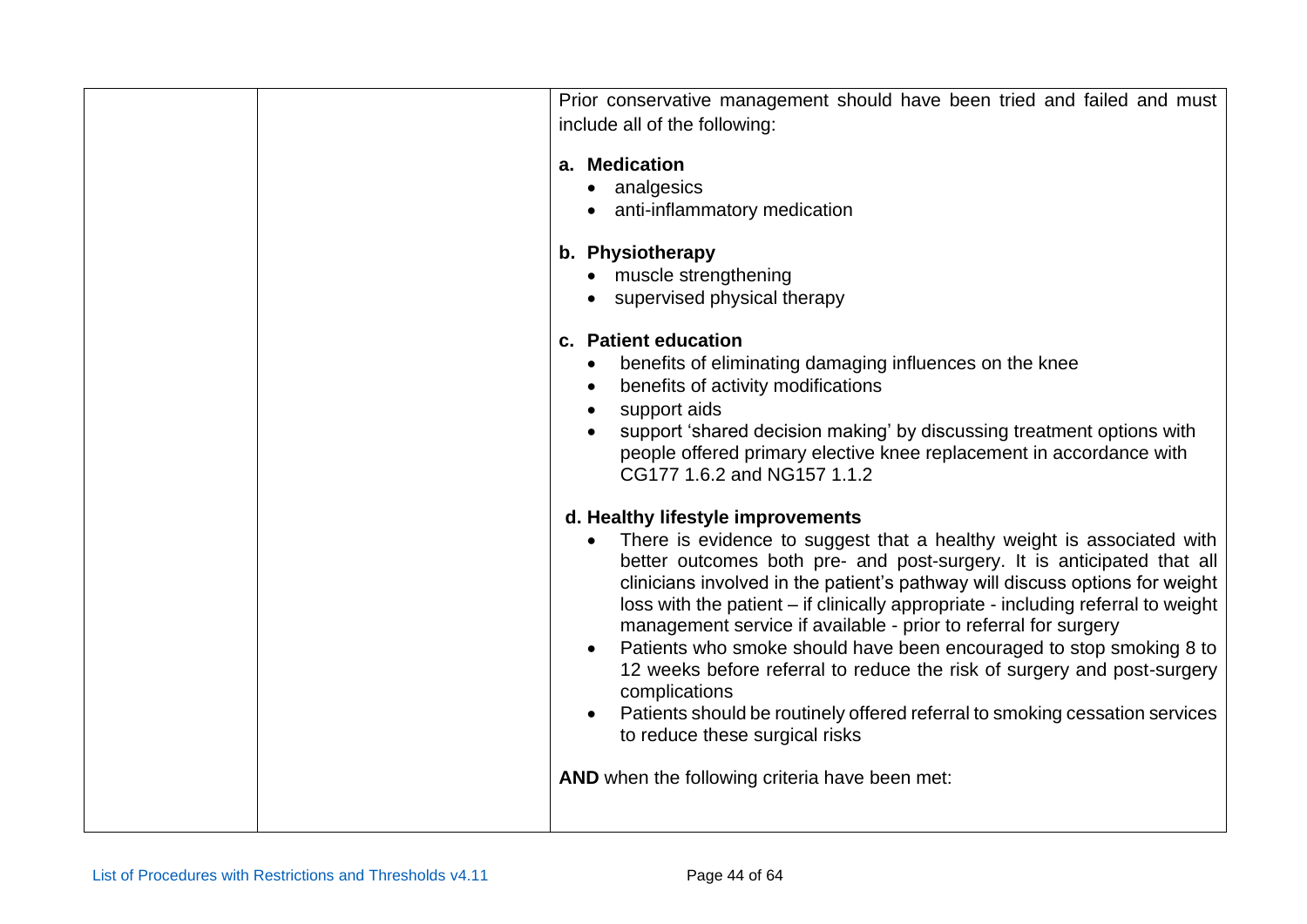|                    |                          | a. Uncontrolled, intense, persistent pain resulting in substantial impact on quality<br>of life and moderate functional limitations which have failed a reasonable<br>period of maximal conservative treatment; The above been evidenced by X-<br>Ray/MRI scan showing bone on bone damage |
|--------------------|--------------------------|--------------------------------------------------------------------------------------------------------------------------------------------------------------------------------------------------------------------------------------------------------------------------------------------|
|                    |                          | <b>AND</b>                                                                                                                                                                                                                                                                                 |
|                    |                          | b. Symptom's refractory to at least 3 months conservative management for the<br>condition<br>This policy does not affect criteria for immediate/urgent referral to orthopaedic<br>services in respect of:                                                                                  |
|                    |                          | Evidence of infection of the knee joint<br>Symptoms indicating a rapid deterioration of the joint<br>Persistent symptoms that are causing severe disability                                                                                                                                |
|                    |                          | *Glucosamine products and hyaluronic acid are not routinely funded. Hyaluronic<br>acid will only be made available on an individual basis for patients whom other<br>pharmacological options have been intolerable, ineffective or have been unable<br>to undergo surgery.                 |
|                    |                          | Patients should be encouraged to stop smoking prior to treatment                                                                                                                                                                                                                           |
| <b>TNRF2 023 C</b> | Hip Impingement Syndrome | Open or arthroscopic femero-acetabular surgery for hip impingement is<br>commissioned if the following criteria are met:                                                                                                                                                                   |
|                    |                          | Labral tear or impingement has been confirmed on MRI                                                                                                                                                                                                                                       |
|                    |                          | <b>AND</b>                                                                                                                                                                                                                                                                                 |
|                    |                          | Where hip arthroscopy is supported in the washout of an infected native hip<br>joint in patient's refractory to medical management, patients with underlying<br>disease or patients who are immunosuppressed                                                                               |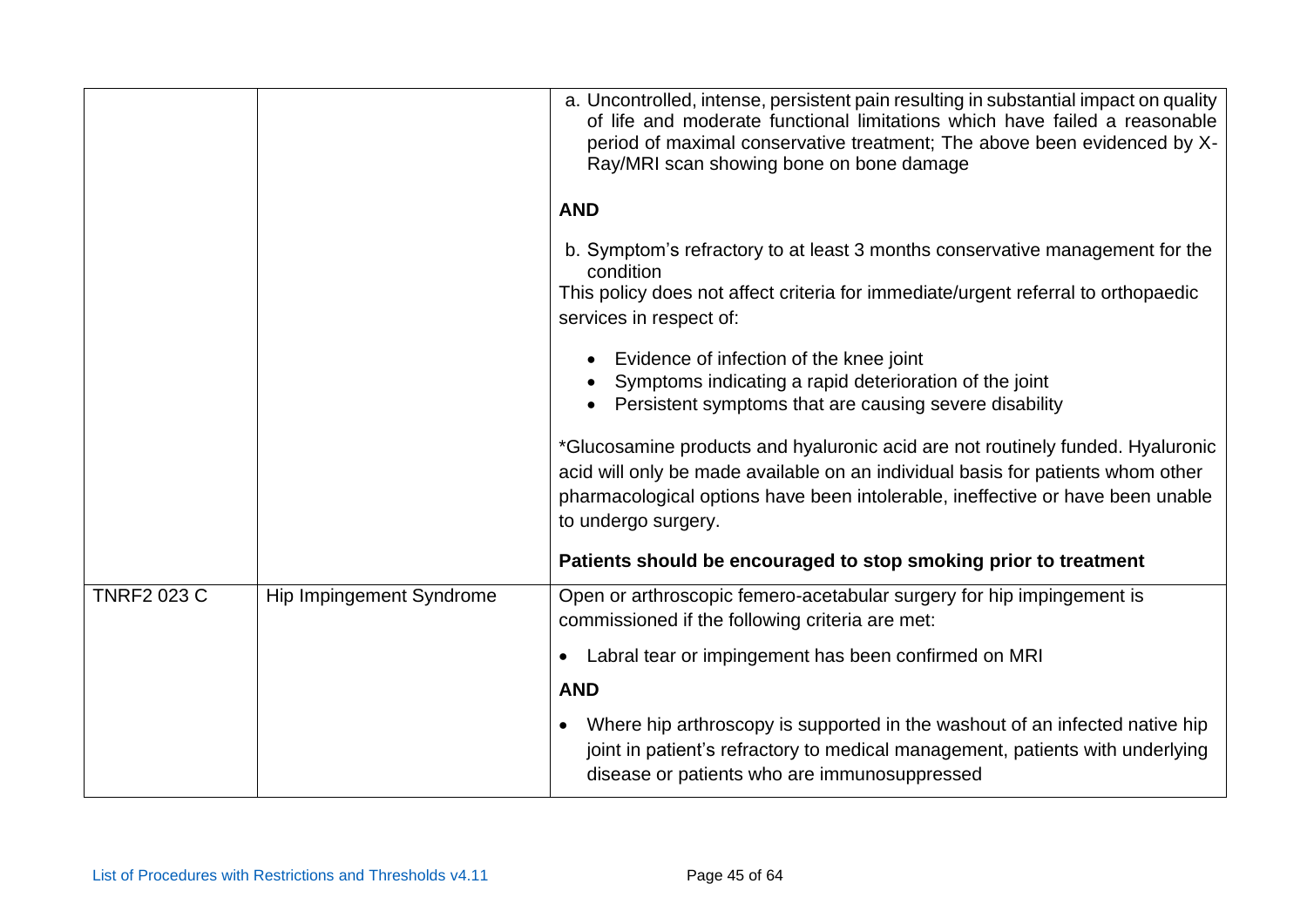|  | Where hip arthroscopy is supported for the removal of radiologically proven<br>$\bullet$<br>loose bodies within the hip joint with an associated acute traumatic episode.<br>Arthroscopy is not supported as a diagnostic tool where there is suspicion of<br>loose bodies        |
|--|-----------------------------------------------------------------------------------------------------------------------------------------------------------------------------------------------------------------------------------------------------------------------------------|
|  | The clinician has ensured that the patient understands what is involved, is<br>aware of the serious known complications outlined in NICE patient<br>information and agrees to the treatment knowing that there is only evidence<br>of symptom relief in the short and medium term |
|  | <b>AND</b>                                                                                                                                                                                                                                                                        |
|  | The surgeon must have completed specialist training and have experience<br>of providing arthroscopic hip surgery                                                                                                                                                                  |
|  | <b>AND</b>                                                                                                                                                                                                                                                                        |
|  | The provider will provide full data on 100% patients undergoing this<br>procedure to the British Hip Society register (currently being established to<br>support assessment of long-term outcomes)                                                                                |
|  | <b>AND</b>                                                                                                                                                                                                                                                                        |
|  | The provider will undertake local review of cases to monitor safety and<br>short-term outcomes                                                                                                                                                                                    |
|  | Patients should be encouraged to stop smoking prior to treatment                                                                                                                                                                                                                  |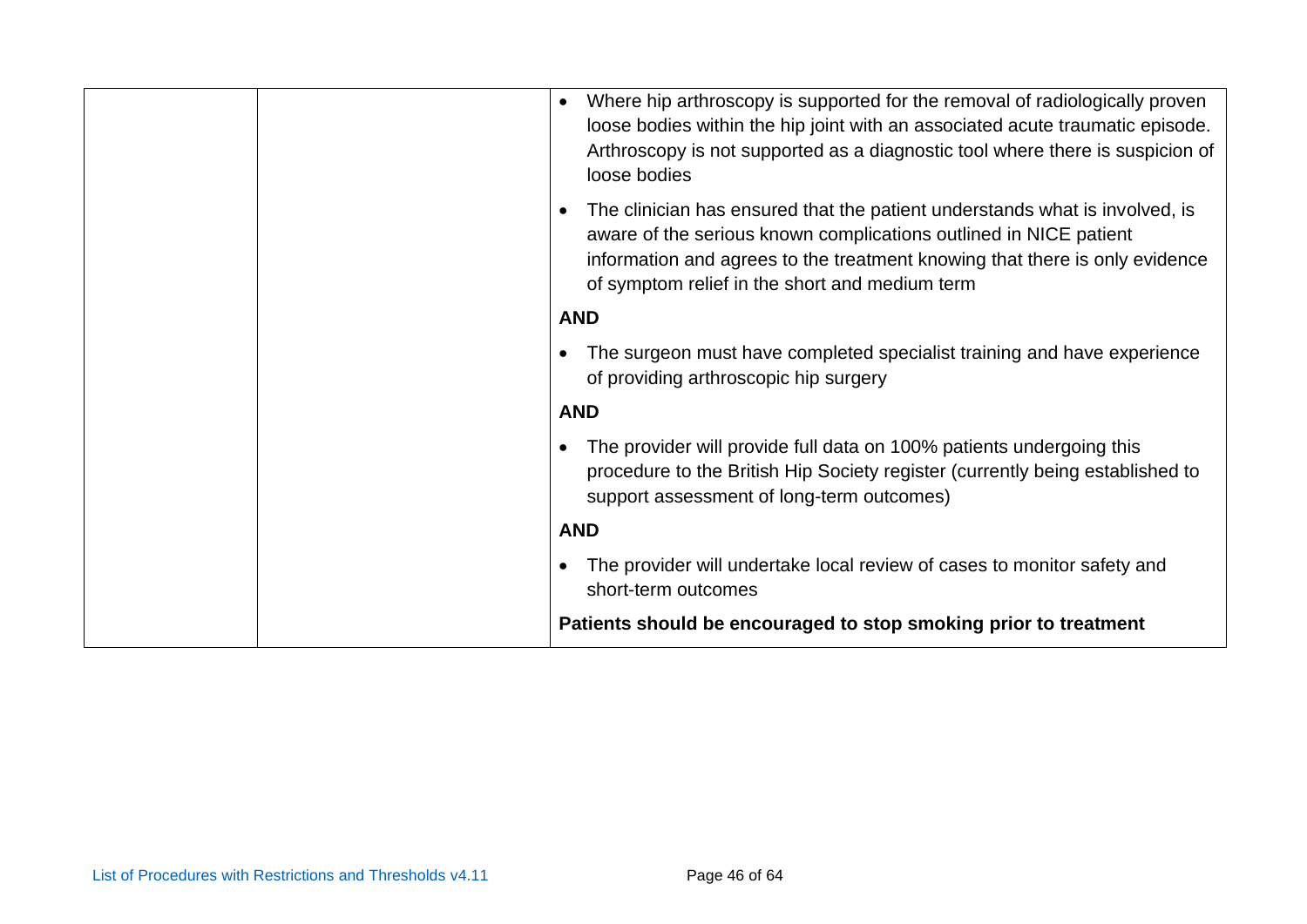## **6. Ophthalmology**

| <b>Policy Number</b> | <b>Procedure / Treatment</b>    | <b>Guidance Notes</b>                                                                                                                                                       |
|----------------------|---------------------------------|-----------------------------------------------------------------------------------------------------------------------------------------------------------------------------|
| N/A                  | <b>Cataract Surgery</b>         | Removed from policy as no thresholds are utilized                                                                                                                           |
| <b>TNRF2 025</b>     | <b>Excision of Chalazion</b>    | This procedure is not routinely funded.                                                                                                                                     |
|                      |                                 | Chalazia (meibomian cysts) are benign, granulomatous lesions that will<br>normally resolve. Treatment consists of regular (four times daily) application of<br>heat packs.  |
|                      |                                 | The CCG will fund excision of chalazia when the following criteria are met:                                                                                                 |
|                      |                                 | Chalazion will be removed when it has been present for a minimum of 4<br>months                                                                                             |
|                      |                                 | <b>AND</b>                                                                                                                                                                  |
|                      |                                 | When it is causing blurred vision<br>$\bullet$                                                                                                                              |
|                      |                                 | <b>OR</b>                                                                                                                                                                   |
|                      |                                 | When it is a source of regular infection that has required medical attention<br>$\bullet$<br>twice or more                                                                  |
|                      |                                 | The watchful waiting period should usually be between 4 to 6 months at the<br>clinician's discretion as many will resolve with conservative management during<br>that time. |
|                      |                                 | In common with all types of lesions, the CCG will fund removal where<br>malignancy is suspected.                                                                            |
|                      |                                 | Patients should be encouraged to stop smoking prior to treatment                                                                                                            |
| <b>TNRF2 026</b>     | Blepharoplasty / ptosis surgery | Blepharoplasty will not be funded for cosmetic reasons. The CCG will consider<br>funding in the following circumstances:                                                    |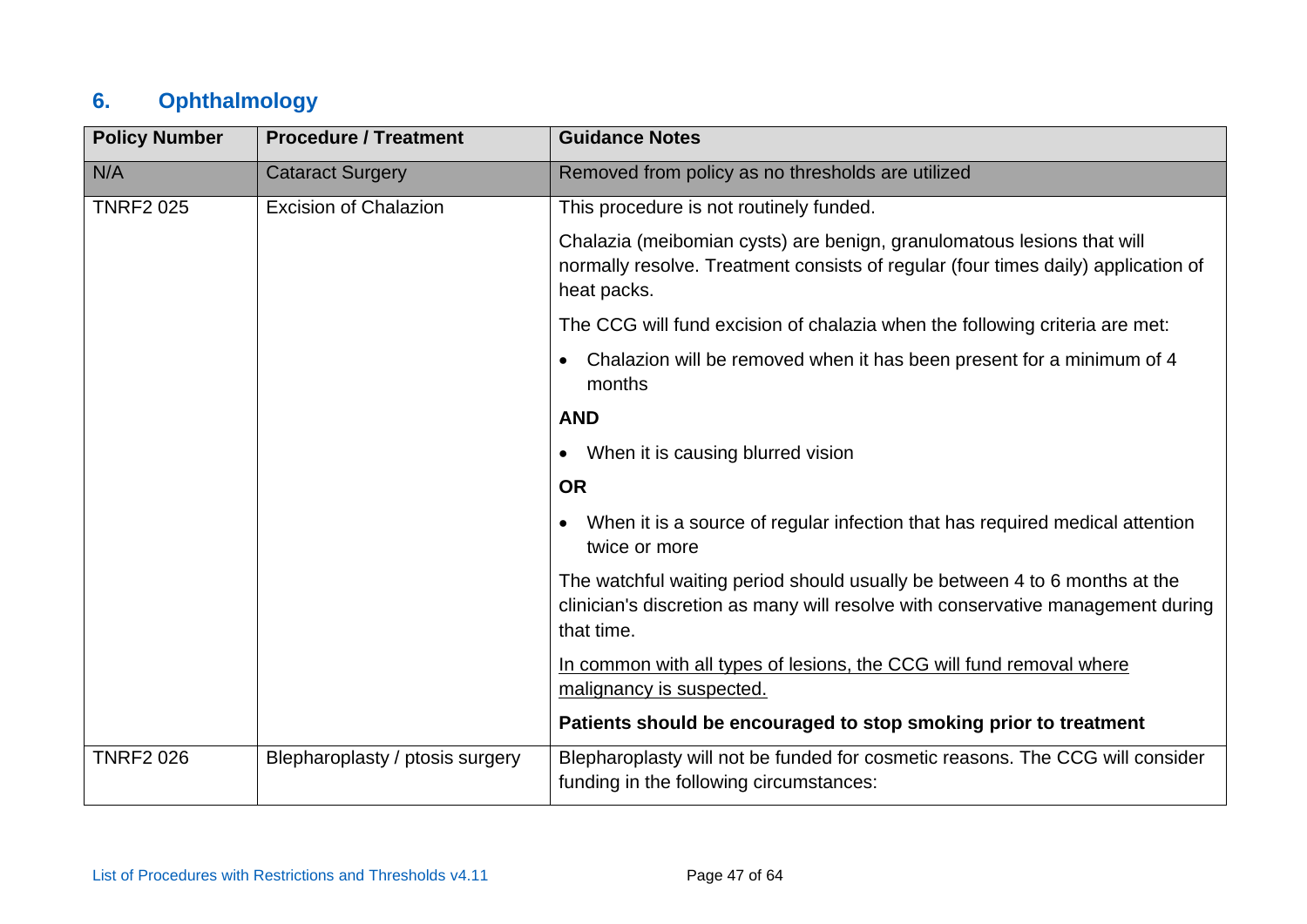|  | Upper blepharoplasty:                                                                                                                                                                                                                                                                                                                                                    |
|--|--------------------------------------------------------------------------------------------------------------------------------------------------------------------------------------------------------------------------------------------------------------------------------------------------------------------------------------------------------------------------|
|  | There is documented evidence of interference with vision (such as difficulty<br>reading, driving, looking through the eyelids or seeing the upper eyelid skin)                                                                                                                                                                                                           |
|  | <b>OR</b>                                                                                                                                                                                                                                                                                                                                                                |
|  | There is redundant skin overhanging the upper eyelid margin and resting on the<br>eyelashes when gazing straight ahead                                                                                                                                                                                                                                                   |
|  | <b>OR</b>                                                                                                                                                                                                                                                                                                                                                                |
|  | There is evidence that where it is not overhanging, the upper lid covers the<br>upper pupil margin                                                                                                                                                                                                                                                                       |
|  | <b>AND</b>                                                                                                                                                                                                                                                                                                                                                               |
|  | Evidence from visual field testing shows the visual fields are reduced to 120<br>degrees laterally and/or 20 degrees or less superiorly. A degree of<br>interpretation will need to be applied as the area of the visual field where the<br>missing points are concentrated within the 120 to 20 range is crucial to<br>establish the severity of the visual impairment. |
|  | <b>AND</b>                                                                                                                                                                                                                                                                                                                                                               |
|  | Photographic evidence is provided and must show the redundant skin<br>overhanging the upper eyelid margin and resting on the upper eyelashes when<br>gazing straight ahead. Photographs must be taken:                                                                                                                                                                   |
|  | From the front with the camera at eye level with the lid in a relaxed<br>position and the person looking ahead.                                                                                                                                                                                                                                                          |
|  | The above will need to be supplemented by a picture taken from the side<br>of the patient.                                                                                                                                                                                                                                                                               |
|  | NB It is recommended that the test is monocular and that the 120-point<br>Humphrey visual field chart is used."                                                                                                                                                                                                                                                          |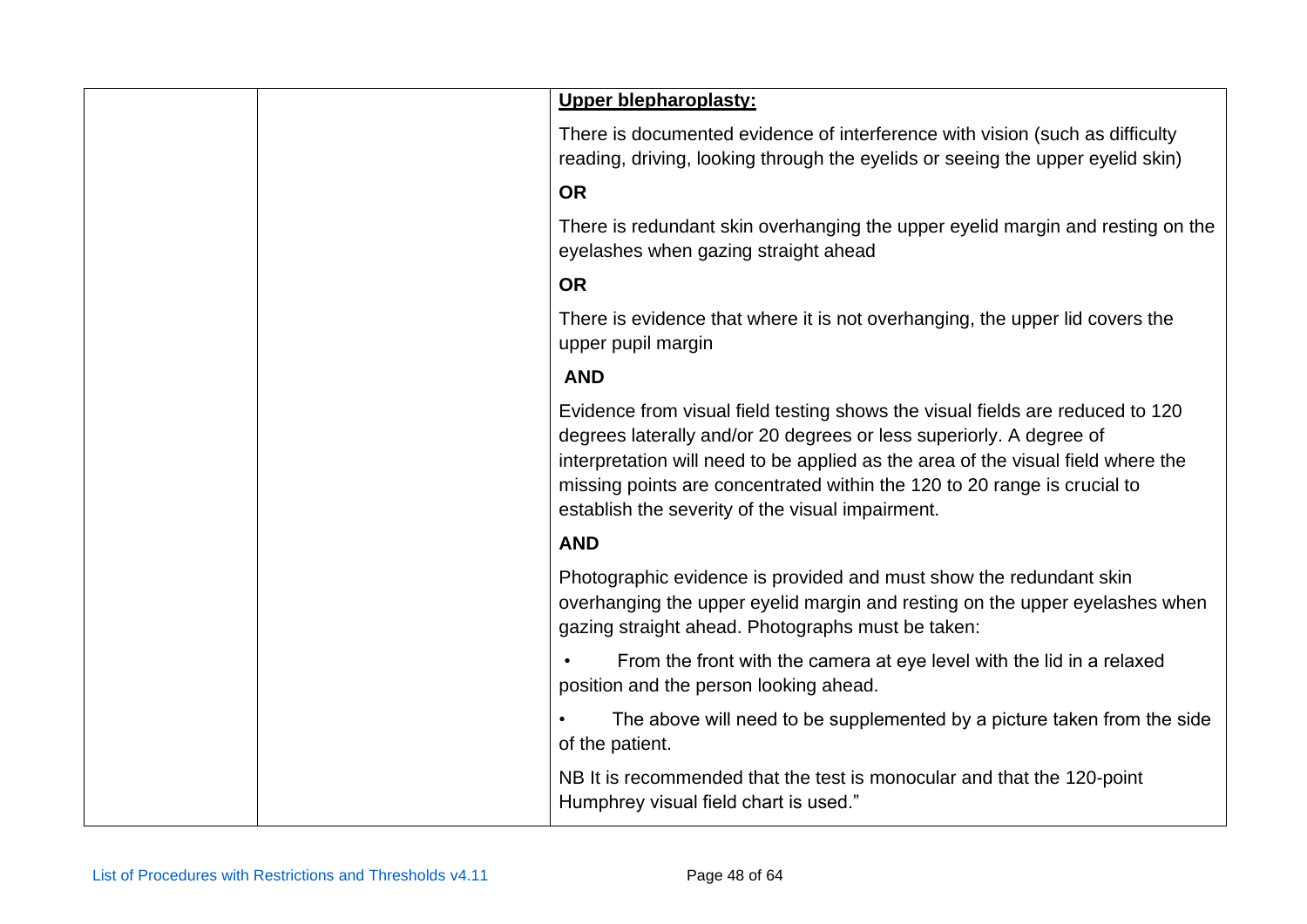|  | Lower blepharoplasty:                                                                   |
|--|-----------------------------------------------------------------------------------------|
|  | Correction of Ectropion or Entropion which threatens the health of the affected<br>eye. |
|  | <b>OR</b>                                                                               |
|  | Removal of lesions of eyelid skin or lid margin causing functional problems             |
|  | <b>OR</b>                                                                               |
|  | Rehabilitative surgery for patients with thyroid eye disease.                           |
|  | Patients should be encouraged to stop smoking prior to treatment                        |

# **7. Other Surgery**

| <b>Policy Number</b> | <b>Procedure / Treatment</b>                               | <b>Guidance Notes</b>                                                                                                                                                                                                                          |
|----------------------|------------------------------------------------------------|------------------------------------------------------------------------------------------------------------------------------------------------------------------------------------------------------------------------------------------------|
| <b>TNRF2 027</b>     | Inguinal hernia in adults (elective<br>surgical repair of) | This procedure is not routinely funded for asymptomatic or mildly symptomatic<br>inguinal hernias in adults. Patients should be referred for surgical assessment if<br>they meet the following criteria (These criteria apply to adults only): |
|                      |                                                            | A history of incarceration of, or real difficulty reducing, the hernia                                                                                                                                                                         |
|                      |                                                            | <b>OR</b>                                                                                                                                                                                                                                      |
|                      |                                                            | An inguino-scrotal hernia                                                                                                                                                                                                                      |
|                      |                                                            | <b>OR</b>                                                                                                                                                                                                                                      |
|                      |                                                            | Increase in size month to month                                                                                                                                                                                                                |
|                      |                                                            | <b>OR</b>                                                                                                                                                                                                                                      |
|                      |                                                            | Pain or discomfort significantly interfering with activities of daily living                                                                                                                                                                   |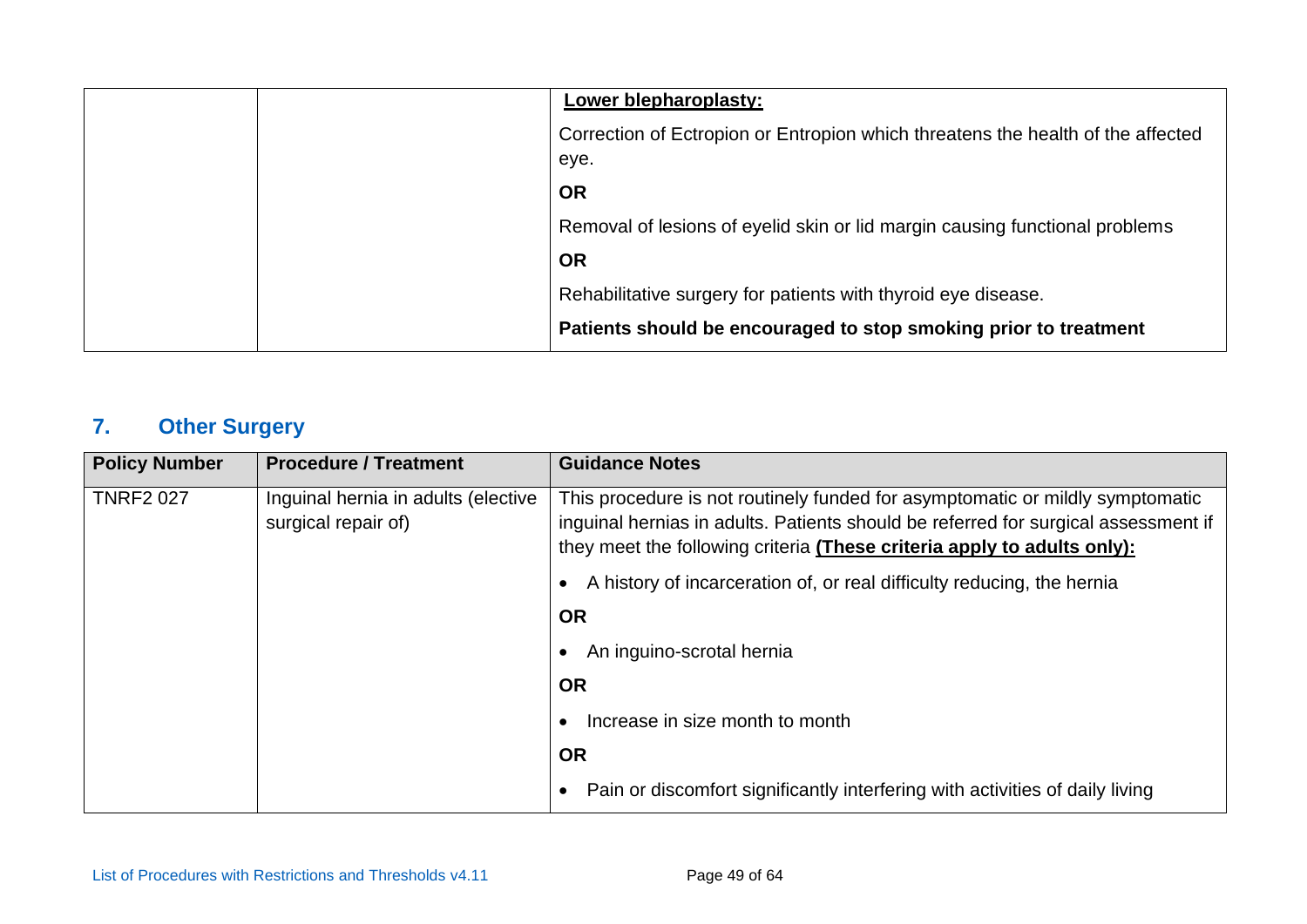|                  |                                                           | <b>OR</b>                                                                                                                       |
|------------------|-----------------------------------------------------------|---------------------------------------------------------------------------------------------------------------------------------|
|                  |                                                           | Work related issues e.g., of work/missed work/unable to work/on light duties<br>due to hernia                                   |
|                  |                                                           | Patients with femoral hernias should be referred for consultation.                                                              |
|                  |                                                           | NB: All cases of suspected femoral hernia and groin hernias in women are<br>routinely funded.                                   |
|                  |                                                           | Patients should be encouraged to stop smoking prior to treatment                                                                |
| <b>TNRF2 028</b> | Umbilical hernia in adults<br>(elective surgical repair)  | Surgical treatment should only be offered when one of the following criteria is<br>met (These criteria apply to adults only):   |
|                  |                                                           | Pain/discomfort interfering with activities of daily living                                                                     |
|                  |                                                           | <b>OR</b>                                                                                                                       |
|                  |                                                           | Increase in size month on month<br>$\bullet$                                                                                    |
|                  |                                                           | <b>OR</b>                                                                                                                       |
|                  |                                                           | To avoid incarceration or strangulation of the bowel<br>$\bullet$                                                               |
|                  |                                                           | Patients should be encouraged to stop smoking prior to treatment                                                                |
| <b>TNRF2 029</b> | Incisional hernia in adults<br>(elective surgical repair) | Surgical treatment should only be offered when both of the following criteria are<br>met (These criteria apply to adults only): |
|                  |                                                           | Pain/discomfort interfering with activities of daily living<br>$\bullet$                                                        |
|                  |                                                           | <b>AND</b>                                                                                                                      |
|                  |                                                           | Appropriate conservative management has been tried first, e.g., Weight<br>reduction where appropriate                           |
|                  |                                                           | Patients should be encouraged to stop smoking prior to treatment                                                                |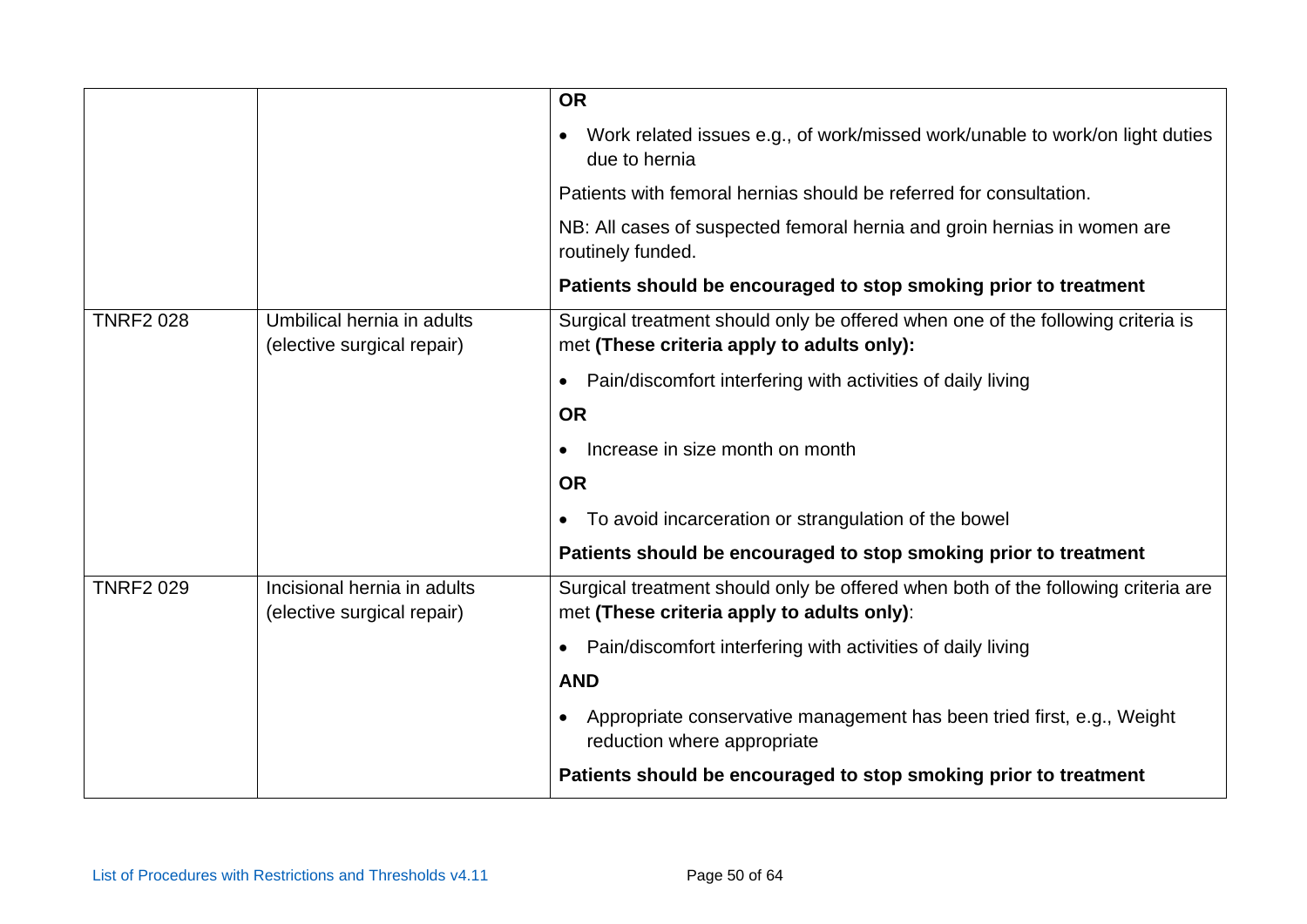| <b>TNRF2 030</b> | <b>Female Breast reduction</b><br>(previously listed in TNRF Policy<br>No. Change to Criteria) | Breast reduction should only be considered an option for patients who fulfil all<br>of the following criteria:                                                                                                                                                                                 |
|------------------|------------------------------------------------------------------------------------------------|------------------------------------------------------------------------------------------------------------------------------------------------------------------------------------------------------------------------------------------------------------------------------------------------|
|                  |                                                                                                | Documented and ongoing physical symptoms of back, neck and/or shoulder<br>pain due to large breasts (plus documented evidence of treatment for pain)                                                                                                                                           |
|                  |                                                                                                | Requires more than 500g tissue removed from each breast (to be assessed<br>$\bullet$<br>by surgeon*)                                                                                                                                                                                           |
|                  |                                                                                                | BMI of $<$ 26kg/m <sup>2</sup><br>$\bullet$                                                                                                                                                                                                                                                    |
|                  |                                                                                                | Non-smoker<br>$\bullet$                                                                                                                                                                                                                                                                        |
|                  |                                                                                                | GPs should not refer patients into secondary care if they do not fulfil the above<br>outlined criteria (with the exception of estimating the amount of tissue*). This<br>recommendation does not apply to patients undergoing breast reconstruction<br>as part of treatment for breast cancer. |
|                  |                                                                                                | Patients should be encouraged to stop smoking prior to treatment                                                                                                                                                                                                                               |
|                  |                                                                                                |                                                                                                                                                                                                                                                                                                |
| <b>TNRF2 031</b> | Breast implant removal and<br>replacement                                                      | Removal of implants will be considered, if at least one of the following criteria<br>are met:                                                                                                                                                                                                  |
|                  |                                                                                                | Please note: Replacement of Breast Implants will not be considered.                                                                                                                                                                                                                            |
|                  |                                                                                                | Rupture of silicone-filled implant<br>$\bullet$                                                                                                                                                                                                                                                |
|                  |                                                                                                | Implants complication by recurrent infections<br>$\bullet$                                                                                                                                                                                                                                     |
|                  |                                                                                                | Extrusion of implant through skin<br>$\bullet$                                                                                                                                                                                                                                                 |
|                  |                                                                                                | Implants with Baker Class IV contracture<br>$\bullet$                                                                                                                                                                                                                                          |
|                  |                                                                                                | Implants with a contracture that interferes with mammography<br>$\bullet$                                                                                                                                                                                                                      |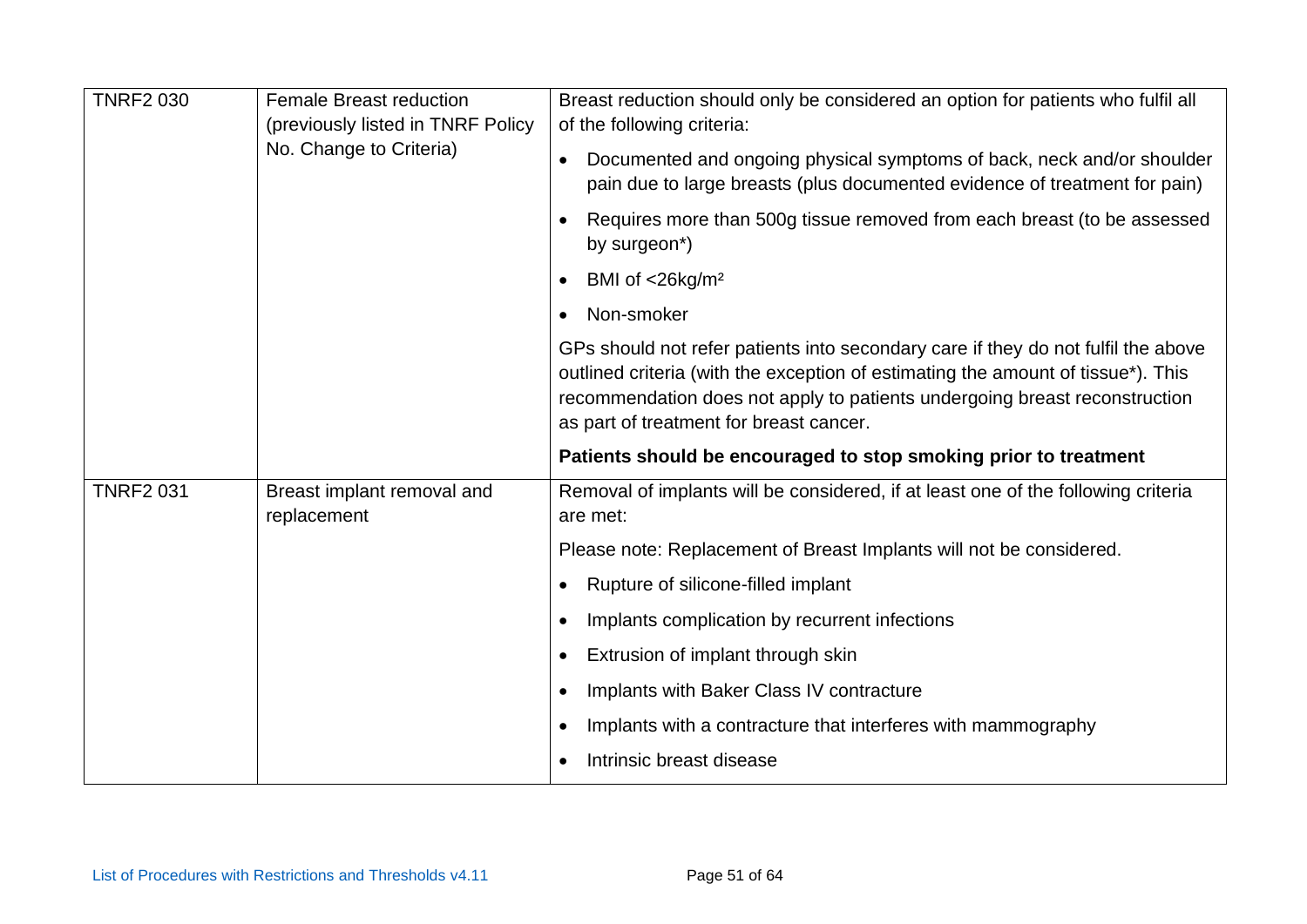|                  |                             |           | Surrey CCGs do not replace breast implants for aesthetic reasons. Re-insertion<br>of implants following removal:                                                                                                                                                                                                                |
|------------------|-----------------------------|-----------|---------------------------------------------------------------------------------------------------------------------------------------------------------------------------------------------------------------------------------------------------------------------------------------------------------------------------------|
|                  |                             | (i)       | Where implants were originally funded by the NHS for non-cosmetic<br>reasons (such as breast cancer or severe trauma) then replacements<br>should be considered in line with the reason for the original funding for<br>implants.                                                                                               |
|                  |                             | (ii)      | Where implants were originally funded solely for cosmetic reasons they<br>will not be replaced.                                                                                                                                                                                                                                 |
|                  |                             |           | If implants are bilateral and one implant has to be removed for a sound clinical<br>reason, it will not be replaced so the woman should be given the choice as to<br>whether she wishes only one or both implants to be removed.                                                                                                |
|                  |                             |           | Privately funded implants: where implants have been previously funded<br>privately and require removal for a sound clinical reason and this has occurred<br>within 12 months of insertion, the applicant should in the first instance approach<br>the private provider to correct the problem rather than pursuing NHS funding. |
|                  |                             |           | Where cases fall outside of these criteria and there is a possibility that they may<br>be considered either rare or exceptional or both, they can be considered<br>through the usual IFR process.                                                                                                                               |
|                  |                             |           | Patients should be encouraged to stop smoking prior to treatment                                                                                                                                                                                                                                                                |
| <b>TNRF2 040</b> | Hyperhidrosis, treatment of |           | Endoscopic Thoracic Sympathectomy (ETS) surgery for severe palmar or axillary<br>hyperhidrosis will only be funded when all routinely commissioned treatment<br>options have failed.                                                                                                                                            |
|                  |                             | outcomes. | In addition, the patient must be fully informed of the risks, benefits, side effects<br>of the procedure and the characteristics of a patient likely to experience better                                                                                                                                                       |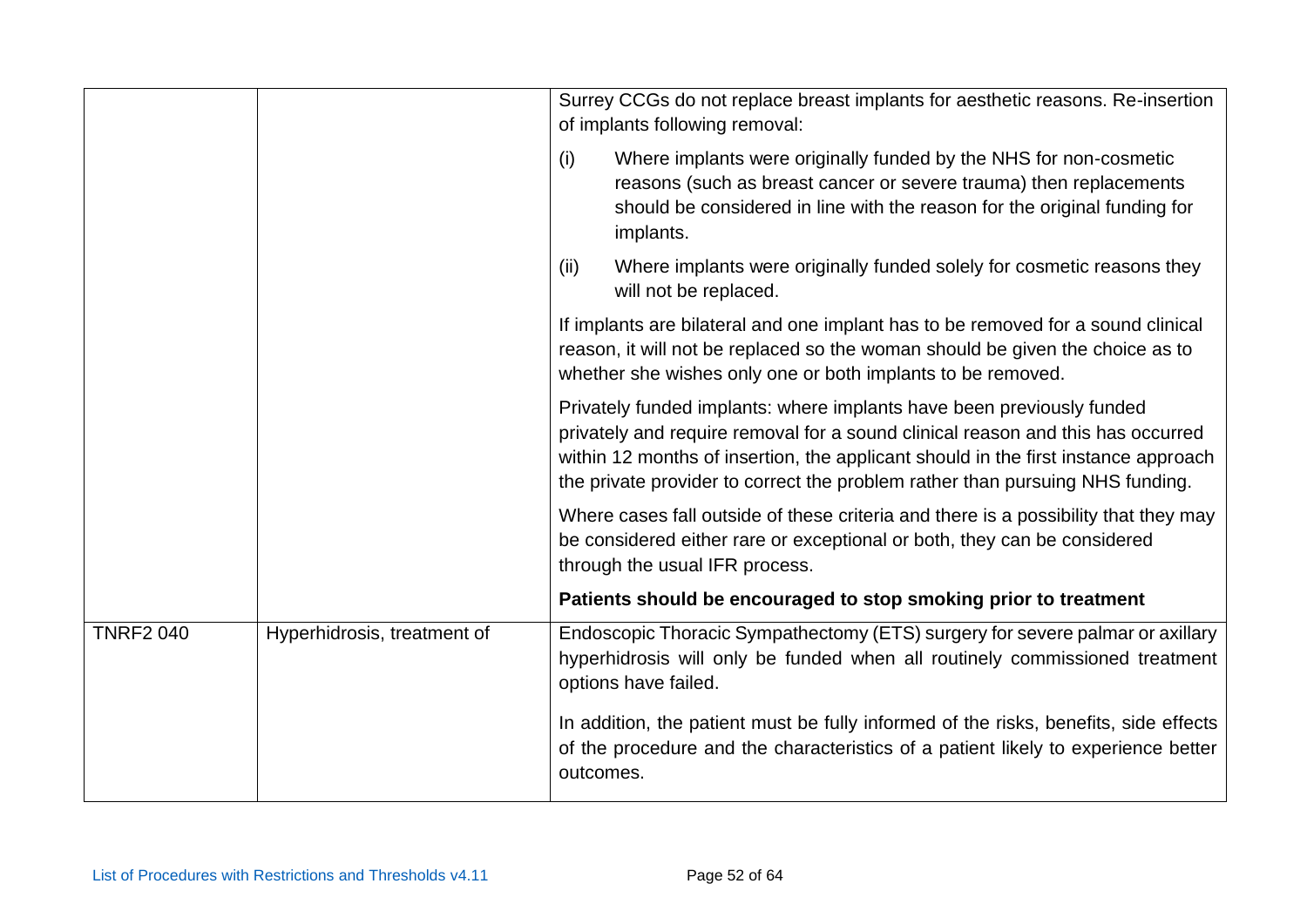|                  |                                   | Routinely commissioned treatment options include:                                                                                                                                                                                                                                                                                                                                                                                                                                                                                                                                                                                                                                                      |
|------------------|-----------------------------------|--------------------------------------------------------------------------------------------------------------------------------------------------------------------------------------------------------------------------------------------------------------------------------------------------------------------------------------------------------------------------------------------------------------------------------------------------------------------------------------------------------------------------------------------------------------------------------------------------------------------------------------------------------------------------------------------------------|
|                  |                                   |                                                                                                                                                                                                                                                                                                                                                                                                                                                                                                                                                                                                                                                                                                        |
|                  |                                   | a. Lifestyle interventions                                                                                                                                                                                                                                                                                                                                                                                                                                                                                                                                                                                                                                                                             |
|                  |                                   | b. Aluminium chloride                                                                                                                                                                                                                                                                                                                                                                                                                                                                                                                                                                                                                                                                                  |
|                  |                                   | c. Oral anticholinergics – please note that the Prescribing Clinical Network has<br>recommended oxybutynin and propantheline as the preferred oral<br>anticholinergics. Oral glycopyrronium is not recommended for routine<br>prescribing and is black on the Surrey traffic light system (however patients<br>already on treatment should be given the choice to continue)<br>d. Local surgery (only for axillary hyperhidrosis)<br>e. The use of Botox is not currently routinely supported for the treatment of<br>primary hyperhidrosis and patients should not be referred to secondary care<br>for this treatment<br>lontophoresis is not currently routinely funded due to lack of high-quality |
|                  |                                   | evidence on its long-term efficacy. Patients who wish to use lontophoresis will<br>need to purchase the required equipment privately                                                                                                                                                                                                                                                                                                                                                                                                                                                                                                                                                                   |
|                  |                                   | Patients should be informed of the risks of serious complications associated<br>g.<br>with Endoscopic Thoracic Sympathectomy, such as hyperhidrosis elsewhere<br>on the body in around 50% of patients, failure to reduce hyperhidrosis and<br>some patients regret having had the procedure (especially because of<br>subsequent and persistent hyperhidrosis elsewhere)                                                                                                                                                                                                                                                                                                                              |
|                  |                                   | h. Funding Endoscopic Thoracic sympathectomy for craniofacial hyperhidrosis<br>only when it coexists with facial blushing                                                                                                                                                                                                                                                                                                                                                                                                                                                                                                                                                                              |
|                  |                                   | Not funding Endoscopic Thoracic Sympathectomy for plantar hyperhidrosis<br>due to limited evidence on effectiveness                                                                                                                                                                                                                                                                                                                                                                                                                                                                                                                                                                                    |
|                  |                                   | Patients should be encouraged to stop smoking prior to treatment                                                                                                                                                                                                                                                                                                                                                                                                                                                                                                                                                                                                                                       |
| <b>TNRF2 042</b> | Gallstones, surgical treatment of | Cholecystectomy will not be funded for asymptomatic gallstones                                                                                                                                                                                                                                                                                                                                                                                                                                                                                                                                                                                                                                         |
|                  |                                   | Where patients are asymptomatic, an IFR application is required.                                                                                                                                                                                                                                                                                                                                                                                                                                                                                                                                                                                                                                       |
|                  |                                   | Patients should be encouraged to stop smoking prior to treatment                                                                                                                                                                                                                                                                                                                                                                                                                                                                                                                                                                                                                                       |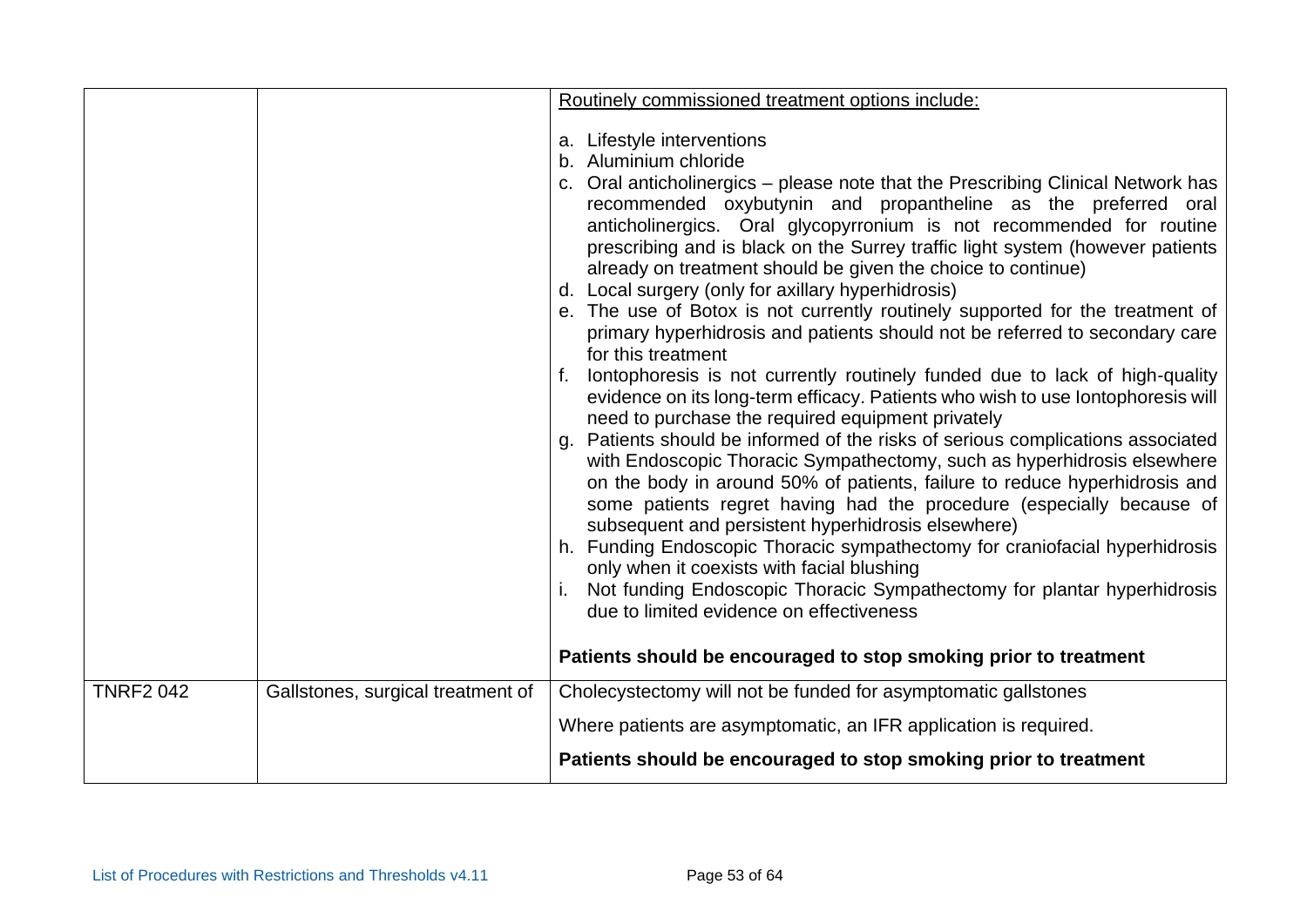| <b>TNRF2 043</b> | Haemorrhoids, surgical treatment<br>0f | Often haemorrhoids (especially early-stage haemorrhoids) can be treated by<br>simple measures such as eating more fibre and drinking more water.                |
|------------------|----------------------------------------|-----------------------------------------------------------------------------------------------------------------------------------------------------------------|
|                  |                                        | When conservative treatments are unsuccessful, many patients will respond to<br>outpatient treatments in the form of rubber band ligation or perhaps injection. |
|                  |                                        | Surgical treatment should only be considered for those that do not                                                                                              |
|                  |                                        | respond to these non-operative measures or if the haemorrhoids are more<br>severe, specifically:                                                                |
|                  |                                        | Recurrent Grade 3 or 4 combined internal/external haemorrhoids with<br>$\bullet$<br>persistent pain or bleeding                                                 |
|                  |                                        | Irreducible and large external haemorrhoids                                                                                                                     |
|                  |                                        | Surgery should be performed, according to patient choice and only in cases of:                                                                                  |
|                  |                                        | Persistent Grade 1 or 2 haemorrhoids that have not improved with dietary<br>$\bullet$<br>changes, banding or injection                                          |
|                  |                                        | Recurrent and symptomatic Grade 3 or 4 haemorrhoids and those with a<br>$\bullet$<br>symptomatic external component                                             |
|                  |                                        | Patients should be encouraged to stop smoking prior to treatment                                                                                                |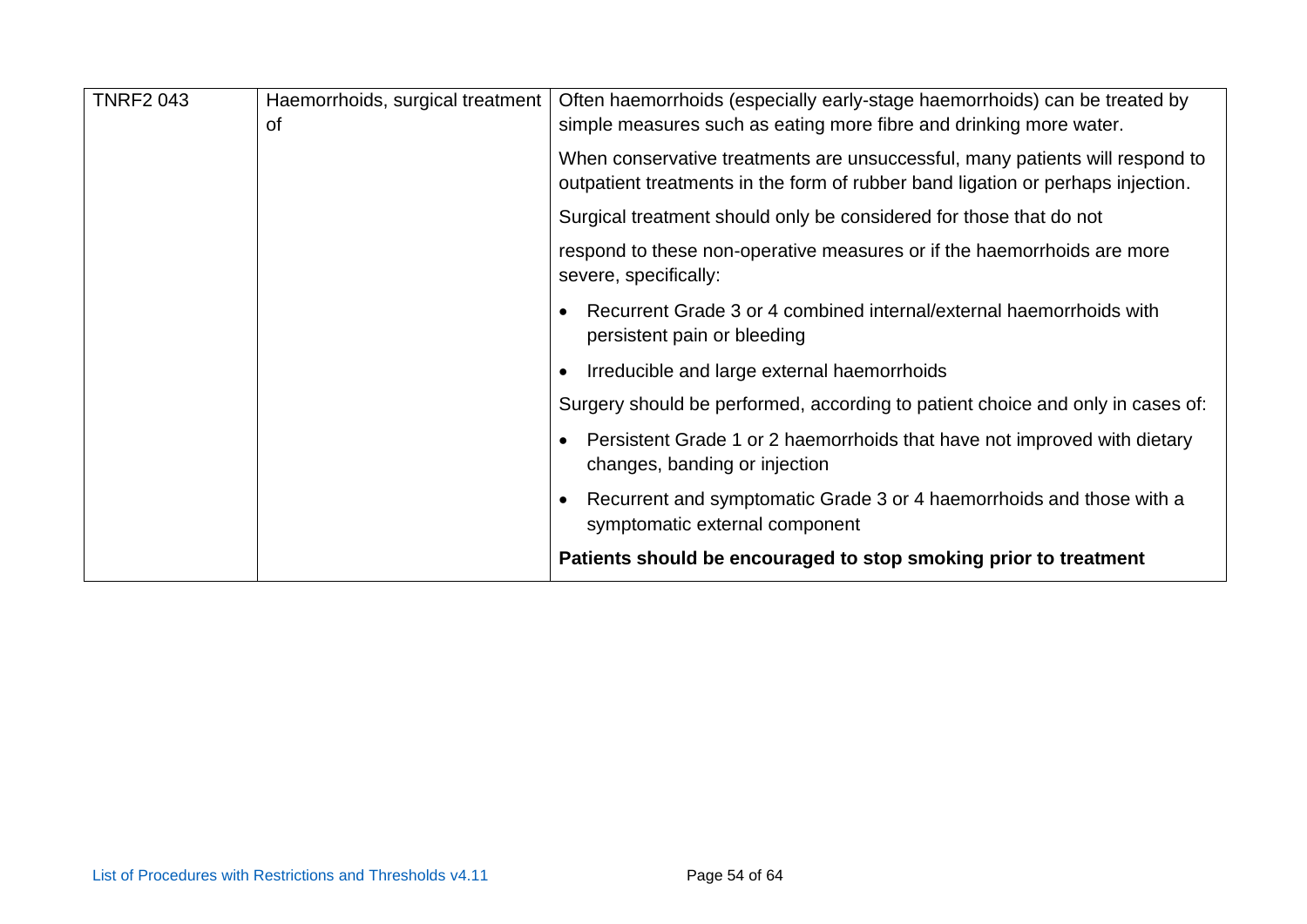# **8. Other Procedures / Equipment**

| <b>Policy Number</b> | <b>Procedure / Treatment</b>                                                               | <b>Guidance Notes</b>                                                                                                                                                                                                                                                                                                                                                                                                |
|----------------------|--------------------------------------------------------------------------------------------|----------------------------------------------------------------------------------------------------------------------------------------------------------------------------------------------------------------------------------------------------------------------------------------------------------------------------------------------------------------------------------------------------------------------|
| <b>TNRF2 032</b>     | <b>Assistive Communication</b><br>Assessments (ACA) and<br>Equipment                       | Assessment:<br>The CCG will fund an ACA assessment where it has been recommended by<br>Speech & Language Therapist for patients with ongoing complex<br>communication needs. Equipment recommended as a result of these ACA<br>assessments is not routinely funded by the NHS.                                                                                                                                       |
| <b>TNRF2 033A</b>    | Open MRI Scans                                                                             | Open MRI should only be used for patients for whom it can be demonstrated<br>that they are too obese to be able to be scanned on a closed MRI scanner or<br>patients who have a genuine case of claustrophobia and have been offered a<br>conventional MRI under sedation. Severely obese and claustrophobic patients<br>should be referred for a formal suitability assessment for an open MRI by a<br>radiologist. |
|                      |                                                                                            | Any patient that requires an Open MRI scan and meets the criteria above<br>should be referred to an appropriate Open MRI scanner facility on a Provider-<br>to-Provider basis.                                                                                                                                                                                                                                       |
| N/A                  | Continuous positive pressure for<br>the obstructive sleep apnoea /<br>hypo apnoea syndrome | Commissioning arrangements and criteria are to be established in 2015.                                                                                                                                                                                                                                                                                                                                               |
| <b>TNRF2 033B</b>    | Referral for Ketogenic diet                                                                | Referrals will only be funded for children up to the age of 18 years with:<br>Epilepsy whose seizures have not responded to appropriate AEDs<br>(Refractory epilepsy)<br><b>OR</b><br>Glucose 1 transporter deficiency<br><b>OR</b>                                                                                                                                                                                  |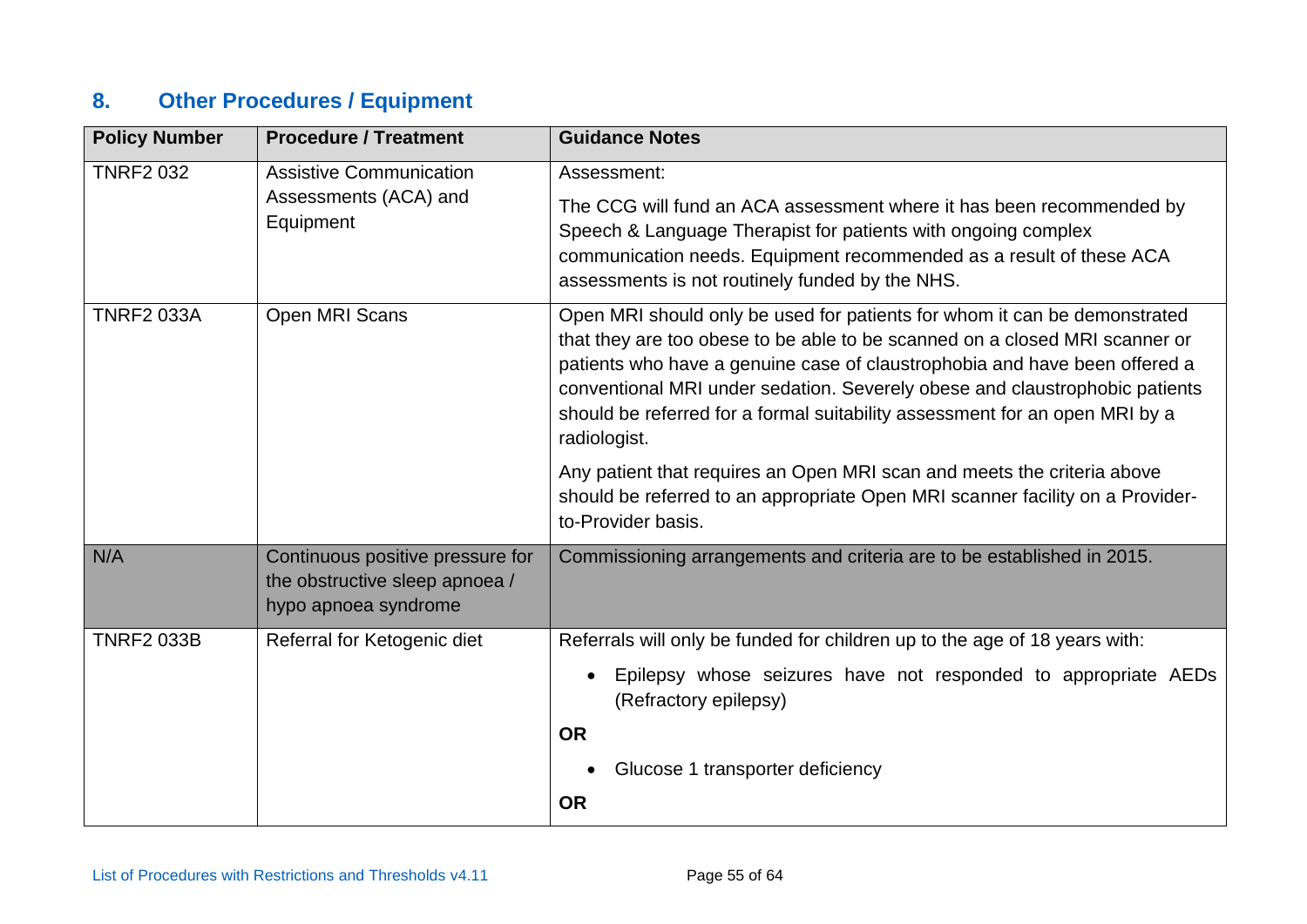|  | • Pyruvate dehydrogenase deficiency                                                                                                                                                                                                                              |
|--|------------------------------------------------------------------------------------------------------------------------------------------------------------------------------------------------------------------------------------------------------------------|
|  | Refractory epilepsy is defined as: "a failure of adequate trials of 2 tolerated and<br>appropriately chosen and used anti-epileptic drugs schedules".                                                                                                            |
|  | Children with refractory epilepsy who are candidates for surgery may not be<br>eligible for the diet.                                                                                                                                                            |
|  | The CCG recommend that the classical ketogenic diet (CKD) is used as first line<br>for those who might be considered. However, other variants of the diet may be<br>used if this diet is not tolerated or appropriate for the patient.                           |
|  | The CCG does not recommend funding the treatment for refractory epilepsy in<br>adults due to the limited evidence-base or for other neurological conditions such<br>as autism and epilepsy syndromes in children and adults due to the limited<br>evidence-base. |

# **9. Pain Management**

| <b>Policy Number</b> | <b>Procedure / Treatment</b>  | <b>Guidance Notes</b>                                                                                                                                                                                        |
|----------------------|-------------------------------|--------------------------------------------------------------------------------------------------------------------------------------------------------------------------------------------------------------|
| <b>TNRF2 035</b>     | Lumbar Facet Joint injections | Facet joint injections are <b>NOT</b> routinely funded for patients with chronic non-<br>specific low back pain and those with sciatica.                                                                     |
|                      |                               | The CCG will fund medial branch blocks for the diagnosis of lumbar back pain<br>to establish whether the main source of pain is thought to come from structures<br>supplied by the medial branch as follows: |
|                      |                               | The patient is part of a comprehensive pain management programme                                                                                                                                             |
|                      |                               | <b>AND</b>                                                                                                                                                                                                   |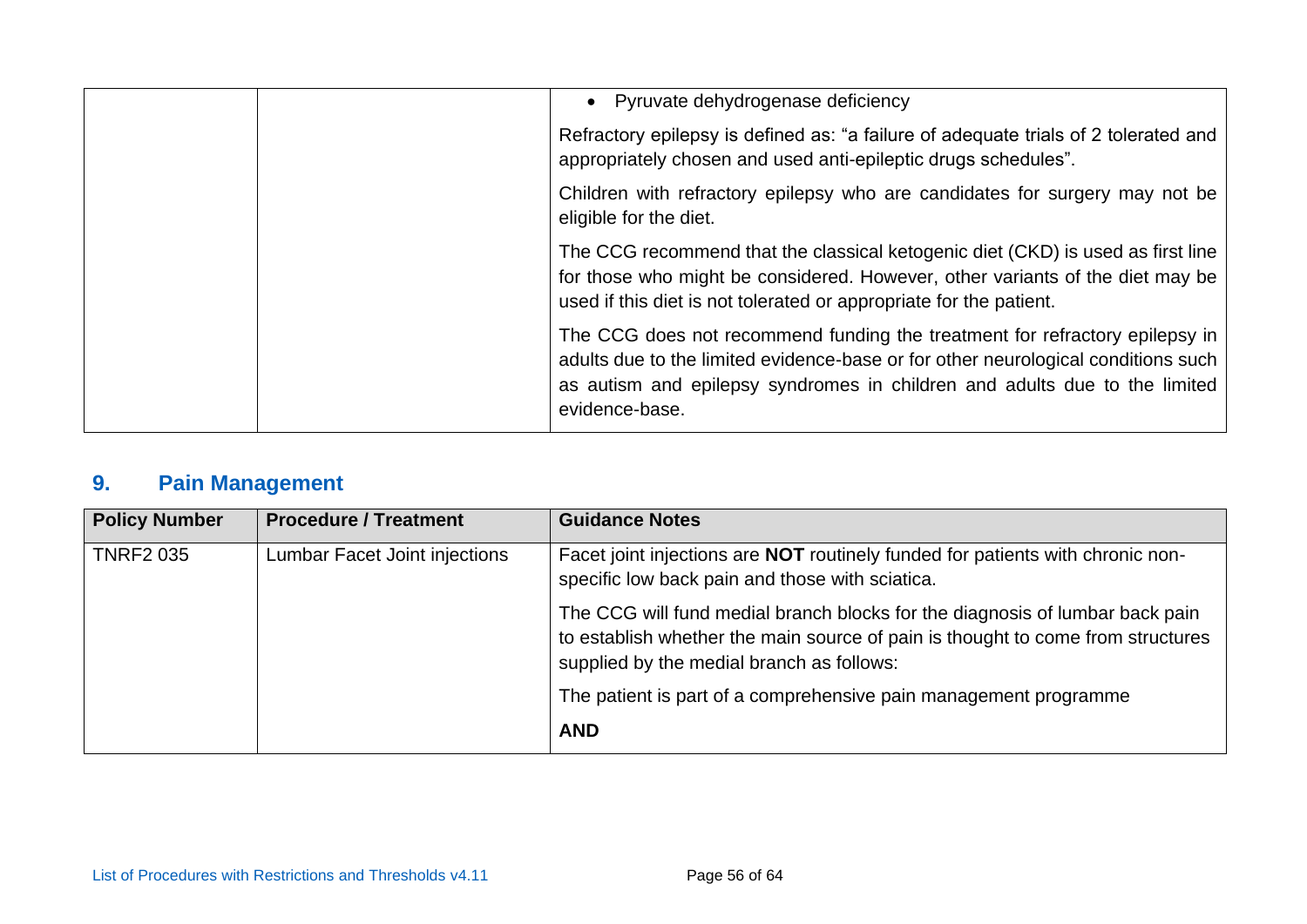|                  |                                   | All non-surgical and conservative management options (physiotherapy<br>treatments and guided exercise programmes, pharmacotherapy including<br>analgesia and muscle relaxants) have been tried and failed.                                                                                                                                                                              |
|------------------|-----------------------------------|-----------------------------------------------------------------------------------------------------------------------------------------------------------------------------------------------------------------------------------------------------------------------------------------------------------------------------------------------------------------------------------------|
|                  |                                   | Please provide evidence of robust conservative therapy (e.g., physiotherapy<br>report) within the last 12 months.                                                                                                                                                                                                                                                                       |
|                  |                                   | <b>AND</b>                                                                                                                                                                                                                                                                                                                                                                              |
|                  |                                   | The pain has resulted in moderate to significant impact on daily functioning<br>(rated as 5 or more on a visual analogue scale, or equivalent) at the time of<br>referral with no evidence of other pathology.                                                                                                                                                                          |
|                  |                                   | No evidence of contraindications is present for the needle placement and<br>injection of local anaesthetics.                                                                                                                                                                                                                                                                            |
|                  |                                   | Patients should be encouraged to stop smoking prior to treatment                                                                                                                                                                                                                                                                                                                        |
| <b>TNRF2 036</b> | <b>Spinal Epidural injections</b> | Epidural injections of local anaesthetic and steroid will only be funded for<br>people with acute and severe sciatica.                                                                                                                                                                                                                                                                  |
|                  |                                   | Epidural injections will not be funded for neurogenic claudication in people who<br>have central spinal canal stenosis.                                                                                                                                                                                                                                                                 |
|                  |                                   | Patients should be encouraged to stop smoking prior to treatment                                                                                                                                                                                                                                                                                                                        |
| <b>TNRF2 045</b> | Radiofrequency denervation        | Radiofrequency denervation can be offered according to NICE guideline<br>(NG59) if all non-surgical and alternative treatments have been tried and there<br>is moderate to severe chronic pain that has improved in response to diagnostic<br>medical branch block. Consider referral for assessment for radiofrequency<br>denervation for people with non-specific low back pain when: |
|                  |                                   | Non-surgical treatment has not worked for them, and the main source of pain is<br>thought to come from structures supplied by the medial branch nerve and they<br>have moderate or severe levels of localised back pain (rated as 5 or more on a<br>visual analogue scale, or equivalent) at the time of referral.                                                                      |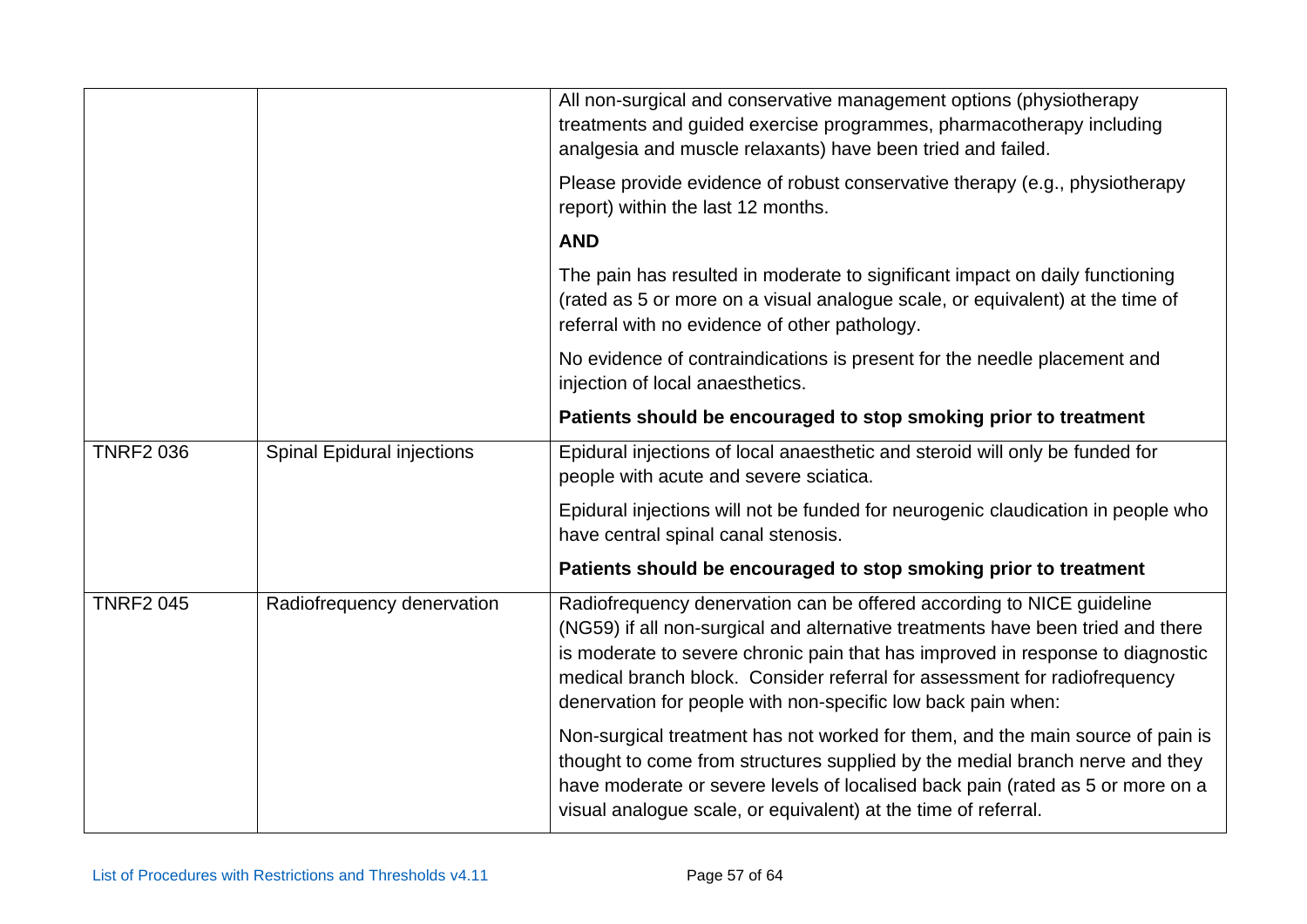|  | <b>AND</b>                                                                                                                                          |
|--|-----------------------------------------------------------------------------------------------------------------------------------------------------|
|  | Only perform radiofrequency denervation in people with non-specific low back<br>pain after a positive response to a diagnostic medial branch block. |
|  | <b>AND</b>                                                                                                                                          |
|  | Do not offer imaging for people with non-specific low back pain with specific<br>facet joint pain as a prerequisite for radiofrequency denervation. |
|  | Patients should be encouraged to stop smoking prior to treatment                                                                                    |

## **10. Urology**

| <b>Policy Number</b> | <b>Procedure / Treatment</b> | <b>Guidance Notes</b>                                                                                                                                                                                                                                                                                                                                                                                                                                                                                                                                          |
|----------------------|------------------------------|----------------------------------------------------------------------------------------------------------------------------------------------------------------------------------------------------------------------------------------------------------------------------------------------------------------------------------------------------------------------------------------------------------------------------------------------------------------------------------------------------------------------------------------------------------------|
| <b>TNRF2 037</b>     | Circumcision                 | Male circumcision in Surrey in not routinely funded.                                                                                                                                                                                                                                                                                                                                                                                                                                                                                                           |
|                      |                              | Conservative measures should always be explored prior to referral for surgery.                                                                                                                                                                                                                                                                                                                                                                                                                                                                                 |
|                      |                              | This policy covers men of all ages however it should be noted that for those under<br>16 consultations should focus on reassurance and education of parents and<br>child. If there is concern that any pathology is evident, or if there is diagnostic<br>uncertainty, referral to a regional centre undertaking paediatric surgery is<br>indicated. The expectation is that this would be a minority of children. For<br>information, the proportion of partially or fully retractable foreskin is only 4% at<br>birth but increases to 99% by the age of 14. |
|                      |                              | Male circumcision will be funded in Surrey for patients with:                                                                                                                                                                                                                                                                                                                                                                                                                                                                                                  |
|                      |                              | • Recurrent paraphimosis where conservative treatment has failed (more than<br>3 clinically significant episodes annually)                                                                                                                                                                                                                                                                                                                                                                                                                                     |
|                      |                              | • Malignant or pre-malignant preputial lesion that is confined to the foreskin                                                                                                                                                                                                                                                                                                                                                                                                                                                                                 |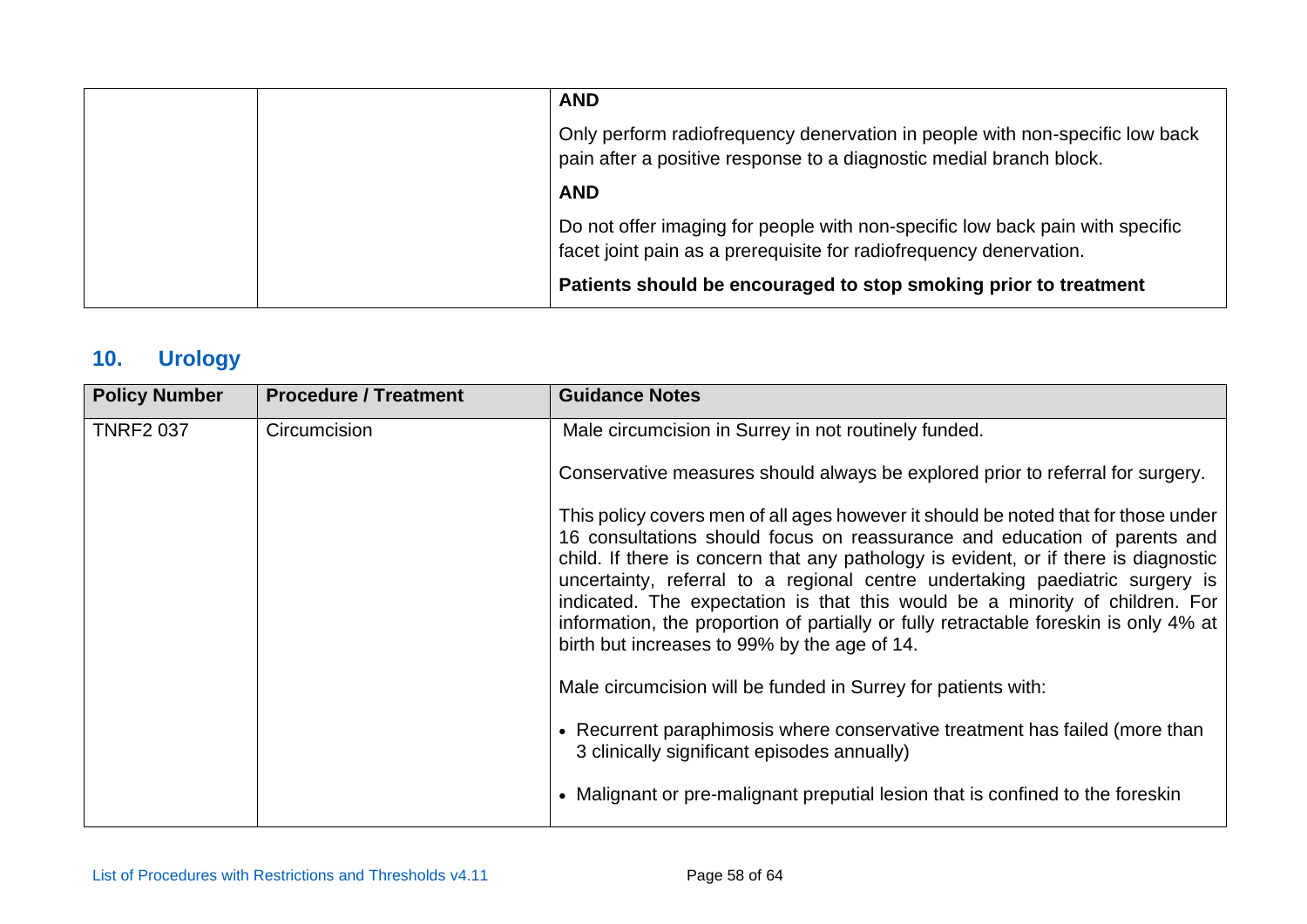|                  |                                | • Recurrent balanitis where conservative treatment has failed (more than 3<br>clinically significant episodes annually)<br>• Congenital abnormalities of the urinary tract and in order to prevent urinary<br>tract infection in patients with an abnormal urinary tract<br>• Traumatic foreskin injury where it cannot be salvaged<br>• Pain on arousal or interference with sexual function where conservative<br>measures have been attempted and have failed, including topical steroids<br>and education*<br>*the expectation would be that this would normally be in over 16s<br>Please note female circumcision is illegal.<br>Patients should be encouraged to stop smoking prior to treatment |
|------------------|--------------------------------|--------------------------------------------------------------------------------------------------------------------------------------------------------------------------------------------------------------------------------------------------------------------------------------------------------------------------------------------------------------------------------------------------------------------------------------------------------------------------------------------------------------------------------------------------------------------------------------------------------------------------------------------------------------------------------------------------------|
|                  |                                |                                                                                                                                                                                                                                                                                                                                                                                                                                                                                                                                                                                                                                                                                                        |
| <b>TNRF2 044</b> | Surgical removal of Varicocele | Surgical removal of varicocele in adults and children may be funded where the<br>patient meets the following criteria:                                                                                                                                                                                                                                                                                                                                                                                                                                                                                                                                                                                 |
|                  |                                | <b>Children (under 16):</b>                                                                                                                                                                                                                                                                                                                                                                                                                                                                                                                                                                                                                                                                            |
|                  |                                | Grade II or III varicocele                                                                                                                                                                                                                                                                                                                                                                                                                                                                                                                                                                                                                                                                             |
|                  |                                | <b>AND</b>                                                                                                                                                                                                                                                                                                                                                                                                                                                                                                                                                                                                                                                                                             |
|                  |                                | asymmetrical $>2$ cm <sup>3</sup>                                                                                                                                                                                                                                                                                                                                                                                                                                                                                                                                                                                                                                                                      |
|                  |                                | <b>OR</b>                                                                                                                                                                                                                                                                                                                                                                                                                                                                                                                                                                                                                                                                                              |
|                  |                                | >20% difference                                                                                                                                                                                                                                                                                                                                                                                                                                                                                                                                                                                                                                                                                        |
|                  |                                | <b>Adults:</b>                                                                                                                                                                                                                                                                                                                                                                                                                                                                                                                                                                                                                                                                                         |
|                  |                                | Grade II or III varicocele                                                                                                                                                                                                                                                                                                                                                                                                                                                                                                                                                                                                                                                                             |
|                  |                                | <b>AND</b>                                                                                                                                                                                                                                                                                                                                                                                                                                                                                                                                                                                                                                                                                             |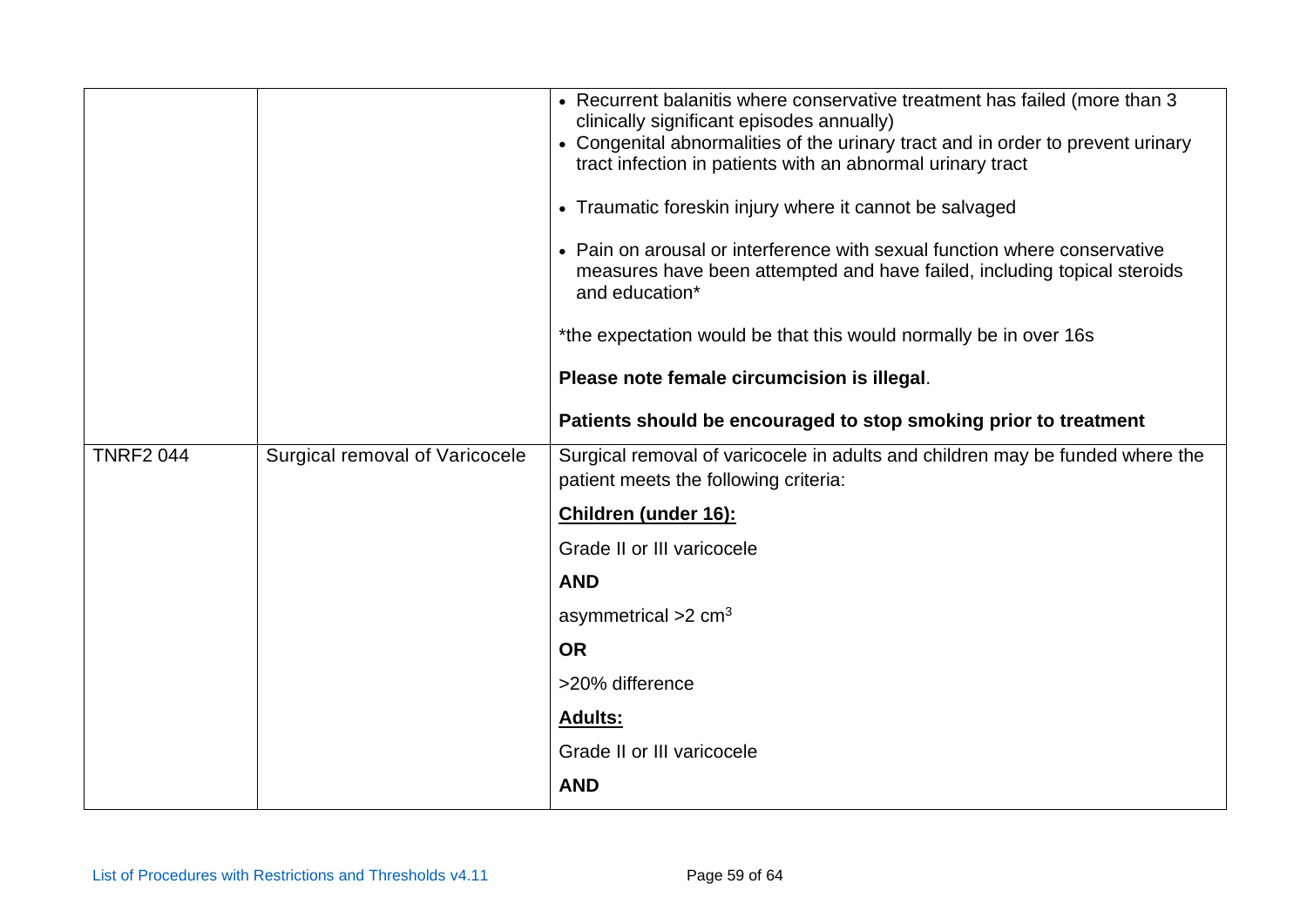|  | Symptomatic with persistent pain/significant discomfort despite adequate<br>conservative management.                                               |
|--|----------------------------------------------------------------------------------------------------------------------------------------------------|
|  | <b>OR</b>                                                                                                                                          |
|  | With abnormal semen parameters.                                                                                                                    |
|  | Men should be informed that surgery for varicoceles as a form of fertility<br>treatment is not advised because it may not improve pregnancy rates. |
|  | Patients should be encouraged to stop smoking prior to treatment                                                                                   |

## **11. Vascular Surgery**

| <b>Policy Number</b> | <b>Procedure / Treatment</b> | <b>Guidance Notes</b>                                                                                                                                                                                                                              |
|----------------------|------------------------------|----------------------------------------------------------------------------------------------------------------------------------------------------------------------------------------------------------------------------------------------------|
| <b>TNRF2 038</b>     | <b>Varicose Veins</b>        | Varicose veins are classified on clinical, etiological, anatomical and<br>pathophysiological grounds, referred to as CEAP stages 2-6. The CCG will fund<br>the following:                                                                          |
|                      |                              | 1. Refer CEAP C4 and above to a specialist vascular service. C2 and C3<br>should be monitored regularly in primary care in case they become worse.                                                                                                 |
|                      |                              | 2. Treat CEAP C2 and C3 with compression therapy except when superficial<br>thrombophlebitis extends up to the thigh as this indicates that referral to a<br>specialist vascular service is required (due to the risk of deep vein<br>thrombosis). |
|                      |                              | Immediately refer patients with bleeding veins to a specialist vascular<br>3.<br>service.                                                                                                                                                          |
|                      |                              |                                                                                                                                                                                                                                                    |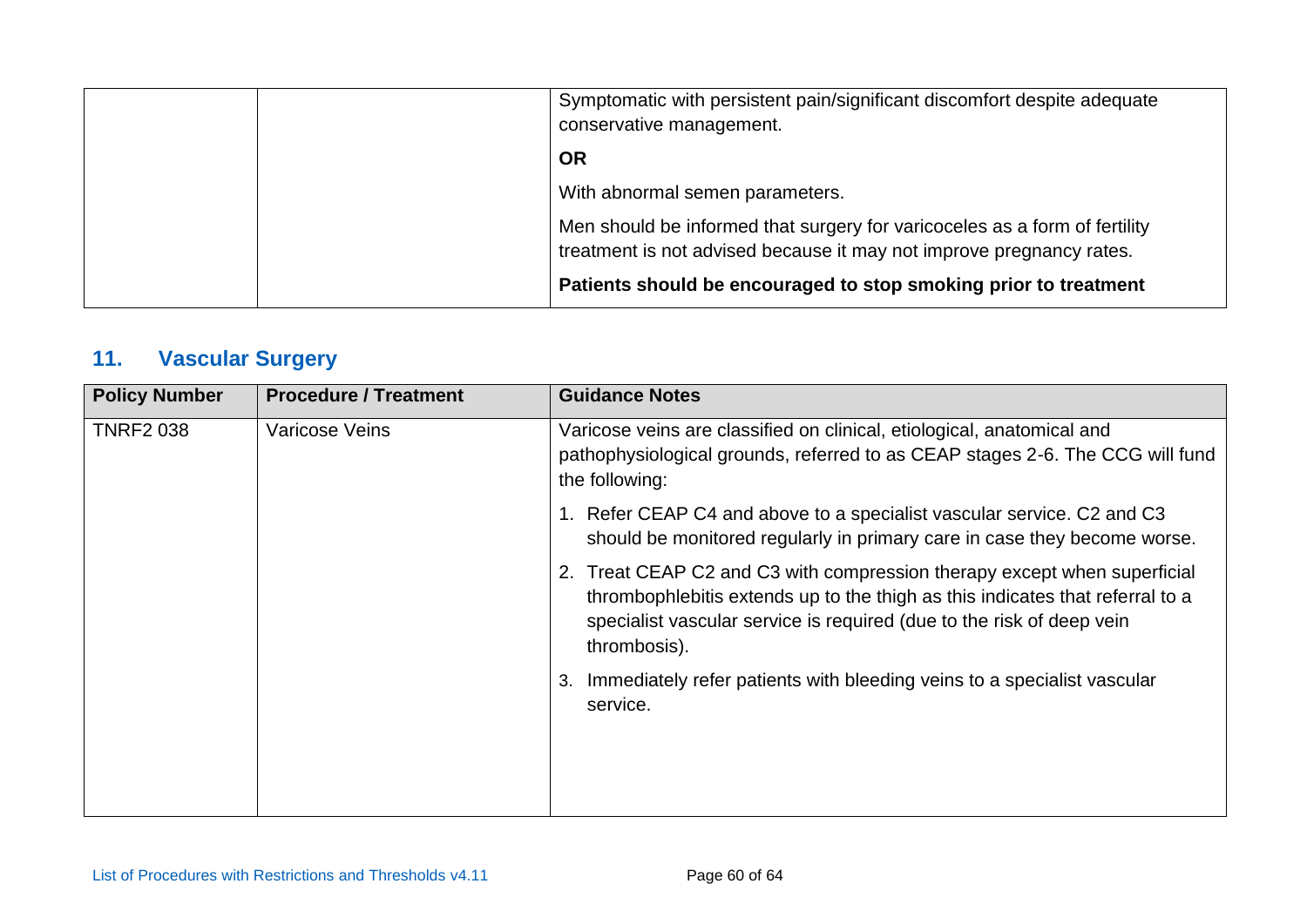|  | <b>CEAP Classification</b> | <b>Description</b>                                                                                                                    | <b>Signs</b>                                                                           |
|--|----------------------------|---------------------------------------------------------------------------------------------------------------------------------------|----------------------------------------------------------------------------------------|
|  | Class 1                    |                                                                                                                                       | None                                                                                   |
|  | <b>Class 2</b>             | Varicose veins                                                                                                                        | None                                                                                   |
|  | <b>Class 2T</b>            | Varicose veins with<br>superficial<br>thrombophlebitis                                                                                | superficial<br>thrombophlebitis                                                        |
|  | <b>Class 3</b>             | Varicose Veins with limited   Oedema, venous eczema,<br>skin changes at the ankle<br>with the possibility of<br>further complications | superficial phlebitis                                                                  |
|  | <b>Class 4a</b>            | Skin changes ascribed to<br>venous disease                                                                                            | Pigmentation or eczema<br>or both, Oedema                                              |
|  | <b>Class 4b</b>            | Skin changes ascribed to<br>venous disease                                                                                            | Lipodermatosclerosis<br>Oedema, venous eczema                                          |
|  | <b>Class 5</b>             | Late-stage venous<br>disease                                                                                                          | Severe skin changes,<br>active or healed<br>ulceration, bleeding from<br>varicose vein |
|  | Class <sub>6</sub>         | active venous ulcer                                                                                                                   | Active venous ulcer                                                                    |
|  |                            | Patients should be encouraged to stop smoking prior to treatment                                                                      |                                                                                        |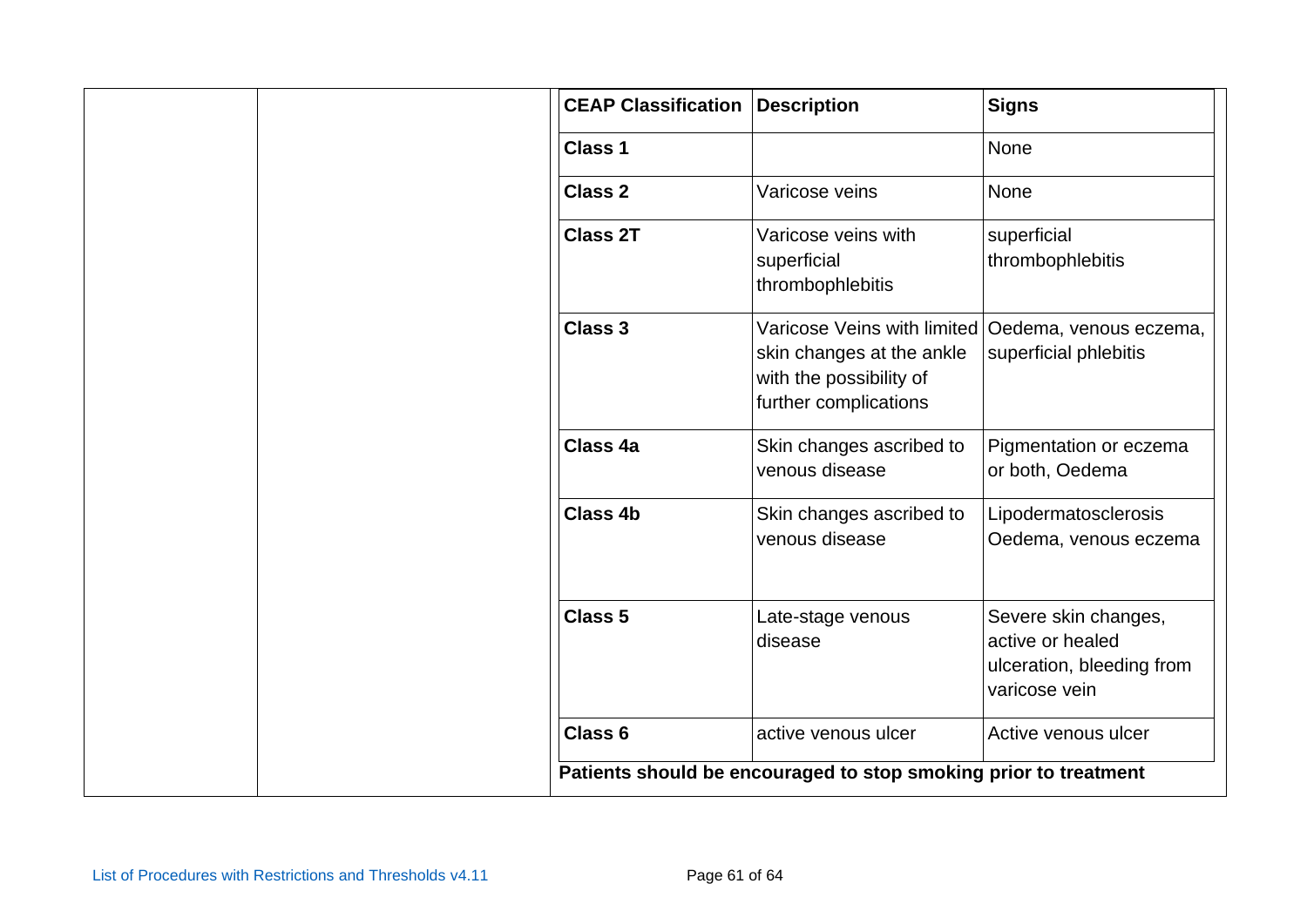## **12. Weight Management**

| <b>Policy Number</b> | <b>Procedure / Treatment</b>                                                                                                                                                                                          | <b>Guidance Notes</b>                                                                                                                                                                                                  |
|----------------------|-----------------------------------------------------------------------------------------------------------------------------------------------------------------------------------------------------------------------|------------------------------------------------------------------------------------------------------------------------------------------------------------------------------------------------------------------------|
| <b>TNRF2 041</b>     | Bariatric Surgery (primary and                                                                                                                                                                                        | <b>Primary Surgery</b>                                                                                                                                                                                                 |
|                      | revision surgery)                                                                                                                                                                                                     | The CCG will routinely fund Primary Bariatric Surgery for patients to meet all of<br>the following criteria.                                                                                                           |
|                      |                                                                                                                                                                                                                       | • Patient is 18 years or over                                                                                                                                                                                          |
|                      |                                                                                                                                                                                                                       | • Patient has a BMI of 40kg/m2 or more                                                                                                                                                                                 |
|                      |                                                                                                                                                                                                                       | <b>OR</b>                                                                                                                                                                                                              |
|                      |                                                                                                                                                                                                                       | • A BMI between 35 kg/m2 and 40kg/m2 in the presence of other significant<br>diseases.                                                                                                                                 |
|                      |                                                                                                                                                                                                                       | • Patient has undergone a formalised MDT led processes for the screening of<br>comorbidities and the detection of other significant diseases.                                                                          |
|                      | • Morbid/severe obesity has been present for at least five years.                                                                                                                                                     |                                                                                                                                                                                                                        |
|                      | • The individual has attended a local bariatric surgery information session prior<br>to referral                                                                                                                      |                                                                                                                                                                                                                        |
|                      | • The individual has followed dietary, and exercise advise for at least 12 months                                                                                                                                     |                                                                                                                                                                                                                        |
|                      | • For patients with BMI > 50 attending a specialist bariatric service, this period<br>may include the stabilisation and assessment period prior to bariatric surgery.<br>The minimum acceptable period is six months. |                                                                                                                                                                                                                        |
|                      |                                                                                                                                                                                                                       | • The CCG will not commission the removal of excess skin resulting from weight<br>loss following bariatric surgery. Please ensure that the patient is aware of this<br>policy before proceeding with Bariatric Surgery |
|                      |                                                                                                                                                                                                                       |                                                                                                                                                                                                                        |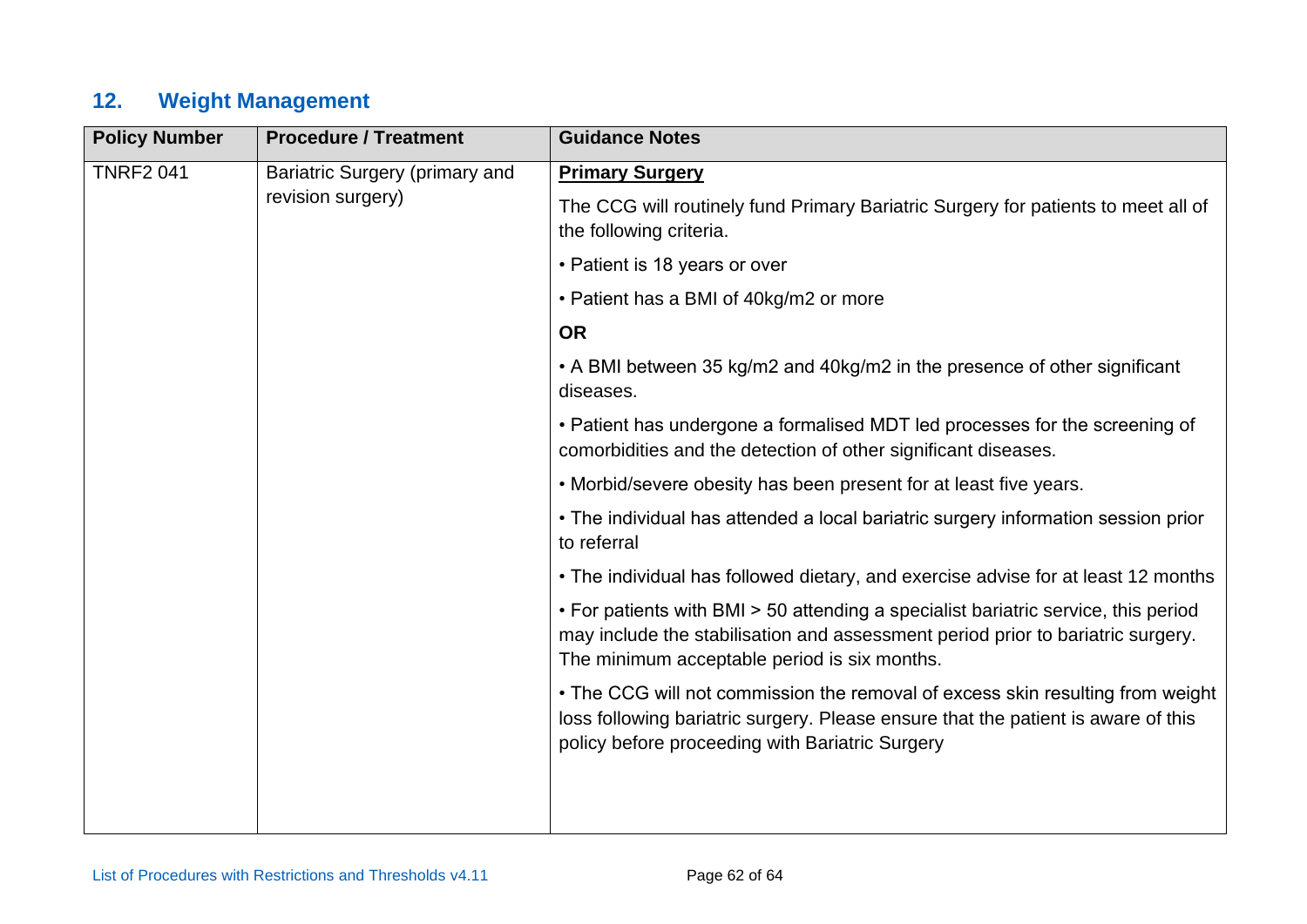| Group 1:                                                                                                                                                                                                                                                                                                                                                                                                                                                                                             |  |
|------------------------------------------------------------------------------------------------------------------------------------------------------------------------------------------------------------------------------------------------------------------------------------------------------------------------------------------------------------------------------------------------------------------------------------------------------------------------------------------------------|--|
| Patients presenting with a clinical history, symptoms and/or signs that suggest<br>acute/acute on chronic/worsening medical and /or surgical complications<br>related to their primary obesity operation.                                                                                                                                                                                                                                                                                            |  |
| Patients must be triaged and treated immediately if classified as 'emergency'.<br>Patients are triaged by an MDT and may be assessed as 'clinically urgent' if<br>they are judged to have a subsequent risk of developing emergency<br>complications if they remain untreated. This category will include patients with<br>adverse anatomical complications or the primary surgery but exclude loss of<br>restriction due to dilatations of the gastric pouch and/or the gastro-jejunal<br>junction. |  |
| This corrective surgery, or in rare cases reversal surgery, would be as per<br>routine and considered as good clinical practice. Trusts (providers) should<br>triage referral letters from GPs, hospital consultants on this basis                                                                                                                                                                                                                                                                   |  |
| CCGs will routinely fund Group 1 patients.                                                                                                                                                                                                                                                                                                                                                                                                                                                           |  |
| Group 2:                                                                                                                                                                                                                                                                                                                                                                                                                                                                                             |  |
| The patient has failed to achieve expected average weight loss targets for the<br>primary obesity procedure performed or regained their pre-operative weight.<br>This category will include patients who following a Gastric Bypass develop a<br>dilated gastric pouch or gastro-jejunal anastomotic dilatation.                                                                                                                                                                                     |  |
| This category will not include patients who have previously had vertical banded<br>gastroplasty.                                                                                                                                                                                                                                                                                                                                                                                                     |  |
| The CCG will not be routinely funding Group 2 patients. Please submit an<br>IFR application if you feel this patient is rare or clinically exceptional.                                                                                                                                                                                                                                                                                                                                              |  |